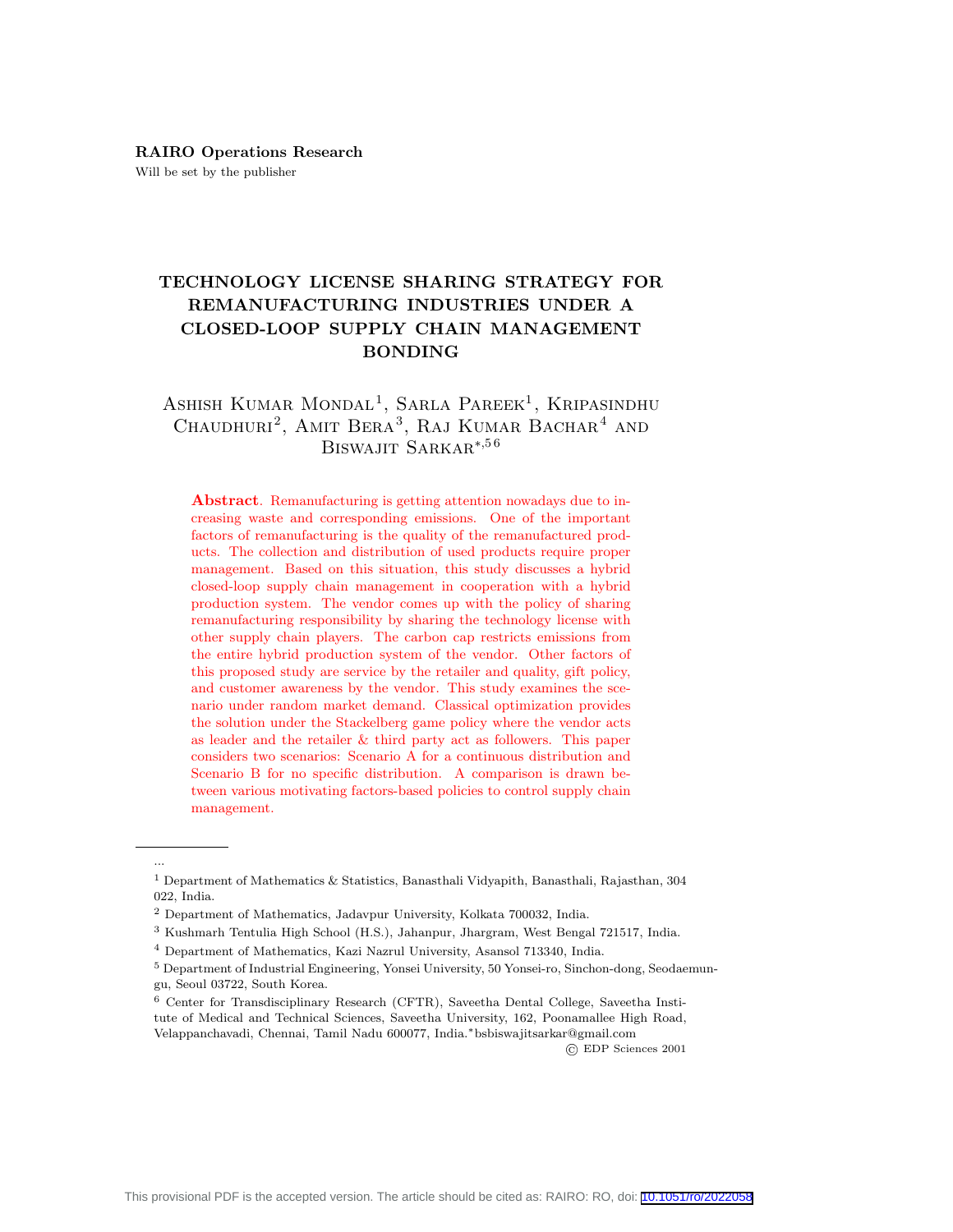Keywords: Closed-loop supply chain management; Remanufacturing; Smart production; Decision making; Sales

Mathematics Subject Classification. 90B05, 90B06

## 1. Introduction

Nowadays, industries are sharing responsibilities for environmental improvement along with their supply chain participants. Carbon emissions from the production sector are one of the sources of pollution. Different policies are adopted by governments  $\boxed{2}$  as well as industries. But, the interesting fact is that environmental improvement is contributing to the economy though. Mentioning that, responsibility sharing policy is explored in this study. With consumer satisfaction, industries are leaning towards a customer-oriented green policy that helps to increase customer demand.

Various motivating factors have been discussed in the closed-loop supply chain management (CLSCM) for the growing market demand as the carbon tax, gift policy, and remanufacturing. Remanufacturing has a big role in the CLSCM that deals with remanufacturing of used products. The vendor allows the other supply chain players to remanufacturer the collected used products. This responsibility sharing happens in only one condition the supply chain player should maintain the quality of products as same as the vendor. This cooperation between supply chain management (SCM) players for remanufacturing has a huge impact on both economy and the environment [\[56\]](#page-34-0). Whenever there is a competition among SCM players, a game starts for decision making on behalf of the SCM.

Remanufacturing requires the repair or replacement of obsolete components of the used product. Spare parts subject to quality affect the performance of the product or the expected lifetime of the product changes. Here, the responsibility sharing for remanufacturing works. The vendor gives licenses to other supply chain players for remanufacturing. One of the benefits of sharing technology licenses is that it reduces the use of transportation. For example, suppose Company A situates at place A and Company B situates at place B. Company A does not have to carry all used products from place B to place A. Already Company B situates at place B. Then, Company A just can share the license with Company B and Company B can remanufacture used products with quality as good as Company A. As a result, extensive transportation can be saved as well as emissions. This research works helps to survey the following research quarries:

- How cooperation between all SCM players works for responsibility sharing? How customer awareness is effective under the circumstances of remanufacturing and responsibility sharing?
- How does gift policy affect the SCM when the vendor gives license to other players for remanufacturing used products by leveling the vendor's license?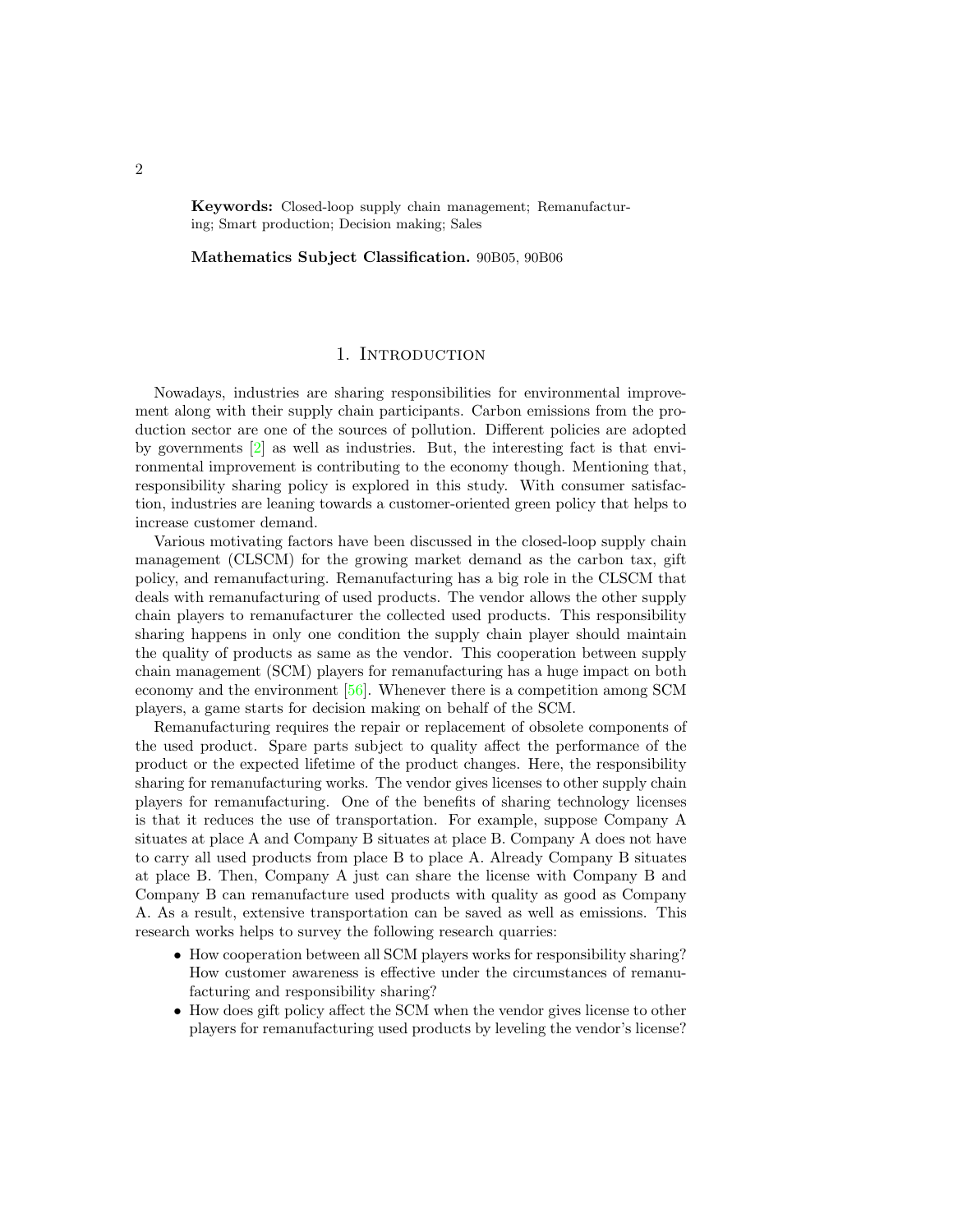• How does stochastic demand affect the management when the demand depends on customer awareness, gift policy, and quality of remanufactured products?

The rest of the paper is structured as Section 2 consists of a literature review, Section 3 consists description of the problem, assumptions, and notation; after that, Section 4 introduces the proposed model under two scenarios, Section 5 introduces solution methodology, Section 6 explores numerical examples and managerial insights, and finally, Section 8 gives conclusions, respectively.

## 2. Literature review

Some previous authors have focused on product quality and suggested coordination agreements, but by considering different collecting and remodelling propositions for greening. This research concentrates on quality improvemeffortsfort with sharing remanufacturing responsibility, gift policy, selling price dependent market demand, and carbon tax for carbon discharge declination to generate more market demand. Some surveys on this essence are assessed in this section.

### 2.1. DISTRIBUTION-FREE APPROACH

Moon and Gallego [\[34\]](#page-33-0) established some important applications of distributionfree approach on various inventory models. Pinto et al. [\[39\]](#page-34-1) expanded a distributionfree model for managing supplier delivery risk under limited information. They showed the distribution-free approach was very effective when the available data did not follow any specific distribution. Pal et al. [\[37\]](#page-33-1) analyzed a newsvendor problem with distribution-free approach and non-linear holding cost. Moon and Choi [\[35\]](#page-33-2) developed a continuous review inventory model with lead time as one of the decision variables under service level constraints.

#### 2.2. Selling price dependent demand

For the first time, Kotler and Zaltman [\[25\]](#page-33-3) introduced the idea of a business strategy for decision making. They introduced the relationship between price and the economic order quantity (EOQ) inventory model. An economic ordered quantity (EOQ) inventory model with variations in the effect of selling price had been investigated by Ladany and Sternlieb [\[28\]](#page-33-4). Bhuniya et al. [\[6\]](#page-32-1) introduced an EOQ model with the variable selling price. Again, Sepehri et al. [\[23\]](#page-33-5) introduced a model, where the selling price influenced customers for purchasing items. Choosing an optimal pricing strategy for new and renewed products can help the manufacturer to achieve maximum profit. The retailer sells new products and collects returnable products, which are shipped for recycling and used as raw materials for other products. Retailers need to invest in branding and pricing for new and remanufactured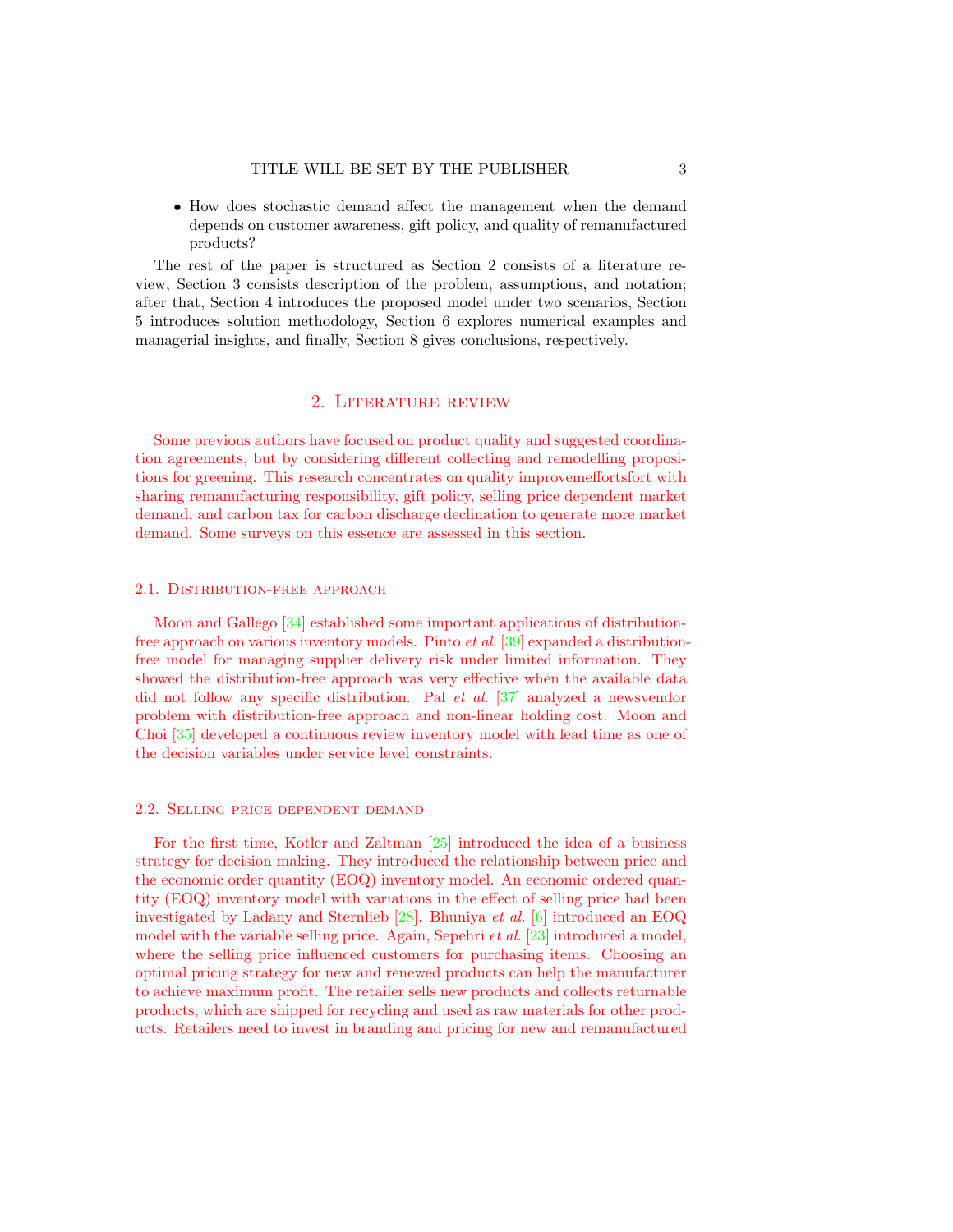products. Studies had shown that increasing unit purchasing and remanufacturing costs of used products increased the quality and decreases the brand investment. Subhash *et al.* [\[26\]](#page-33-6) confirmed that the increasing cost of advertising provided a continuous increasing value of the total cost.

#### 2.3. PRODUCTION MODEL

The study of defective production systems and the quality of products with unreliable machines had been considered in many papers so far. Sarkar et al. [\[47\]](#page-34-2) proved that SCM was effective for variable production and maximized the profit of the supply chain. Sarkar et al. [\[43\]](#page-34-3) simultaneously considered environmental risks associated with innovative green product manufacturing, while both the return rate and the demand were random with insufficient information on the distribution function. Rosenblatt and Lee [\[41\]](#page-34-4) considered an economic production cycle and found the effect of the degradation of the traditional economic manufacturing quantity (EMQ) model on the imperfect production process. Porteus [\[40\]](#page-34-5) discussed optimal lot-sizing in an imperfect production process, improving process quality, and reducing setup costs. Taleizadeh et al. [\[56\]](#page-34-0) discussed that the SCM was effective for improving product quality and maximizing profits of the supply chain. Kang et al. [\[22\]](#page-33-7) considered the effects of imperfect production for work-in-process inventory.

#### 2.4. Remanufacturing

It is very difficult to make 100% perfect products by maintaining a sustainable manufacturing system  $[2]$ . Garai *et al.*  $[42]$  proposed a model that simultaneously considered the production of second-generation biofuel from used products in the reverse-chain and the re-manufacturing of casing soil as returnable items in the manufacturing-chain to address the environmental concerns. That ensured longterm sustainability within the SCM. Every manufacturer should be responsible to save the environment when they made renewable items, namely biofuel. Sarkar et al. [\[44\]](#page-34-7) discussed a model for biofuel manufacturing from renewable biomass through a smart manufacturing system. The biofuel was an important alternative to fossil fuels, which helped to decrease dependability on fossils fuel and decreased carbon emissions. Sarkar et al. [\[46\]](#page-34-8) proposed a model that aimed to reduce waste by reworking defective products and maximizing profit. The uncertain situation within a production-inventory model was discussed by Mahapatra *et al.* [\[51\]](#page-34-9). Minner and Lindner [\[32\]](#page-33-8) introduced a model that collectively optimized the production order of new and remanufactured batches, as well as the size and number of those batches. They allowed multiple setups within the same production cycle for both new and remanufactured items. Taleizadeh et al. [\[54\]](#page-34-10) discussed a multi-item production system to redefine defective item policy. Considering the level of service and budget constraints, they found the total cost which was globally minimum.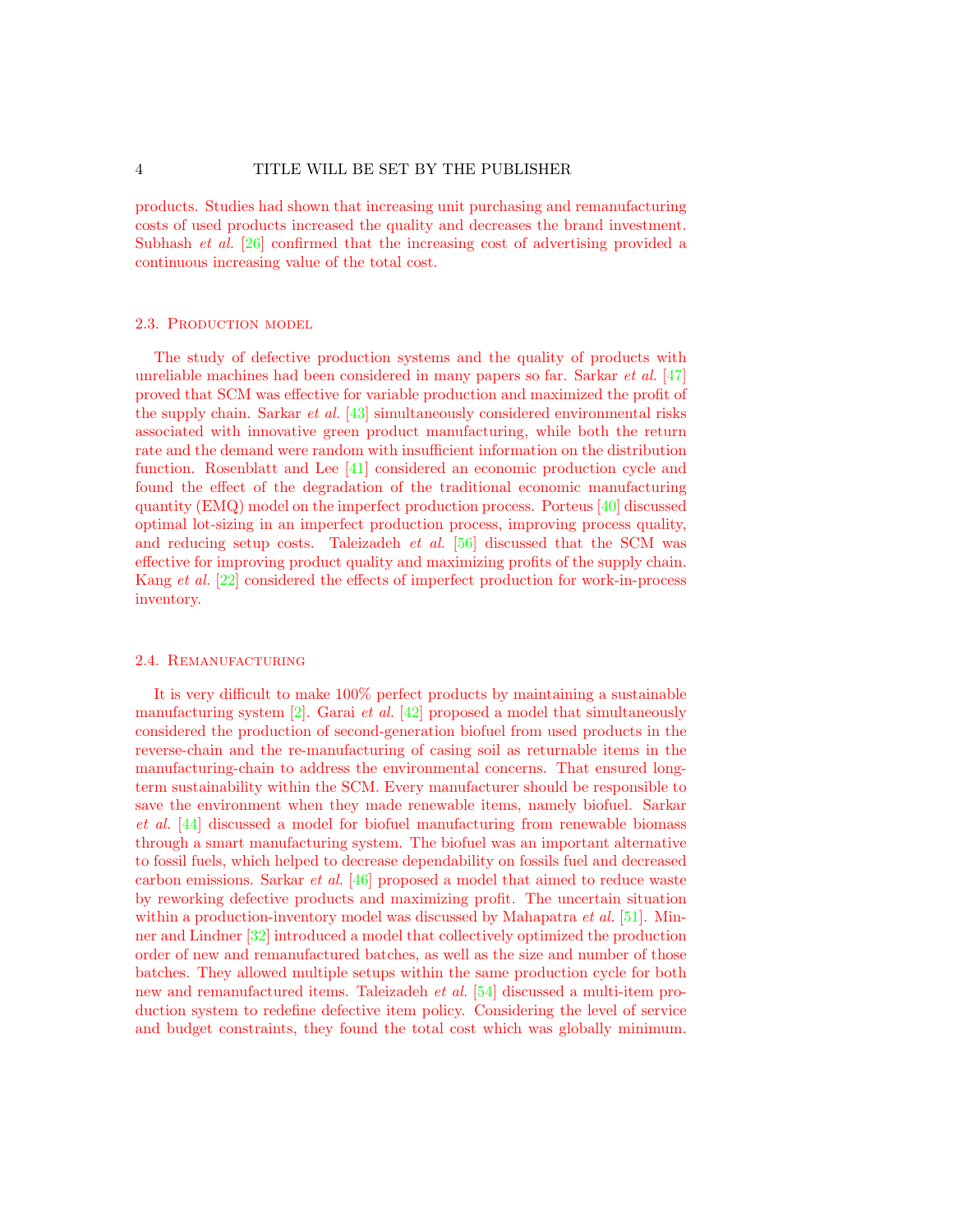Shi et al. [\[53\]](#page-34-11) introduced maximum profit for uncertain income. They reworked the items and sold them in the market as brand new. Another noteworthy matter was that the introduction of a smart manufacturing framework rose the percentage of energy utilization [\[5\]](#page-32-2).

#### 2.5. Inventory management

A sustainable inventory management model under controllable carbon emissions from a greenhouse farm was developed by Mishra et al. [\[33\]](#page-33-9). An animal fat-based renewable supply chain model was recently designed by Habib et al. [\[19\]](#page-33-10), where the SCM was solved by robust possible programming. Still, the authors did not take the optimum selling price of biofuel and variable production rate. In the make-toorder policy, the vendor produced items in case of insufficient inventory in storage and sent them to the retailer, which was discussed by Mahajan et al. [\[30\]](#page-33-11). Sarkar et al. [\[49\]](#page-34-12) discussed a model where inventory holding costs consisted mainly of two components, financial and operational. In the traditional system, the total inventory holding cost was paid by the retailer. in consignment stock, the inventory holding cost of the retailer was paid by the vendor. Adida and Ratinsoontorn [\[1\]](#page-32-3) analyzed how competition among retailers affects supply chain decisions and profits under different price agreements. Again, Corbet and DeCroix [\[9\]](#page-32-4) created a supply chain model with asymmetric information including consignment stock, cycle time, and safety stock. Gerchak and Khmelnitsky [\[17\]](#page-33-12) had tested a consignment policy, where there was no opportunity to verify the retailer's sales report. Braglia and Zavanella [\[7\]](#page-32-5) worked on an industry strategy for managing supply chains and inventory, including consignment stock. Yi et al. [\[58\]](#page-34-13) had developed an integrated inventory model with retailer's space constraints and controllable lead time under the consignment stock policy. Yu et al. [\[59\]](#page-35-0) considered a single-vendor multiretailer consignment model and solved those models with a uniform and normal distribution. As'ad et al. [\[3\]](#page-32-6) discussed a model on the consignment agreement and the CLSC was adopted due to its economic and environmental benefits. Murmu et al. [\[36\]](#page-33-13) discussed a production-inventory model for perishable items by considering a manufacturing facility and warehouse.

#### 2.6. Closed-loop supply chain management

In commerce, SCM is the management of the flow of items and services between SCM players. This included the movement and storage of raw materials, work-in-process inventory, finished goods as well as end to end order fulfillment from point of origin to point of consumption. Interconnected, interrelated, or interlinked networks, channels, and node businesses combine for supplying products and services required by end customers in a supply chain. The study of Chung et al. [\[13\]](#page-32-7) had shown a multi-unit structure, where the industry was restored to a reconditioning facility and then given back to the retailer. They analyzed an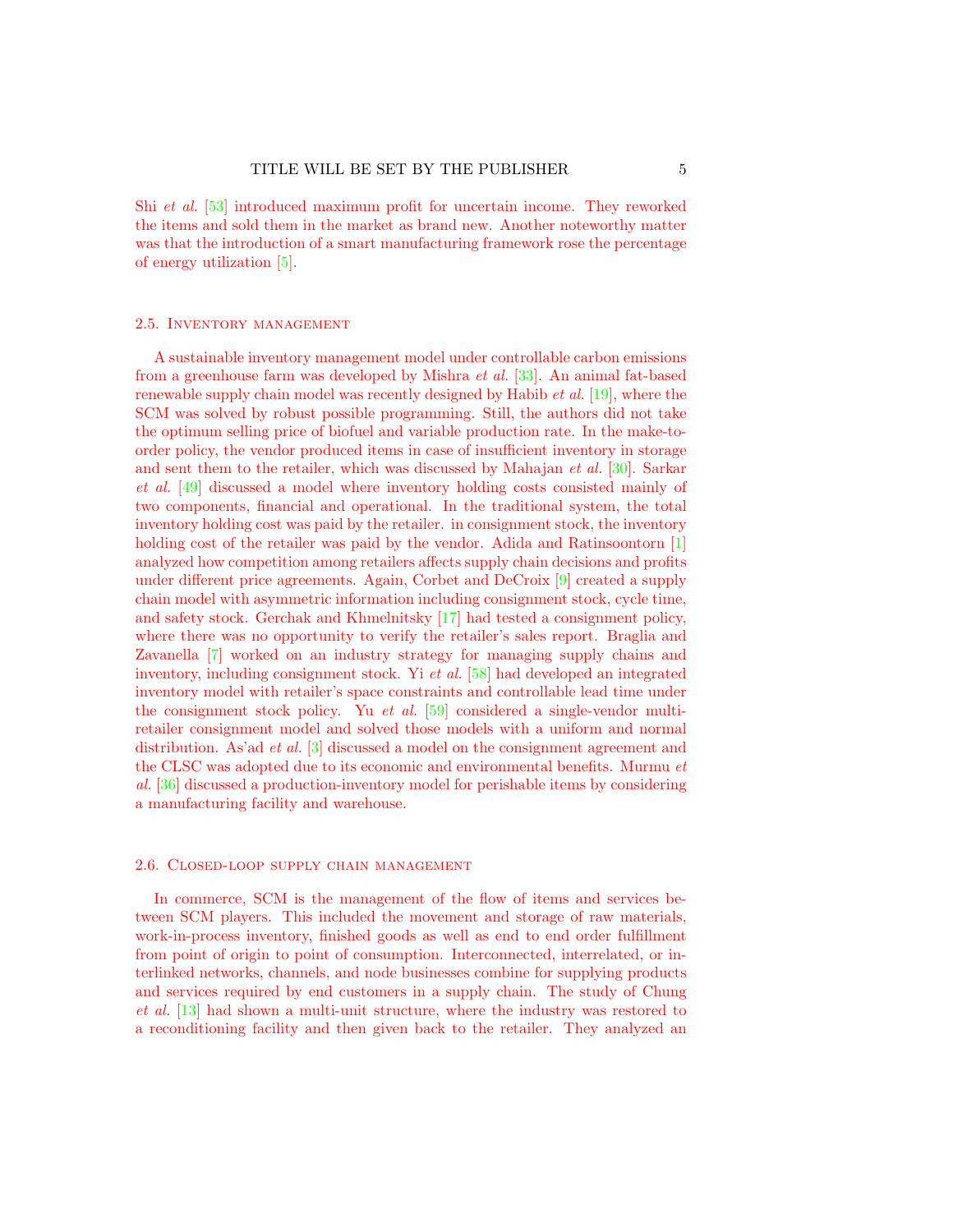integrated system consisting of a single supplier, a manufacturer, a retailer, and a third party. Lee et al. [\[29\]](#page-33-14) discussed the benefit of carbon emissions during manufacturing and transportation. Multi-objective optimization in logistics problem for multi-product supply chain network model was introduced by Gupta *et al.* [\[18\]](#page-33-15). But the authors did not consider the rate of manufacturing and the impact of power for renewable items.

Jaber et al. [\[21\]](#page-33-16) first considered a two-echelon vendor-retailer CLSC with a consignment stock strategy, where a batch was delivered to the retailer as soon as the production was completed. Although they had created mathematical models for equal and unequal batch sizes, the sequencing of batches was considered a priority where  $m$  remanufactured batches were produced first and then  $n$  batches were produced. The management should take care of a sustainable smart multitype biofuel manufacturing framework [\[15\]](#page-32-8). The transportation of biofuel for a smart manufacturing system played an essential role in a bioenergy supply chain network [\[4\]](#page-32-9). By utilizing a smart manufacturing [\[27\]](#page-33-17), the defective products could be reduced. A partial backorder was studied by Park [\[38\]](#page-34-14) while backordering was purchasing-price depended. Dey *et al.* [\[14\]](#page-32-10) discussed a smart manufacturing model to make an assembled item. Sarkar et al. [\[45\]](#page-34-15) discussed a CLSCM for waste reduction in a single-stage supply chain. They discussed the effectiveness of reducing carbon emissions and the total cost of the two-stage supply chain. Choi et al. [\[12\]](#page-32-11) described a model where the selling price of the product varied with different channels. That helped to determine the demand for the product for the entire supply chain. Vandana et al. [\[60\]](#page-35-1) discussed a green SCM for agile manufacturing. They used a trade-credit policy for maintaining the relationship between both SCM players.

## 2.7. Customer awareness and gift policy

In this paper, customer awareness is the more important part to buy that product. By awareness, customers are easily able to know about their consumer rights. There are no such disadvantages to customer awareness. In this present situation, awareness is necessary for production planning. Here, in this paper, the market demand for products is depending on customer awareness. Several researcher developed models where demand depends on customer awareness. Sen and Bhattacharya [\[52\]](#page-34-16) analyzed a model where they focused on the customer channel and examined the role of customer awareness in promoting the firm's sales and its financial performance. Cárdenas-Barrón  $[8]$  introduced sustainable practices for maximum profit.

A gift policy is an effective approach to inventory management. Here, the vendor invests for the purpose of an additional gift policy for promoting products through the SCM. Generally, through this policy, the market demand for the product increases. In this policy, the vendor gives an additional gift voucher for a certain amount of products sold to the retailer. This policy provides information and guidelines for employees and the company's expectations when those vouchers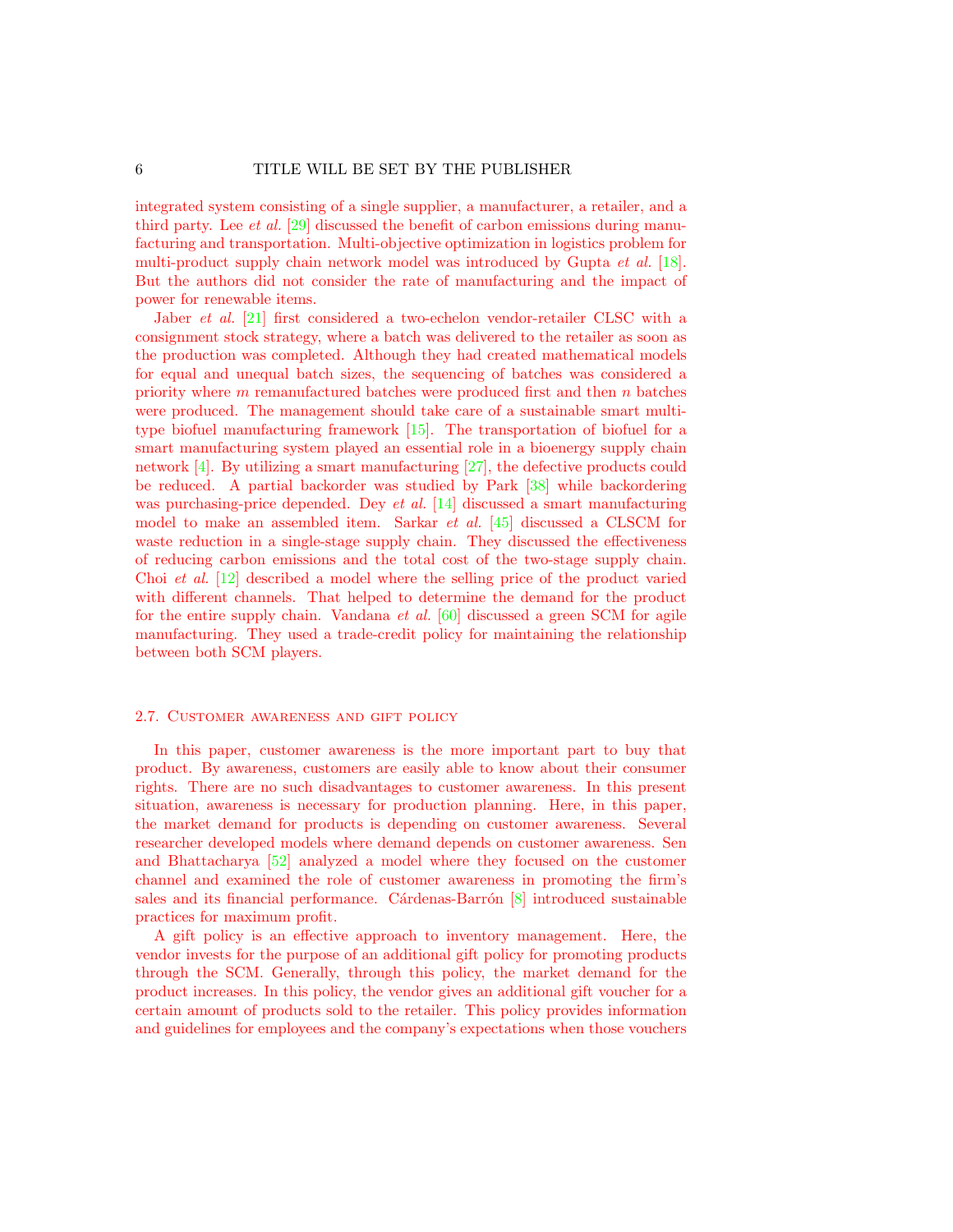are accepted by retailers. Gifts can be used to build goodwill between the vendor and retailer. In this policy, the vendor acts as a company that does business with the SCM players. Khouja et al. [\[24\]](#page-33-18) analyzed that the gift policy was more effective in SCM to increase profit.

TABLE 1 Author(s) contributions table based on literature.

<span id="page-6-0"></span>

| $\text{Author}(s)$        |  | DF approach Production rate Customer awareness Remanufacturing | Gift policy |
|---------------------------|--|----------------------------------------------------------------|-------------|
| Hariga <i>et al.</i> [20] |  |                                                                |             |
| Sarkar <i>et al.</i> [49] |  |                                                                |             |
| Khouja <i>et al.</i> [24] |  |                                                                |             |
| Majumder et al. [31]      |  |                                                                |             |
| As'ad <i>et al.</i> [3]   |  |                                                                |             |
| Bhuniya et al. $[6]$      |  |                                                                |             |
| Ahmed <i>et al.</i> [48]  |  |                                                                |             |
| Mishra <i>et al.</i> [33] |  |                                                                |             |
| Bhuniya et al. $[5]$      |  |                                                                |             |
| Dey <i>et al.</i> [15]    |  |                                                                |             |
| This model                |  |                                                                |             |

## DF-Distribution-free

#### 2.8. RESEARCH GAP

Different researchers considered many models, where demand was depended on selling price and demand was depended on customer awareness. Here, this study considers a comparison between the continuous distribution and the distributionfree approach, where the vendor shares the technology license with the SCM players. Table [1](#page-6-0) gives a glimpse of recent researches and defines the research gap. Here, this model distinguishes the optimal decision procedure of supply chain and inspect the results in two scenarios based on stochastic approach and uses a competitive scenario under game policy. Based of authors' knowledge, this is the very first time in the literature that discusses two different stochastic scenarios under technology license.

## 3. Problem description, notation, and assumptions

The problem description is explained in this section along with notation, and assumptions to understand the research problem.

#### 3.1. Problem description

A vendor, retailer, and 3PL form a hybrid CLSCM. The 3PL collects used products from the market at a unit price  $j$  (Figure [1\)](#page-10-0). 3PL remanufactures x portion of the total collected used product  $R(j, k)$  and sends remaining  $(1-x)$  portion to the vendor at a unit price  $B$ . The vendor gives the license to the  $3PL$  to remanufacturer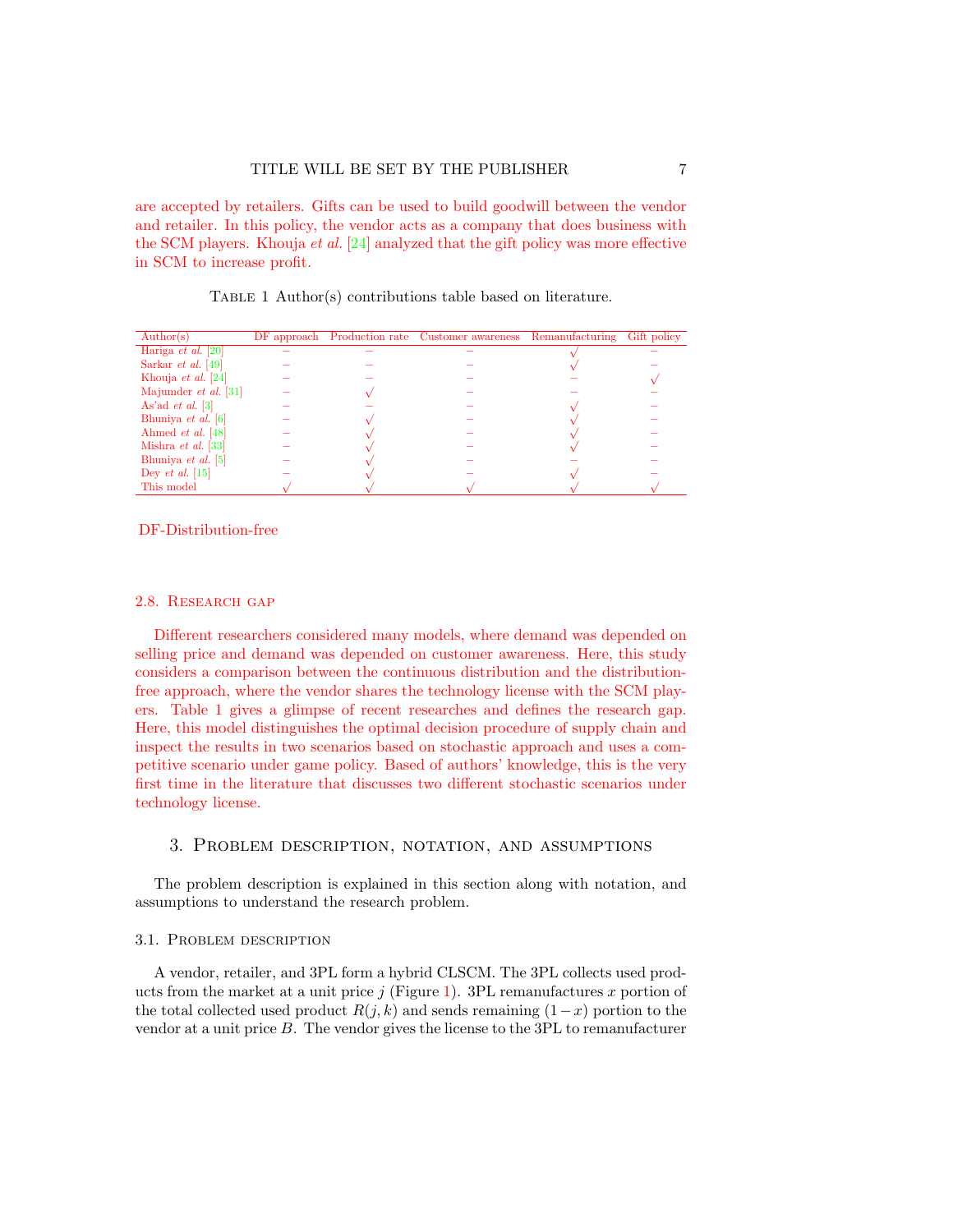products on behalf of maintaining the same quality as the vendor. The vendor remanufactures the remaining  $(1-x)$  portion of the collected used products. Now, the retailer purchases remanufactured products from the 3PL and vendor. That is, the retailer buys new and remanufactured products from the vendor. Investments for quality improvement and gift policy are used by the vendor. All CLSCM players are environment conscious and they share the remanufacturing responsibility subject to the condition that the quality of remanufactured products will be the same as the vendor's product quality. This remanufacturing-cooperation between SCM players has an effect on their decentralized decision. This complex concept of cooperative-decentralized decision-making is explored in this study. A portion of the market demand of the retailer is fulfilled by the remanufactured products. Along with the hybrid CLSCM, the vendor operates a hybrid production system for the production process of new products and remanufacturing process of used products. The vendor has the carbon cap  $G_v$  for carbon emissions from the hybrid production system. Thus, the carbon tax is only payable for emitting more carbon into the environment than the carbon cap.

#### 3.2. NOTATION

Following notation is used to understand the mathematical model.

| <b>Parameters</b> |                                                                                  |
|-------------------|----------------------------------------------------------------------------------|
| $h_r$             | retailer's holding cost $(\frac{1}{2}$ unit/unit time)                           |
| $s_r$             | retailer's shortage cost $(\frac{1}{2})$ unit                                    |
| $p_{max}$         | maximum selling price of the product $(\frac{1}{2}$ unit)                        |
| $p_{min}$         | minimum selling price of the product $(\frac{1}{2}$ unit)                        |
| $\overline{w}$    | unit wholesale price the vendor (purchasing cost of retailer) $(\frac{1}{2})$    |
| b                 | scaling parameter of demand for customer awareness $(0, 0)$                      |
| $\rho$            | shape parameter of demand for customer awareness $(0, 0)$                        |
| $c_m$             | unit production cost of vendor $(\frac{1}{2})$ unit)                             |
| c <sub>1</sub>    | unit remanufacturing cost of vendor $(>0)$                                       |
| c <sub>3</sub>    | unit remanufacturing cost of 3PL $(>0)$                                          |
| $T_1$             | savings by the vendor from unit remanufactured product $(\frac{1}{2}$ unit)      |
| $T_3$             | savings by the third party from unit remanufactured product $(\frac{1}{2}$ unit) |
| $\boldsymbol{x}$  | portion of used products remanufactured by the retailer and 3PL $(\%)$           |
| $a_0$             | potential market size (units)                                                    |
| $a_1$             | scaling parameter of demand associated with production cost $(0, 0)$             |
| $a_2, a_3$        | scaling parameters of demand for carbon emission reduction rate $(>0)$           |
| $a_4, a_5$        | scaling parameters of demand for purchasing cost of used product $(0, 0)$        |
| $a_6, a_7$        | scaling parameters of demand for quality improvement $(0, 0)$                    |
| $a_8, a_9$        | scaling parameters of demand for gift policy $(0, 0)$                            |
| $\boldsymbol{a}$  | scaling parameter of demand for service $(>0)$                                   |
| $\gamma$          | shape parameter of demand for service $(>0)$                                     |
|                   | $\cos t$ of technology license sharing $(\frac{1}{2})$ unit)                     |
| $\mathfrak{c}$    | scaling parameter of purchasing cost for collected used products $(>0)$          |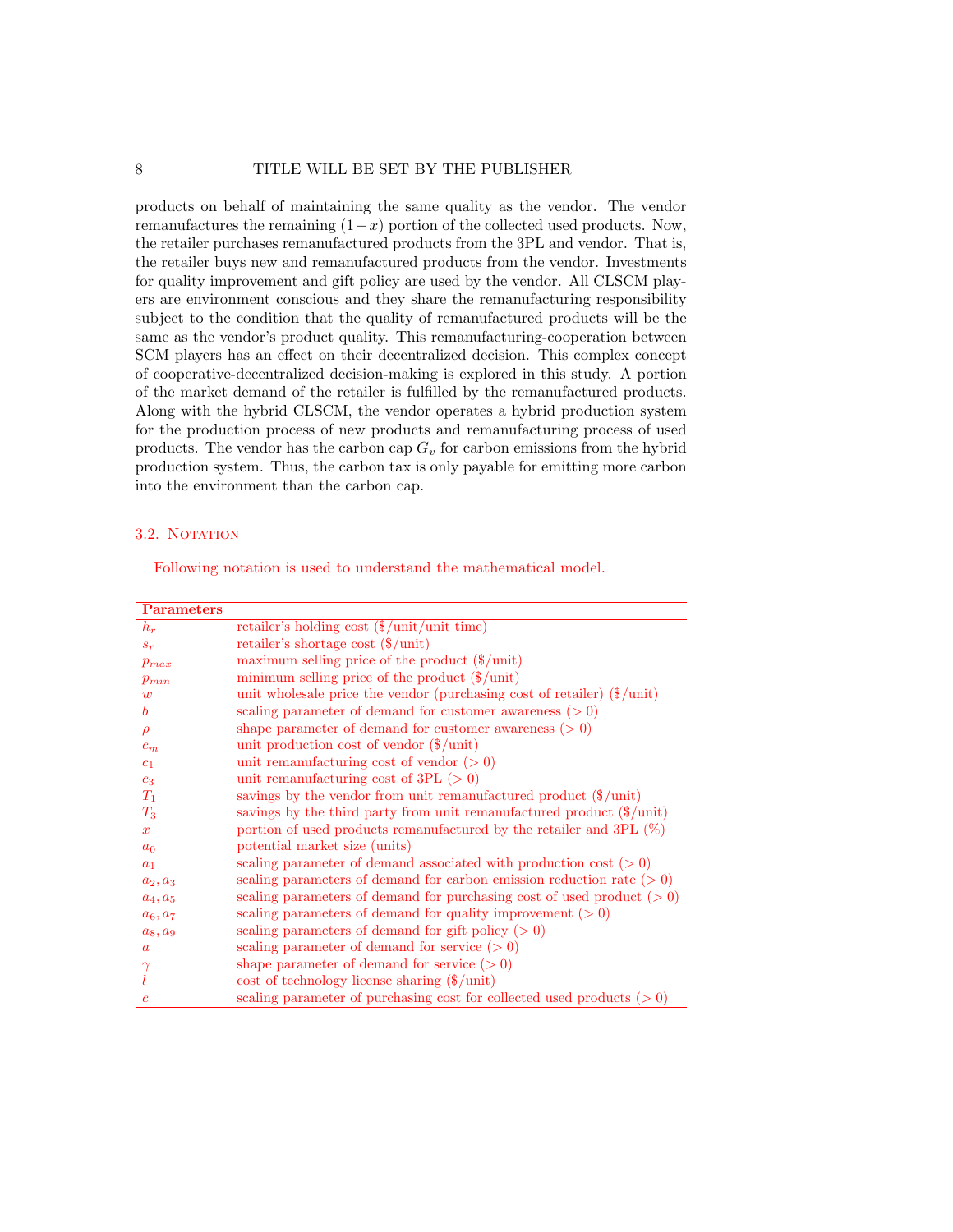| $\mu$                                                                                      | constant portion of collected used products (units)                    |
|--------------------------------------------------------------------------------------------|------------------------------------------------------------------------|
| $\boldsymbol{y}$                                                                           | scaling parameter for quality improvement $( > 0)$                     |
| $G_v$                                                                                      | carbon cap permit (gallons)                                            |
| $P_v$                                                                                      | carbon tax for unit carbon emission $(\frac{2}{3}$ /gallon)            |
| $\overline{M}$                                                                             | ordered quantity of retailer (units)                                   |
|                                                                                            | random market demand (units)                                           |
| $\epsilon$<br>$\boldsymbol{X}$                                                             | random variable associated with the random demand $\epsilon$           |
|                                                                                            |                                                                        |
| $\zeta$                                                                                    | mean of $X$ (units)                                                    |
| $\sigma_1$                                                                                 | standard deviation of $X$                                              |
| $b_1, b_2$                                                                                 | unit cost of vendor for production of new product $(\frac{1}{2}$ unit) |
| $\alpha$                                                                                   | service investment coefficient of retailer $(\$)$                      |
| $\theta$                                                                                   | carbon emissions investment coefficient reduction of vendor $(\$)$     |
| φ                                                                                          | quality improvement investment coefficient reduction of vendor (\$)    |
| $\eta$                                                                                     | scaling parameter of carbon tax for vendor                             |
| β                                                                                          | customer awareness investment coefficient of vendor (\$)               |
| $\sigma$                                                                                   | gift policy investment coefficient of vendor (\$)                      |
| <b>Decision</b>                                                                            | variables                                                              |
| $\boldsymbol{v}$                                                                           | reducing carbon emission rate $(>0)$ (vendor)                          |
| $\boldsymbol{z}$                                                                           | customer awareness of the $(>0)$ (vendor)                              |
| $\boldsymbol{k}$                                                                           | quality improvement of remanufactured product $(>0)$ (vendor)          |
| $p_{r}$                                                                                    | production rate of new product of the (unit/unit time) (vendor)        |
| q                                                                                          | gift policy $(>0)$ (vendor)                                            |
| $\overline{\jmath}$                                                                        | unit purchasing cost used product of 3PL $(\frac{1}{2}$ unit) (3PL)    |
| Τ                                                                                          | inventory level (units) (retailer)                                     |
| $\boldsymbol{p}$                                                                           | selling price of $product(\$/unit)$ (retailer)                         |
| S                                                                                          | service for customer $(0)$ (retailer)                                  |
| <b>Others</b>                                                                              |                                                                        |
| R(j,k)                                                                                     | amount of collected used products (units)                              |
| D(v, p, j, k, s, z, q)                                                                     | market demand of product (units)                                       |
| E[M]                                                                                       | expected ordered quantity (units)                                      |
| $f(\cdot)$                                                                                 | probability distribution function                                      |
|                                                                                            | cumulative distribution function                                       |
|                                                                                            | positive quantity among 0 and $( \cdot )$                              |
|                                                                                            | retailer's profit for uniform distribution function $(\$)$             |
|                                                                                            | $3PL$ 's profit $(\$)$                                                 |
|                                                                                            | vendor's profit for uniform distribution function $(\$)$               |
|                                                                                            | retailer's profit for distribution-free approach $(\$)$                |
| $F(\cdot) \atop {(\cdot)}^+ \pi^U_{t \; U} \pi^U_{t \; U} \pi^U_{m \; D F} \pi^D_{m \; m}$ | vendor's profit for distribution-free approach (\$)                    |

## 3.3. Assumptions

To construct the mathematical model, the following assumptions are used.

1. A single-period hybrid CLSCM consists of a single-retailer, single-3PL, and single-vendor. The vendor produces a single type of product using a hybrid production system consisting of both production and remanufacturing facilities. The vendor assembles and transports products without adequate inventory to meet the retailer's demand [\[30\]](#page-33-11).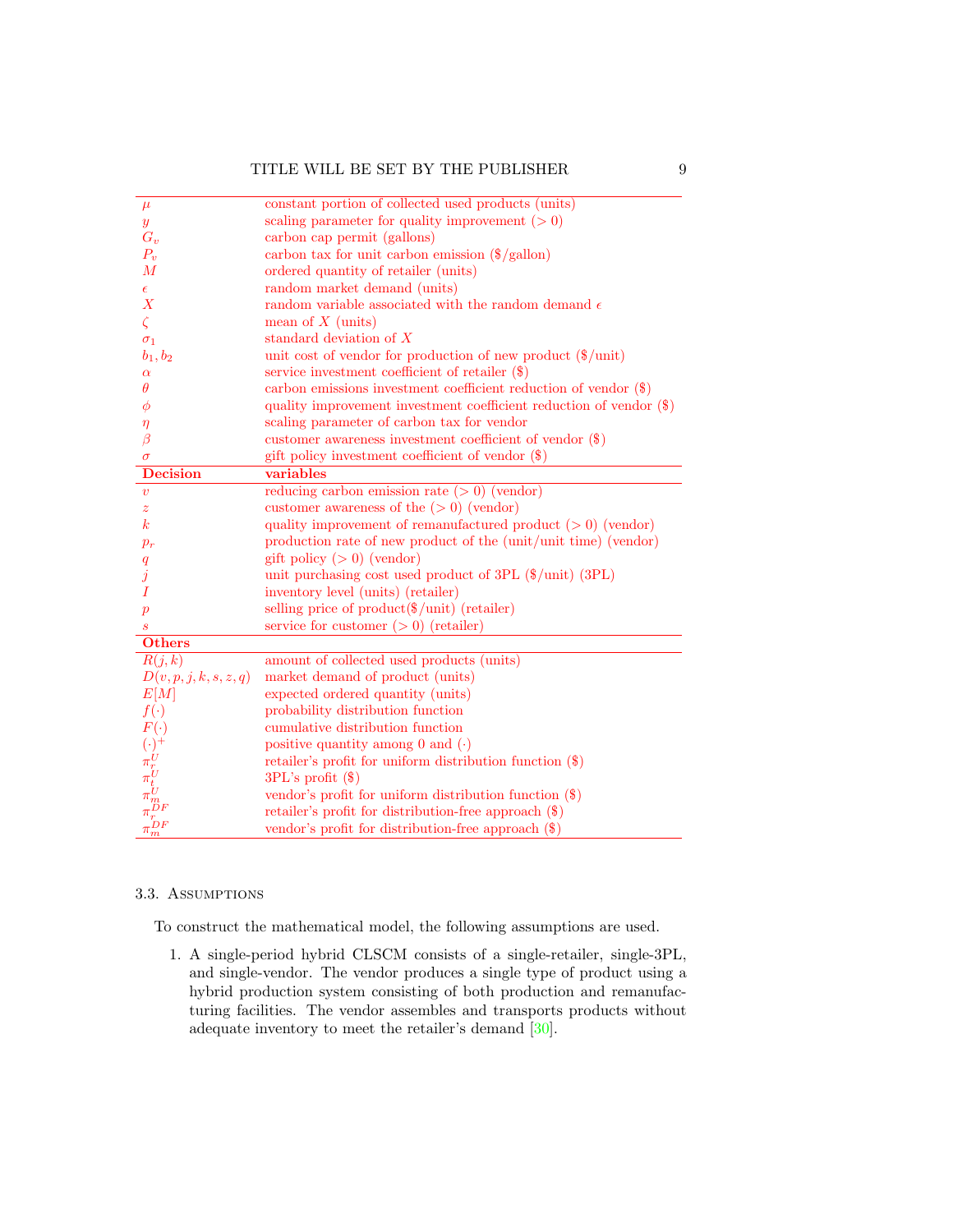- 2. The following condition  $c_m \leq w \leq p$  should hold in order to ensure the convergence and profit of the system. The retailer's demand is fulfilled by both new and remanufactured products. To ensure the convergence of the reverse chain,  $c_1, c_2 < c_m$  should follow. The vendor's unit production cost is a function of production rate of new products  $p_r$  as  $c_m = \left(\frac{b_1}{p_r} + b_2 p_r\right)$ .
- 3. The 3PL collects all used products from the market. Only a fraction  $(x)$ of collected used products are remanufactured by the 3PL. Rest fraction  $(1-x)$  is remanufactured by the vendor.  $x=0$  indicates that 3PL does not participate in remanufacturing and  $x = 1$  implies that 3PL remanufacturers all collected used products [\[57\]](#page-34-18).
- 4. The Stackelberg game policy is used to maximize the profit of each CLSCM player individually. The vendor plays the dominant role as Stackelberg leader and retailer & 3PL act as Stackelberg followers. Meanwhile, the vendor has cooperation with 3PL by sharing a technology license [\[56\]](#page-34-0).
- 5. Carbon emissions from the hybrid production system are controlled by a carbon cap. The vendor pays carbon tax when the emissions exceed the projected carbon cap. Investment for carbon reductions is used to reduce the carbon tax  $[11]$ .
- 6. The vendor uses additional investments for quality improvement, customer awareness, and gift policy whereas the retailer invests for additional service to customers.

The next section gives a detailed explanation of the mathematical model based on these assumptions.

## 4. Model Formulation

Market demand is stochastic and it has two segments: one is variable and another one is random. Variable demand segment is dependent upon decision variables as the selling price of the product  $(p)$ , quality improvement  $(k)$ , carbon emissions reduction  $(v)$ , purchasing price of collected used products  $(j)$ , service  $(s)$ , customer awareness  $(z)$  and gift policy  $(q)$ . The random demand is denoted as  $\epsilon$ . The demand is expressed as

$$
D(v,j,k,q,p,s,z) = a_0 + a_1 \frac{p_{max} - p}{p - p_{min}} + a_2 v + a_3 v^2 + a_4 j + a_5 j^2 + a_6 k + a_7 k^2
$$
  
+as<sup>γ</sup> + bs<sup>ρ</sup> + asq + asq<sup>2</sup> + ε. (1)

The random demand has the random variable  $X$  that follows uniform distribution, i.e.,  $X \sim U[k_2, k_1]$ . For random demand  $\epsilon$ , an additional inventory level of the retailer is added as I such that either  $E[X] > I$  or  $E[X] < I$ .

Due to remanufacturing and  $c_1, c_2 < c_m$ , savings of the vendor from per unit remanufacturing cost is

$$
T_1 = \frac{b_1}{p_r} + b_2 p_r - c_1 \tag{2}
$$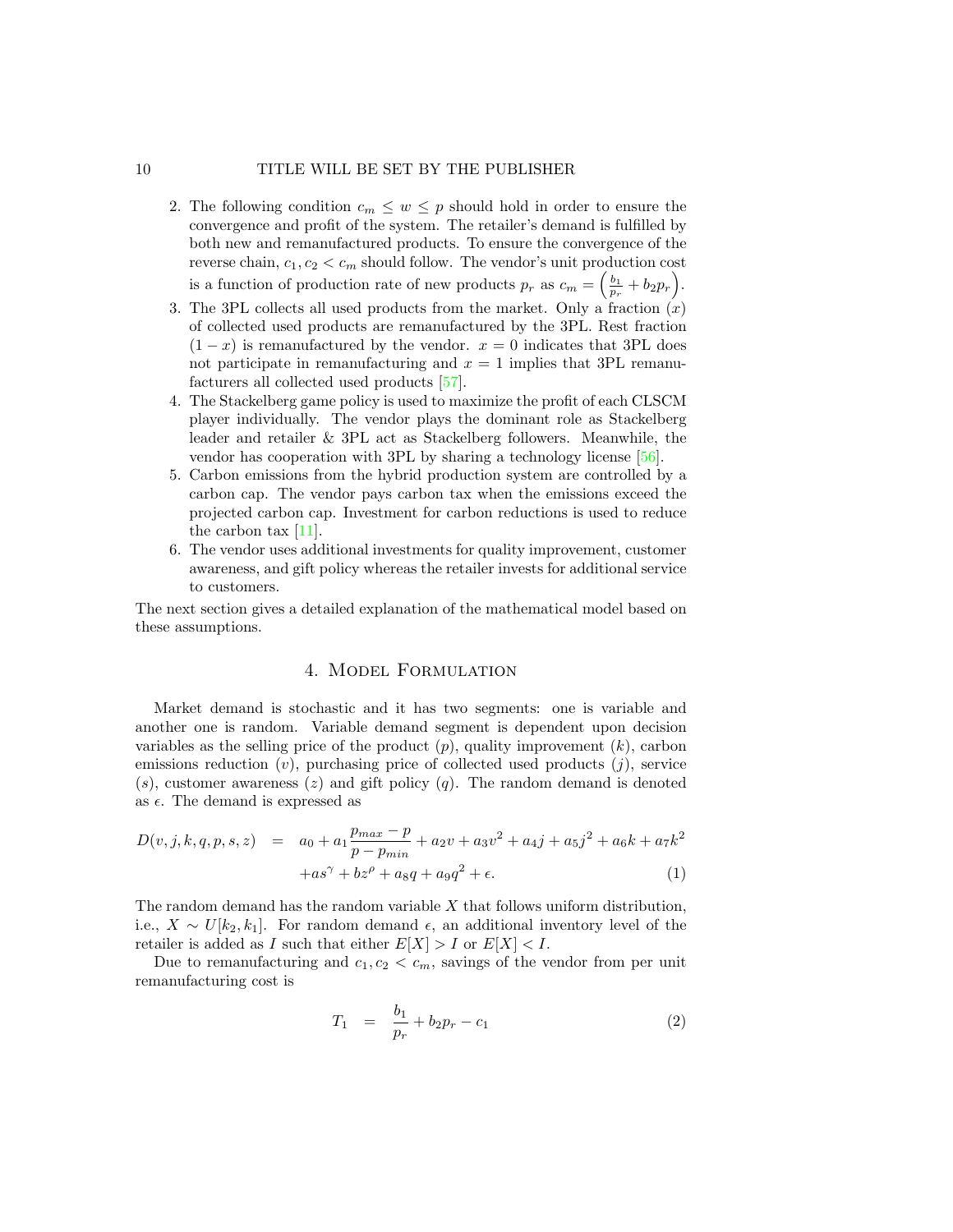<span id="page-10-0"></span>

Figure 1 Proposed CLSCM under technology license sharing policy among SCM players

and savings of the retailer  $(T_3)$  from per unit remanufacturing cost is

$$
T_3 = \frac{b_1}{p_r} + b_2 p_r - c_2. \tag{3}
$$

Now, the collected used products  $(R(j, k))$  is variable and is a function of unit purchasing cost of used products  $(j)$  and the quality of the product  $(k)$  [\[56\]](#page-34-0). It has a fixed market size  $\mu$ .  $R(j, k)$  is shown in Equation [\(4\)](#page-10-1) as

<span id="page-10-1"></span>
$$
R(j,k) = \mu + cj - yk. \tag{4}
$$

The scaling parameter y has a negative impact on the collection of used products. More good quality products imply less collection of used products.

#### 4.1. Scenario A: Uniform distribution model

In the traditional policy, the cost of carrying the total inventory is borne by the retailer. The retailer buys the total lot from the seller at the wholesale price, retains ownership of it, and sells the item to the customer at the sale price. The seller takes no responsibility for the product and does not incur any cost to retain the item after delivery at the retailer's end.

#### 4.1.1. Retailer

In this case, the total account holding amount is obtained by the retailer. The retailer buys the total lot from the seller at the wholesale price, retains ownership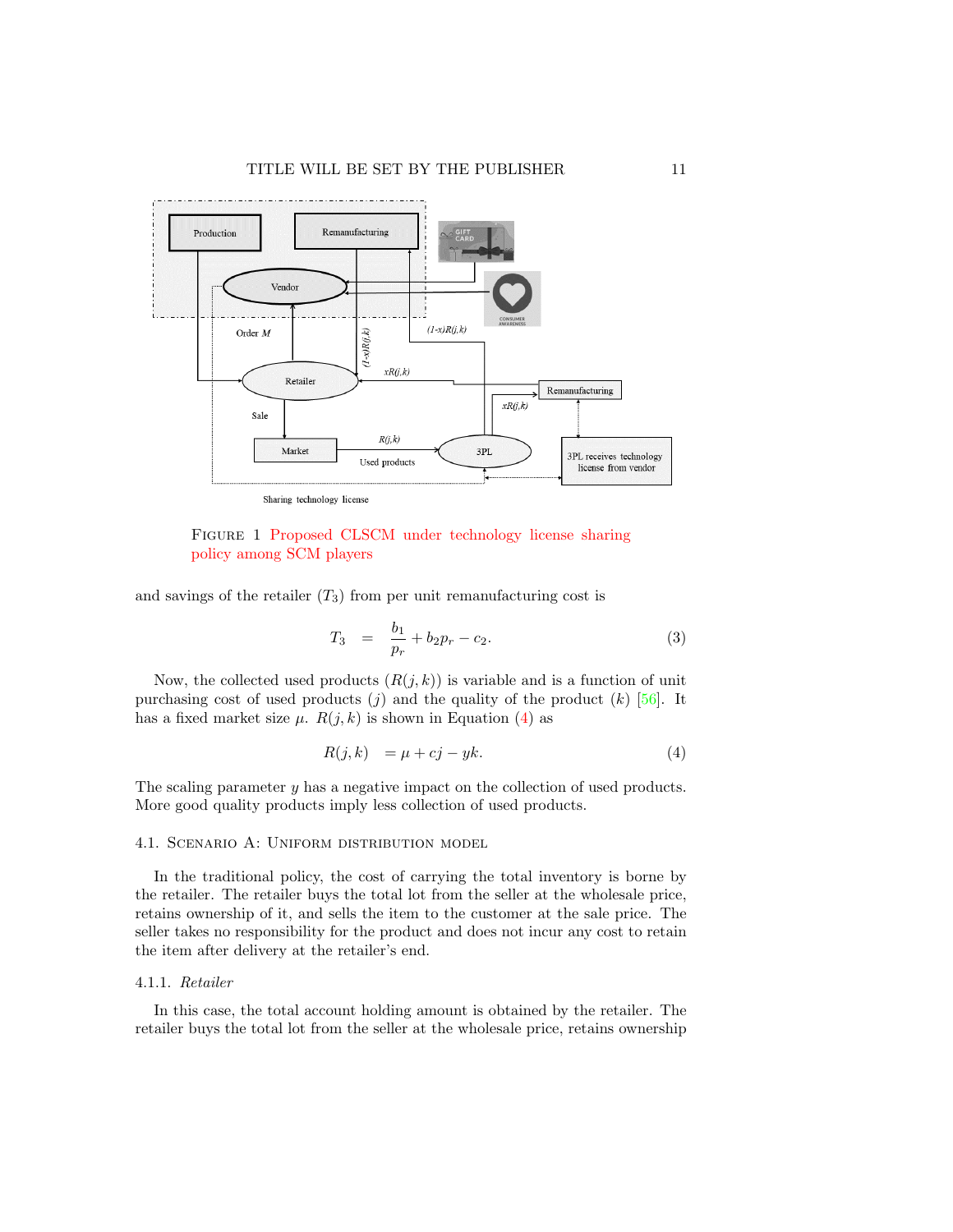of it, and sells the item to the customer at the sale price. The seller assumes no responsibility for the product and does not incur any costs for retention after the item is delivered to the retailer's end. The total cost of the retailer is given below: The distributor takes major roles in the supply chain to product selling and helps to maximize profit in the supply chain. The distributor always gives holding costs and shortage costs and receives retrieve the value. In two scenarios, the retailer remanufactures the used products as new by his technical ability along with the vendor and sells them in the market to earn a profit margin along with new products. To increase the demand for products in the market the distributor expands customer awareness investment costs. Here distributor's optimal profit is calculated by subtracting all his costs from his revenue.

#### Revenue of the retailer (RN)

 $E(M)$  is the expected amount of sold out products, i.e., the retailer sells this amount of products in market. This can be calculated by the following equation.

<span id="page-11-0"></span>
$$
E[M] = \int_0^M Df(D) dD + [1 - F(M)]M = M - \int_0^M F(D) dD.
$$
 (5)

Now, as the demand  $D(v, p, j, k, s, z, q)$  as two segment: one is variable in nature and another is random in nature  $(\epsilon)$ . During the use of probability theory, the variable segment of the demand has no effect. Only random demand segments will change. That is why M can be replaced by inventory level I of the retailer for integration to avoid the complexity [\[56\]](#page-34-0). The random demand segment is calculated with respect to this inventory level  $I$ . Then Equation  $(5)$  can be written as

$$
E[M] = M - \int_0^I F(\epsilon) d\epsilon.
$$
 (6)

Hence, the expected revenue of the retailer is  $RN = pE[M]$ .

#### Purchasing cost (PC)

M is the total ordered quantity of the retailer. This M quantity is fulfilled from both the new products and remanufactured products. The retailer purchases new products from the vendor and remanufactured products from both the vendor and 3PL. But, as all the remanufactured products have similar quality as new products, the unit purchasing cost for all products is the same. If  $w$  is the unit purchasing cost, then the total purchasing cost is  $PC = wM$ .

#### Holding cost (HC)

Retailer holds products if there are some products that are still in inventory system.  $h_r$  is the unit holding cost of those products which are not sold yet in market [\[43,](#page-34-3) [56\]](#page-34-0). The expected leftover inventory  $L[M]$  can be calculated as

$$
L[M] = (M - D)^{+}.
$$
 (7)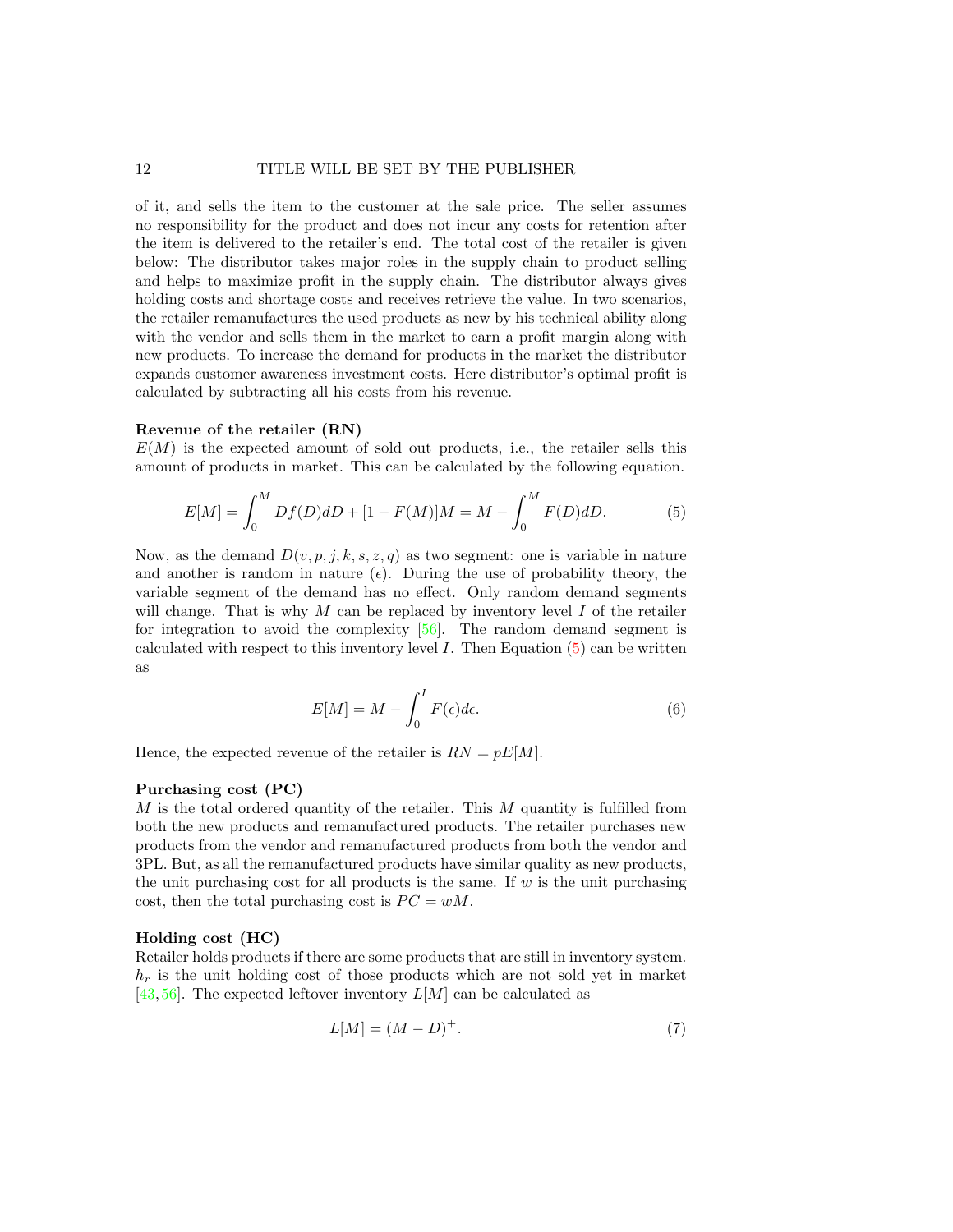Thus the expected holding cost is  $HC = h<sub>r</sub> L[M]$ .

#### Shortage cost (SC)

The retailer pays a shortage cost only when a shortage occurs. Unit shortage cost of the retailer is  $s_r$  [\[43,](#page-34-3) [56\]](#page-34-0). The expected amount of shortage quantity is  $S[M]$  is

$$
S[M] = (D - M)^{+}.
$$
\n
$$
(8)
$$

Thus, expected shortage cost of the retailer is  $s_rS[M]$ .

## Investment for service to customers (SI)

The retailer provides a service to customers for increasing market demand of the product. It helps to improve the goodwill of the retailer among customers. It has a direct impact on market demand. The service investment is

$$
SI = \frac{\alpha s^2}{2}.
$$
\n(9)

Expected total profit of the retailer under uniform distribution  $(\pi_r^U)$ 

Thus, the ordered quantity  $M$  of the retailer can be expressed as

<span id="page-12-0"></span>
$$
M = I + a_0 + a_1 \frac{p_{max} - p}{p - p_{min}} + a_2 v + a_3 v^2 + a_4 j + a_5 j^2 + a_6 k + a_7 k^2 + a_8 q
$$
  
+
$$
a_9 q^2 + a_8 \gamma + b_8 \gamma
$$
 (10)

and the expected total profit of the retailer is given by

<span id="page-12-1"></span>
$$
\pi_r^U(I, s, p) = RN - PC - SC - SI - HC
$$
  
= 
$$
(p - w)M + s_r(I - \zeta) - \frac{\alpha s^2}{2} - (s_r + p + h_r) \int_0^I F(\epsilon) d\epsilon.
$$
 (11)

#### 4.1.2. Third-party logistics (3PL)

The vendor ties a not with the 3PL and it formulates a hybrid CLSCM. The 3PL collects used products  $R(j, k)$  from the market with a unit purchasing cost j. Now, the vendor shares a technology license with the 3PL such that the 3PL is able to remanufacture x portion of collected products  $R(j, k)$ . The remaining portion of the collected products is sent to the vendor.

#### Revenue of 3PL from the retailer  $(RN_{3PL})$

After remanufacturing, the remanufactured products are labeled as new products. Thus, the price of these remanufactured products are same as the new products. The 3PL sells  $xR(j, k)$  amount of remanufactured products to the retailer. Then, the revenue of the 3PL is

$$
RN_{3PL} = wxR(j,k). \tag{12}
$$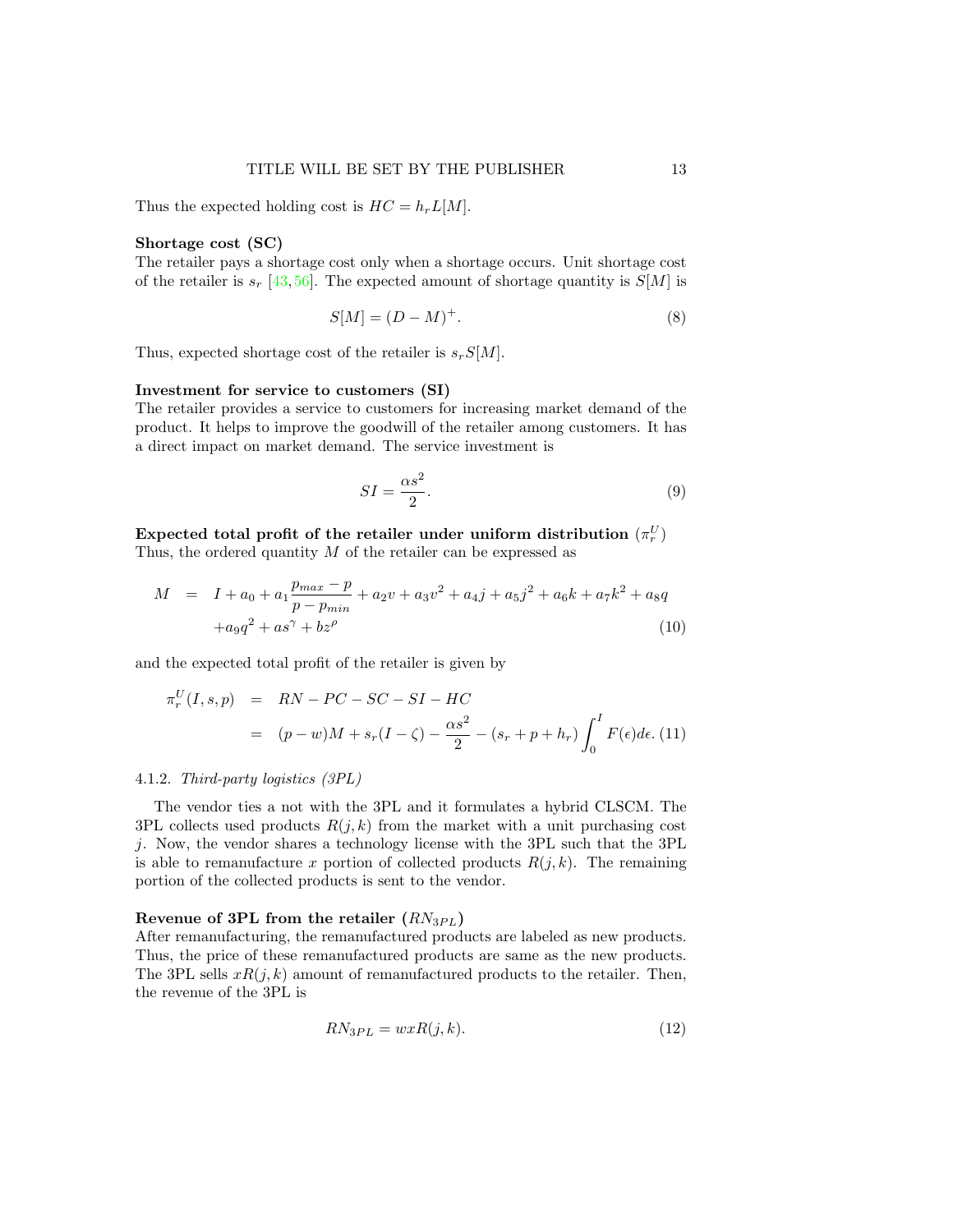#### Technology license fees (TL)

The 3PL gives l as unit license fees to the vendor for getting the permit of remanufacturing from the vendor. Then, the total technology license fees [\[56\]](#page-34-0) of the 3PL is

$$
TL = lxR(j, k). \tag{13}
$$

### Remanufacturing cost of 3PL  $(RC_{3PL})$

3PL remanufactures  $xR(j, k)$  amount of used products. If  $c_3$  is the unit remanufacturing cost of the 3PL, then the remanufacturing cost is

$$
RC_{3PL} = c_3xR(j,k). \tag{14}
$$

Now, if these amount of products are produced as new products, then the unit production is  $c_m = \frac{b_1}{p_r} + b_2 p_r$  and  $c_m > c_3$ , then unit savings is given by Equation [\(3\)](#page-17-0). Thus, the savings from the remanufacturing is  $RC_{3PL} = T_3xR(j, k)$ .

#### Selling price remaining collected used products (SCP)

The 3PL sells remaining  $(1 - x)$  portion of the collected products  $R(j, k)$  to the vendor at a unit price B. Then, total selling price of used products is

$$
SCP = B(1-x)R(j,k). \tag{15}
$$

## Total profit of 3PL  $\pi_t(i)$

Total profit of the 3PL is given by

<span id="page-13-0"></span>
$$
\pi_t(j) = RN_{3PL} + SCP - TL - RC_{3PL}
$$
  
= 
$$
[(w - c_m + T_3 - B - l)x + B - j](\mu + cj - yk).
$$
 (16)

#### 4.1.3. Vendor

The vendor uses a cooperation policy for remanufacturing by sharing licenses. Along with this hybrid CLSCM, the manufacturer uses a hybrid production system that produces new products as well as remanufactured products. For the convergence, the price and costs follows the relation  $c_m \leq w \leq p$ . Carbons are emitted from the hybrid production system of the vendor at a rate  $v, 0 \le v \le 1$ . Other intriguing factors are described below.

#### Revenue  $(RN_m)$

The vendor makes the revenue by selling the new products and remanufactured products. As both types of products have the same quality, the unit wholesale price is the same. If  $w$  is the unit wholesale price, the revenue of the vendor is

$$
RN_m = w(M - xR(j, k)).
$$
\n<sup>(17)</sup>

#### Investment for carbon emission reduction  $(C(v))$

As the vendor has a carbon cap, the vendor tries to reduce the emissions rate such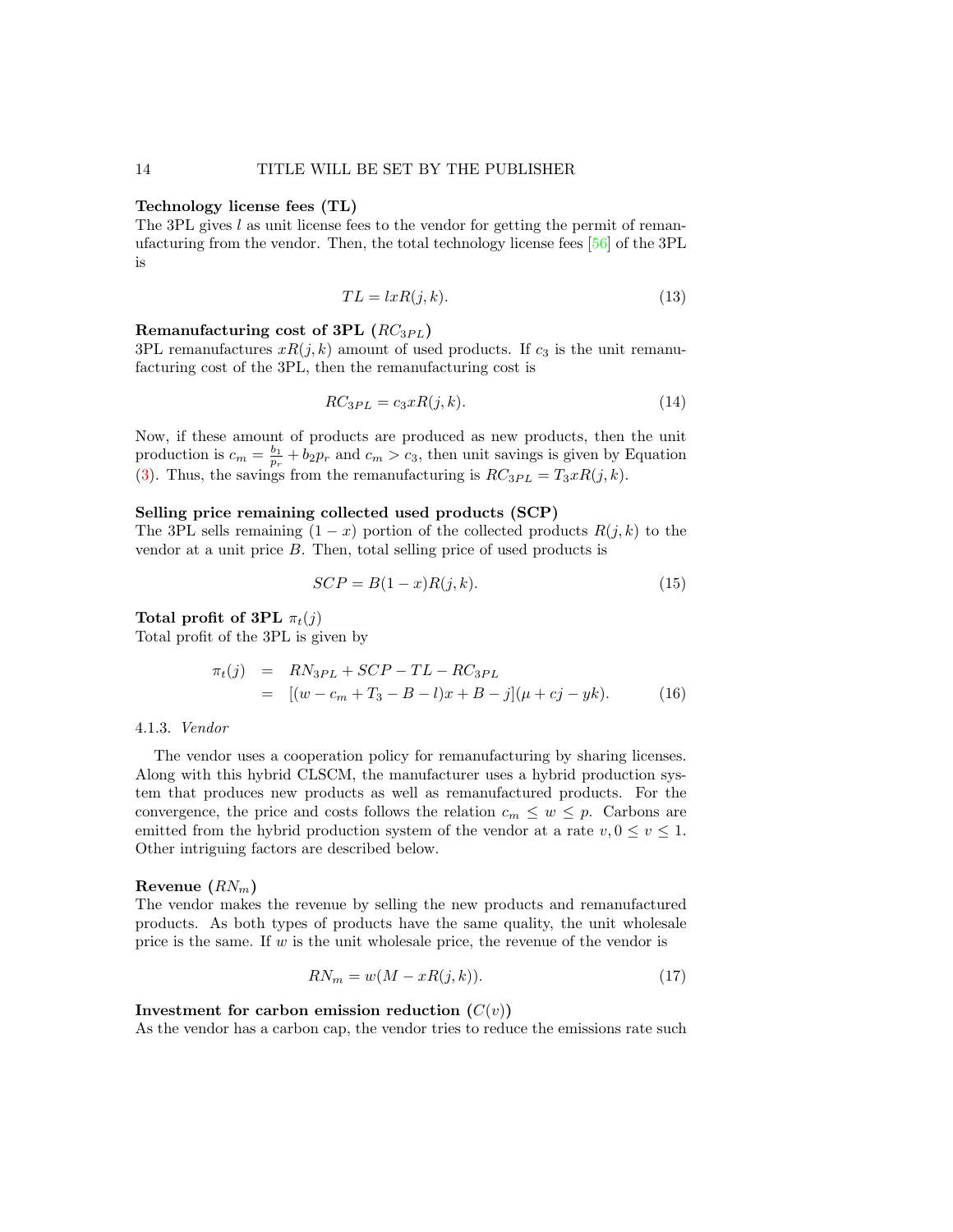that the total emissions can be restricted within the carbon cap. To reduce the emissions rate, the vendor invests the following amount.

$$
C(v) = \frac{\theta v^2}{2}.
$$
\n(18)

#### Carbon tax (CT)

If emissions from the system does not follow the reduced emissions rate  $v$ , then total emissions may exceed the total carbon cap  $G_v$  [\[50\]](#page-34-19). For that excess emissions, the vendor has to pay a carbon tax. If the unit carbon tax is  $P_v$ , then total carbon tax is

$$
CT = P_v[\eta(1-v)M - G_v].\tag{19}
$$

This tax gives a positive effect on reducing  $CO<sub>2</sub>$  emissions.

#### Investment for quality improvement  $(C(k))$

The vendor invests on quality improvement  $(k)$  for products. This investment has an inverse effect on remanufactured products as the quantity of collected used products depends on  $k$ . The investment  $[10]$  for quality improvement is

$$
C(k) = \phi k^2. \tag{20}
$$

## Purchasing cost of used products from 3PL  $(PC_m)$

The vendor buys  $(1-x)$  portion of used products from the 3PL for remanufacturing. If the unit purchasing cost of used products is  $B$ , then total purchasing cost is

$$
PC_m = B(1-x)R(j,k). \tag{21}
$$

### Remanufacturing cost of vendor  $(RC_m)$

Now, the vendor remanufactures all purchased used products. But the quality of these remanufactured products remains as good as new. If the unit remanufacturing cost of the vendor is  $c_1$ , then  $c_m < c_1$ . This implies that the vendor saves  $T_1$  unit cost per unit product (Equation [\(1\)](#page-17-1)) by using remanufacturing. Total remanufacturing cost is

$$
RC_m = c_1(1-x)R(j,k)).
$$
\n(22)

#### Production cost of new products (NPC)

Vendor produces  $(M - R(j, k))$  amount of new products for retailer. Rest order is fulfilled by the remanufactured products. Unit production cost of new products is  $c_m = \frac{b_1}{p_r} + b_2 p_r$ . Unit production cost depends upon the production rate. Then, the total production cost of new product is

$$
NPC = \left(\frac{b_1}{p_r} + b_2 p_r\right) \left(M - R(j, k)\right). \tag{23}
$$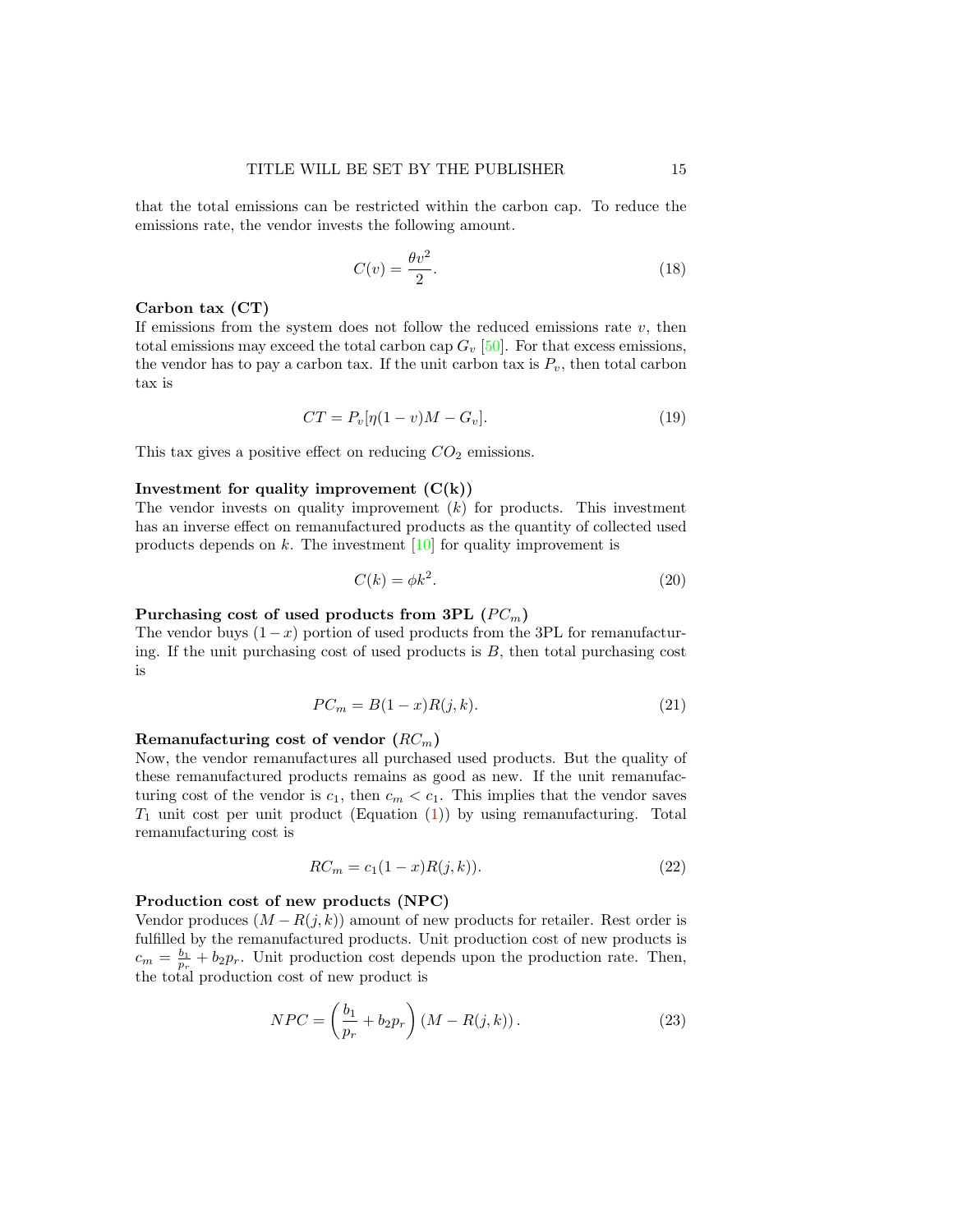### Investment for customer awareness (AC)

Customer awareness is one of the CLSCM driving factors that help to achieve green and sustainable practice. Vendors actively take part in customer awareness programs such that the process of reuse through remanufacturing goes well. Then the investment for customer awareness is

$$
AC = \frac{\beta z^2}{2}.
$$
 (24)

### Investment for gift policy (GP)

The vendor uses gift policy to boosts up the market demand. This helps to attract more customers. Then, the investment for gift policy is

$$
GP = \frac{\sigma q^2}{2}.
$$
\n(25)

# Total profit of vendor under uniform distribution  $(\pi_m^U)$

Thus, the total profit of the vendor is given by

<span id="page-15-0"></span>
$$
\pi_m^U(k, v, p_r, z, q) = RN_m - CT - C(v) - PC_m - RC_m - NPC - C(k) - AC - G
$$
  
\n
$$
= \left( w - \frac{b_1}{p_r} - b_2 p_r - P_v \eta + P_v \eta v \right) M + P_v G_v - \frac{\theta v^2}{2} - \phi k^2
$$
  
\n
$$
+ R(j, k)[(l + c_m - w)x + (T_1 - B)(1 - x)] - \frac{bz^2}{2} - \frac{\sigma q^2}{2}. (26)
$$

#### 4.2. Scenario B: Distribution-free model

Scenario B considers that the random variable X of the market demand  $\epsilon$  does not have any known distribution function. Thus, the expected shortage quantity  $E_1(M)$  of the retailer can not be calculated using the distribution function. Then, a minimum-maximum distribution-free approach is used  $[16, 50]$  $[16, 50]$  $[16, 50]$  to find the expected shortage quantity.  $\zeta$  and  $\sigma_1$  are the mean and standard deviation of X, respectively. Then,  $E_1(M)$  is found from the following expression as

$$
E_1[M] \leq M - \frac{1}{2} \left( \sqrt{\sigma_1^2 + (I - \zeta)^2} - (I - \zeta) \right). \tag{27}
$$

Then,  $Z_1(M)$  is the of the retailer's leftover for holding, which can be expressed as

$$
L_1[M] = (M + R(j,k)x - D)^+ = R(j,k)x + E_1[M] - E[D].
$$
\n(28)

Thus, the expected holding cost of retailer becomes  $\frac{h_r}{2} \left( \sqrt{\sigma_1^2 + (I - \zeta)^2} - (I - \zeta) \right)$ . Similarly, the expected shortage cost  $S_1[M]$  can be expressed as

$$
S_1[M] = (D - R(j,k)x - M)^{+} = E[D] - R(j,k)x - E_1[M].
$$
 (29)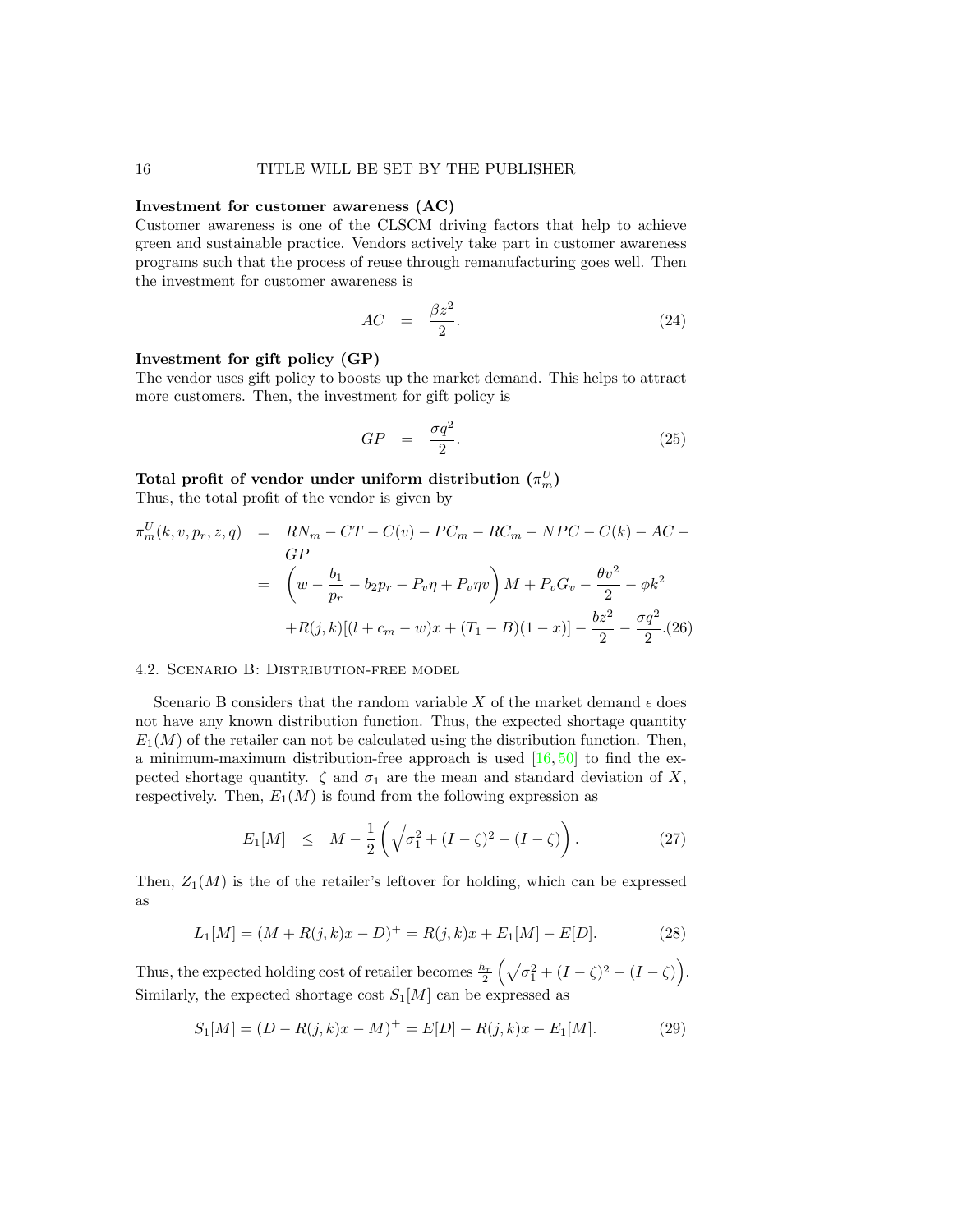Thus, expected shortage cost of retailer is  $s_r \left[ (I - \zeta) - \frac{1}{2} \left( \sqrt{\sigma_1^2 + (I - \zeta)^2} - (I - \zeta) \right) \right].$ 

Further, the upper limit of the upper inequality is tight  $[16]$ . Hence, the expected total profit of the retailer is

<span id="page-16-2"></span>
$$
\pi_r^{DF}(I, s, p) = (p - w)M + s_r(I - \zeta) - (s_r + p + h_r) \frac{1}{2} \left( \sqrt{\sigma_1^2 (I - \zeta)^2} - (I - \zeta) \right) - \frac{\alpha s^2}{2}.
$$
\n(30)

The ordered quantity is the same as in Equation [\(10\)](#page-12-0). Profit functions of the 3PL  $(\pi_t^{DF})$  and vendor  $(\pi_m^{DF})$  will be same as in Equations [\(16\)](#page-13-0) and [\(26\)](#page-15-0), respectively. That is,

<span id="page-16-3"></span>
$$
\pi_t^{DF} = \pi_t^U \tag{31}
$$

$$
\pi_m^{DF} = \pi_m^U. \tag{32}
$$

Solutions to the objective functions are given in the next section.

## 5. Solution methodology

Both the models of Scenario A and B are solved for the decentralized case and it is solved by the Stackelberg game policy. The vendor acts as Stackelberg leader and retailer-3PL acts as Stackelberg follower. A backward Stackelberg policy is used where the vendor gives an opportunity to the followers to optimize their decisions. Based on those decisions, the vendor optimizes his decisions.

#### 5.1. Scenario A

Optimum values of decision variables under uniform distribution are given in Propositions [1](#page-16-0) and [2.](#page-17-2) Retailer and 3PL's decisions are given in Proposition [1.](#page-16-0)

<span id="page-16-0"></span>Proposition 1. Applying equilibrium condition on retailer and 3PL's profit function, the optimum values of decision variables  $I^*, j^*, s^*,$  and  $p^*$  are given in Equations  $(33)$ ,  $(34)$ ,  $(35)$ , and  $(36)$ , respectively.

<span id="page-16-1"></span>
$$
I^* = \frac{k_1(p^* - w + s_r)}{p^* + h_r + s_r},
$$
\n(33)

$$
j^* = \frac{-\mu + yk^* + c(-B - l + w - \frac{b_1}{p_r})}{2c} - \frac{c(b_2p_r + T_3)x + Bc}{2c}, \qquad (34)
$$

$$
s^* = \left(\frac{\alpha}{(p^* - w)a\gamma}\right)^{\frac{1}{\gamma - 2}},\tag{35}
$$

$$
p^* = \frac{-2H_3 + \sqrt{4H_3^2 - 4H_2H_4}}{2H_2}.
$$
\n(36)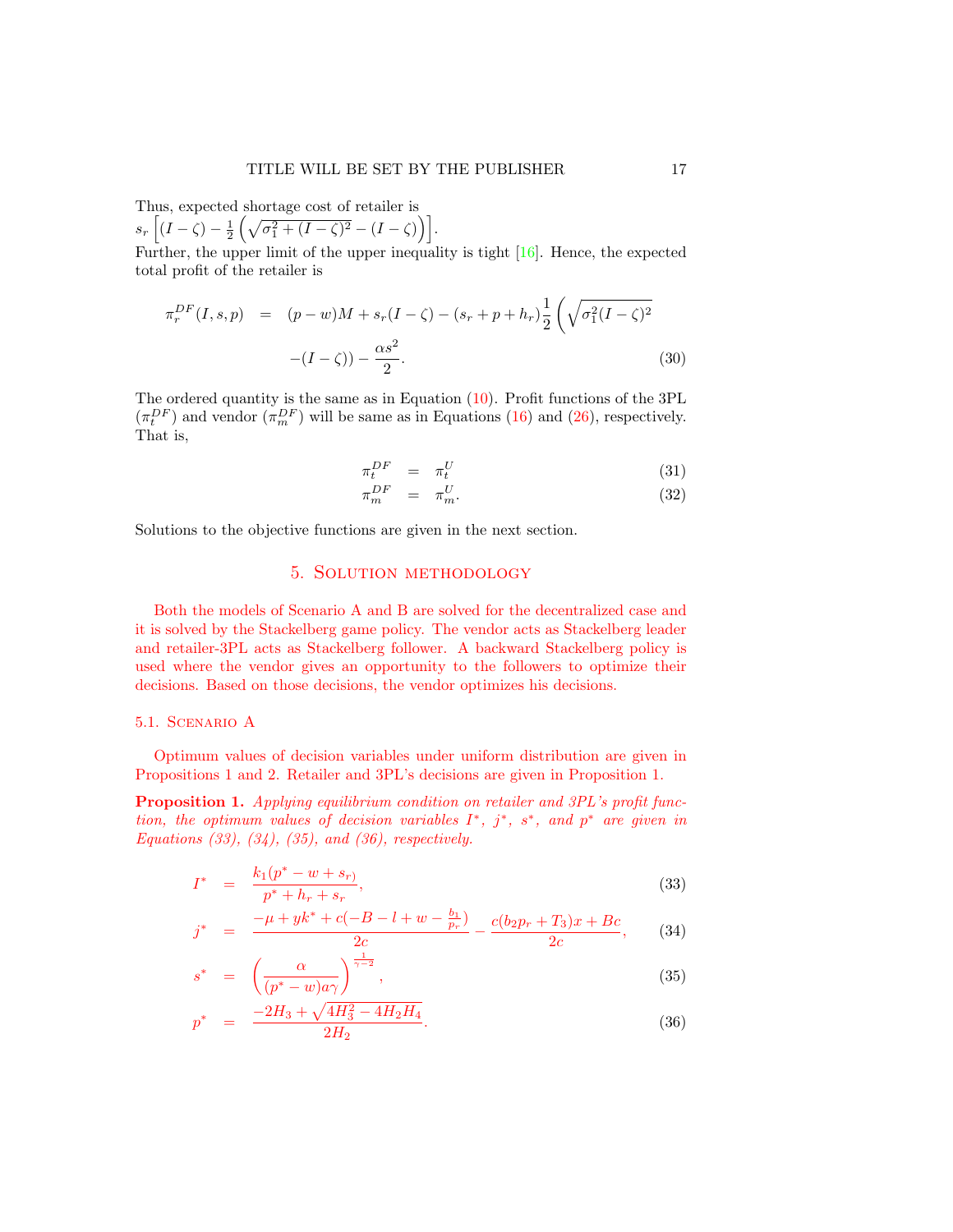[See Appendix C]. The obtained optimal solutions are for the retailer and 3PL in Scenario A (Equations [\(11\)](#page-12-1) and [\(16\)](#page-13-0)) based on the Theorems [1](#page-17-1) and [2.](#page-17-3)

<span id="page-17-1"></span>Theorem 1. Profit of the retailer for uniform distribution becomes global maximum at  $I^*, s^*$  and  $p^*,$  if all the principal minors  $H_{11}$ ,  $H_{22}$ , and  $H_{33}$  of the third order Hessian matrix are in alternative in sign.

Proof See Appendix B.

<span id="page-17-3"></span>Theorem 2. Profit of the 3PL for uniform distribution becomes global maximum at j ∗ , if the second order principal minors is negative.

*Proof* See Appendix B. Vendor's optimal decision variables  $v^*, k^*, p_r^*, q^*$ , and z <sup>∗</sup> are given in Proposition [2](#page-17-2) by applying equilibrium conditions.

<span id="page-17-2"></span>**Proposition 2.** The vendor's optimal decision variables  $v^*, k^*, p^*_r, q^*,$  and  $z^*$  are given in Equations  $(37)$ ,  $(38)$ ,  $(39)$ ,  $(40)$ , and  $(41)$ .

<span id="page-17-4"></span>
$$
v^* = \frac{-H_6 + \sqrt{H_6^2 - 12a_3H_7p_v\eta}}{6a_3p_v\eta},
$$
\n(37)

$$
k^* = \frac{H_8}{H_9},\tag{38}
$$

$$
p_r^* = \frac{b_1 x (\mu + c j - y k) - b_1 H_{10}}{b_2 x (\mu + c j - y k) - b_2 H_{10}},
$$
\n(39)

$$
q^* = \frac{H_{11}a_8}{2(\sigma - H_{11}a_9)},\tag{40}
$$

$$
z^* = \left( \frac{\beta}{b\rho(w - p_v \eta - \frac{b_1}{p_r} - b_2 p_r + p_v v \eta)} \right)^{\frac{1}{\rho - 2}}.
$$
 (41)

[See Appendix C] The obtained optimal solutions are for the vendor in Scenario A (Equations [\(26\)](#page-15-0)) based on the Theorem [3.](#page-17-0)

<span id="page-17-0"></span>Theorem 3. Profit of the vendor for uniform distribution becomes global maximum at  $v^*, k^*, p^*_r, q^*$ , and  $z^*$ , if all the principal minors  $H_{11}$ ,  $H_{22}$ ,  $H_{33}$ ,  $H_{44}$ , and H<sup>55</sup> of the fifth order Hessian matrix are in alternative in sign.

Proof See Appendix B.

#### 5.2. Scenario B

Optimum values of decision variables for distribution-free approach are given in Propositions [3](#page-17-5) and [4.](#page-18-0) Retailer and 3PL's decisions are given in Proposition [3.](#page-17-5)

<span id="page-17-5"></span>Proposition 3. Applying equilibrium conditions on retailer and vendor's profit function of the CLSCM, the optimum values of decision variables  $I^*, j^*, s^*,$  and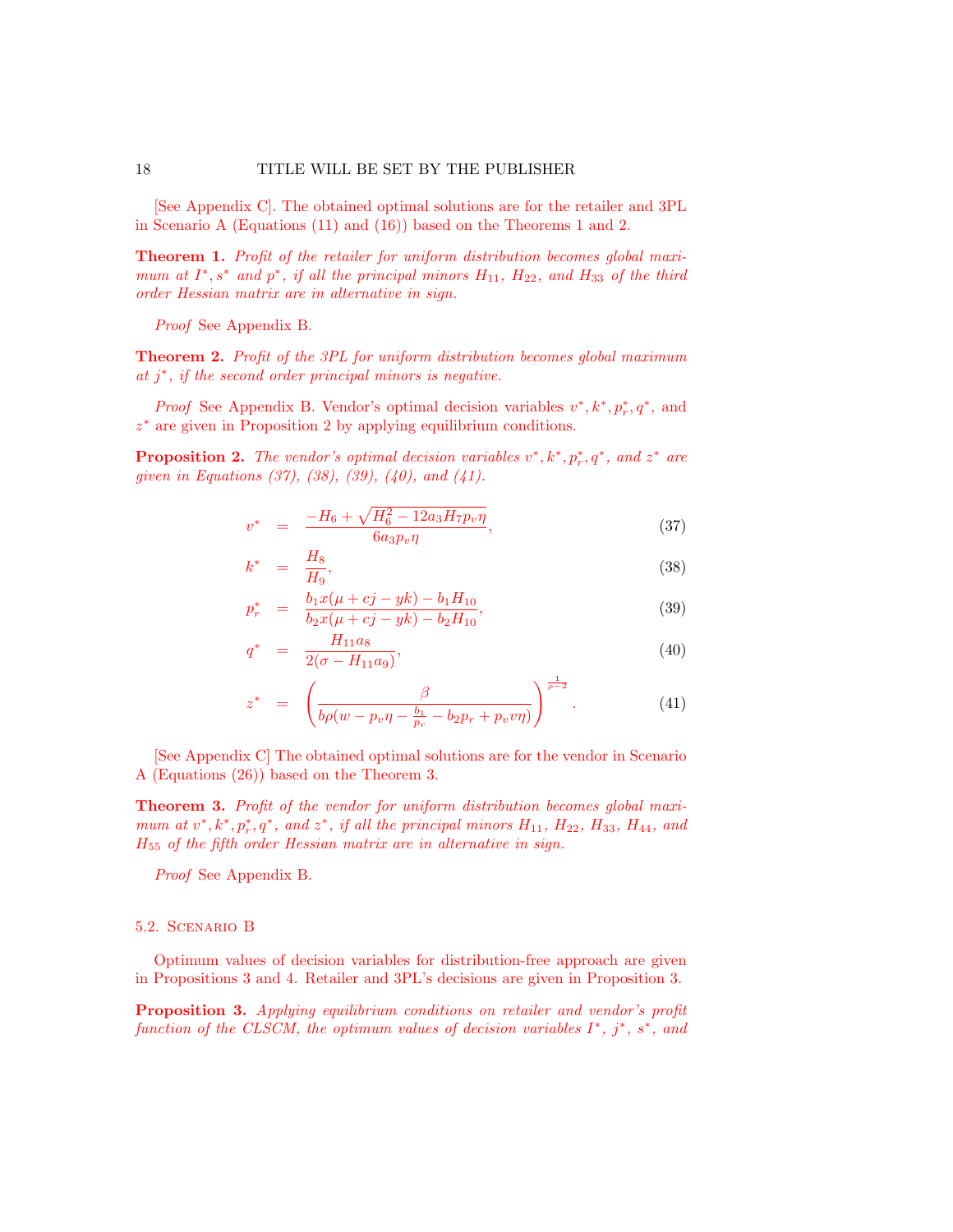$p^*$  are given in Equations [\(42\)](#page-18-1), [\(43\)](#page-18-1), [\(44\)](#page-18-1), and [\(45\)](#page-18-1), respectively.

<span id="page-18-1"></span>
$$
I^* = \zeta + \frac{\sigma_1 A}{\sqrt{1 - A^2}},\tag{42}
$$

$$
j^* = \frac{-\mu + yk^* + c(-B - l + w - \frac{b_1}{p_r})}{2c} - \frac{c(b_2p_r + T_3)x + Bc}{2c}, \qquad (43)
$$

$$
s^* = \left(\frac{\alpha}{(p^* - w)a\gamma}\right)^{\frac{1}{\gamma - 2}},\tag{44}
$$

$$
p^* = \frac{-H_4 + \sqrt{H_4^2 - 4H_3A_1}}{2H_3}.
$$
\n(45)

[See Appendix A and C]. The obtained optimal solutions are for the retailer and 3PL in Scenario A (Equations [\(30\)](#page-16-2) and [\(31\)](#page-16-3)) based on the Theorems [4](#page-18-2) and [5.](#page-18-3)

<span id="page-18-2"></span>Theorem 4. Profit of the retailer for uniform distribution becomes global maximum at  $I^*, s^*$  and  $p^*,$  if all the principal minors  $H_{11}$ ,  $H_{22}$ , and  $H_{33}$  of the third order Hessian matrix are in alternative in sign.

Proof See Appendix B.

<span id="page-18-3"></span>Theorem 5. Profit of the 3PL for distribution-free approach becomes global max- $\sum_{i=1}^{\infty}$  if the second order principal minors is negative.

*Proof* See Appendix B. Vendor's optimal decision variables  $v^*, k^*, p_r^*, q^*$ , and z <sup>∗</sup> are given in Proposition [4](#page-18-0) by applying equilibrium conditions on vendor's profit function.

<span id="page-18-0"></span>**Proposition 4.** The vendor's decision variables  $v^*, k^*, p_r^*, q^*$ , and  $z^*$  are defined in Equations Equations  $(46)$ ,  $(47)$ ,  $(48)$ ,  $(49)$ , and  $(50)$ .

<span id="page-18-4"></span>
$$
v^* = \frac{-H_6 + \sqrt{H_6^2 - 12a_3H_7p_v\eta}}{6a_3p_v\eta},\tag{46}
$$

$$
k^* = \frac{H_8}{H_9},\tag{47}
$$

$$
p_r^* = \frac{b_1 x (\mu + cj - yk) - b_1 H_{10}}{b_2 x (\mu + cj - yk) - b_2 H_{10}},
$$
\n(48)

$$
q^* = \frac{H_{11}a_8}{2(\sigma - H_{11}a_9)},\tag{49}
$$

$$
z^* = \left(\frac{\beta}{b\rho(w - p_v\eta - \frac{b_1}{p_r} - b_2p_r + p_vv\eta)}\right)^{\frac{1}{\rho - 2}}.
$$
 (50)

[See Appendix C]. Global optimal conditions of the solutions of the vendor for Scenario B (Equations [\(46\)](#page-18-4) to [\(50\)](#page-18-4)) are given in the Theorem [6.](#page-18-5)

<span id="page-18-5"></span>Theorem 6. Profit of the vendor for distribution-free approach becomes global maximum at  $v* = \delta_1, k* = \delta_2, p_r* = \delta_3, z^* = \delta_4$ , and  $q^* = \delta_5$ , if all the principal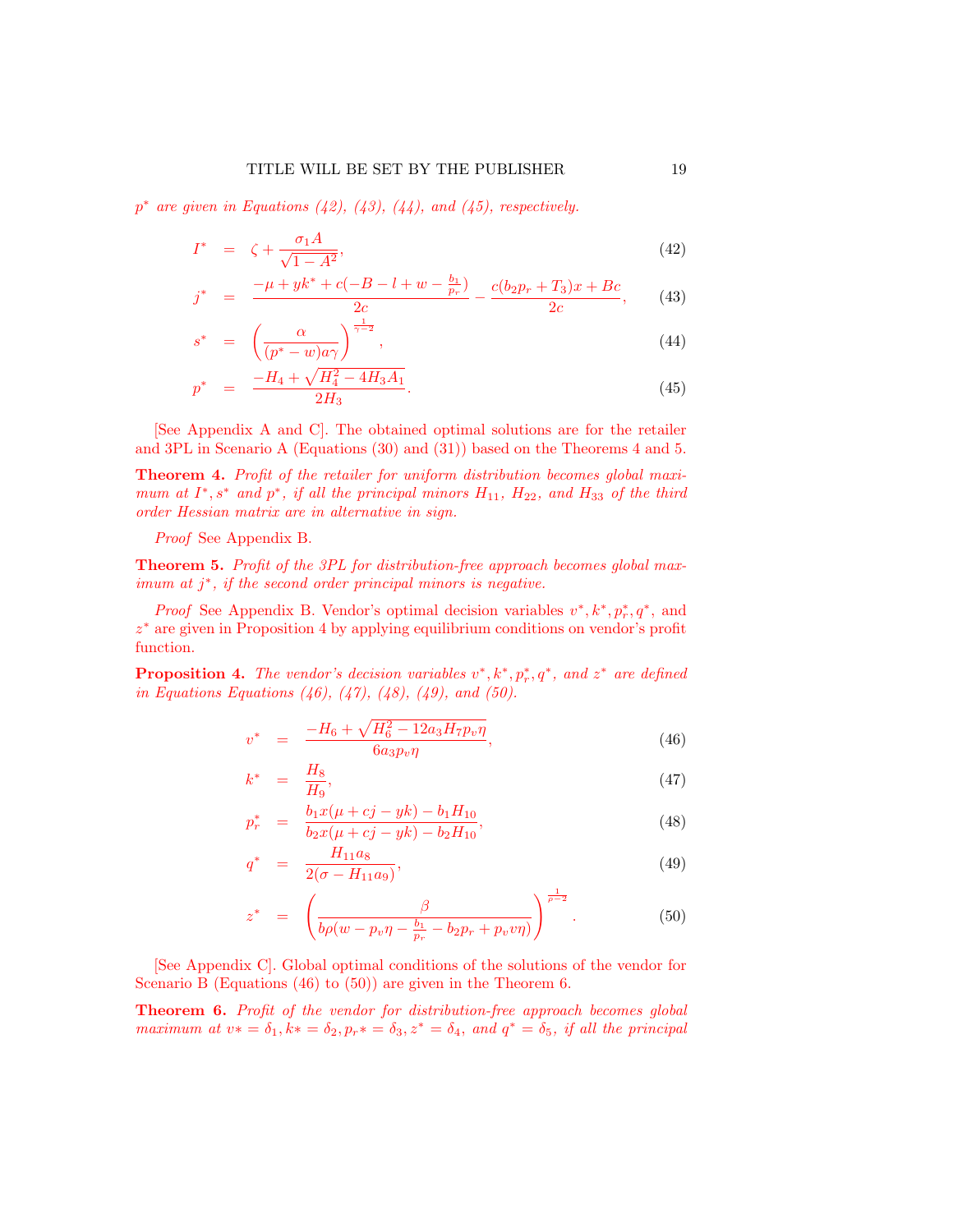minors  $H_{11}$ ,  $H_{22}$ ,  $H_{33}$ ,  $H_{44}$ , and  $H_{55}$  of the  $5 \times 5$  Hessian matrix are in alternative in sign.

Proof See Appendix B.

## 6. Numerical experiment

<span id="page-19-0"></span>This investigation uses data from Sarkar et al. [\[49\]](#page-34-12), Taleizadeh et al. [\[56\]](#page-34-0), and Bhuniya et al. [\[6\]](#page-32-1). Two examples are provided two test the analytic model of Scenario A and Scenario B, respectively.

| Parameters       | Value               | Parameters       | Value                |
|------------------|---------------------|------------------|----------------------|
| $[k_2, k_1]$     | [0, 90]             | w                | \$70/unit            |
| $s_r$            | $$0.7/$ unit        | $h_r$            | \$0.7/unit/unit time |
| $\sigma$         | 700                 | В                | \$40/unit            |
| $\mathfrak{c}_1$ | $$5/$ unit          | $c_3$            | $$5/$ unit           |
| $P_v$            | \$0.2/galn          | $G_v$            | 100 gallons          |
| $\eta$           | 2.99                | $\overline{c}$   | 1.22                 |
| $\mu$            | 30 units            | $\mathcal{Y}$    | 0.6                  |
| $p_{max}$        | $$200/$ unit        | $p_{min}$        | \$90/unit            |
| $\gamma$         | 3.65                | $\boldsymbol{a}$ | 30                   |
| $a_0$            | $2000$ units        | $a_1$            | $0.7\,$              |
| $a_2$            | $0.2\,$             | $a_3$            | $0.2\,$              |
| $a_4$            | 0.5                 | $a_5$            | 0.4                  |
| $a_6$            | 5                   | $a_7$            | $0.3\,$              |
| $\zeta$          | $3.2 \text{ units}$ | $\theta$         | \$2000               |
| $\phi$           | \$1000              | $\alpha$         | \$1000               |
| $\boldsymbol{x}$ | 0.4                 | l                | $$50/$ unit          |
| $\boldsymbol{b}$ | 40                  | $\rho$           | $0.2\,$              |
| $b_1$            | $$30/$ unit         | $b_2$            | $$5/$ unit           |
| β                | $20\,$              | $a_8$            | 3                    |
| $\sigma_1$       | 5                   | $a_9$            | 0.1                  |

Table 2 Parametric values for Scenario A and Scenario B.

#### 6.1. Example 1

Example 1 gives numerical results for Scenario A. Table [2](#page-19-0) gives input values of parameters. Total profit and optimum values of decision variables for Scenario A are shown in Table [3.](#page-20-0)

Table [3](#page-20-0) shows that the profit of the vendor is maximum, which is \$98,309.2276, followed by the 3PL \$43,161.9421, and the retailer \$887.1542. Each CLSCM player optimizes their decisions individually as a decentralized case. Thus, the sum of these three profits is \$142, 358.3239, which is treated as total profit for giving an overall aspect of the CLSCM profit.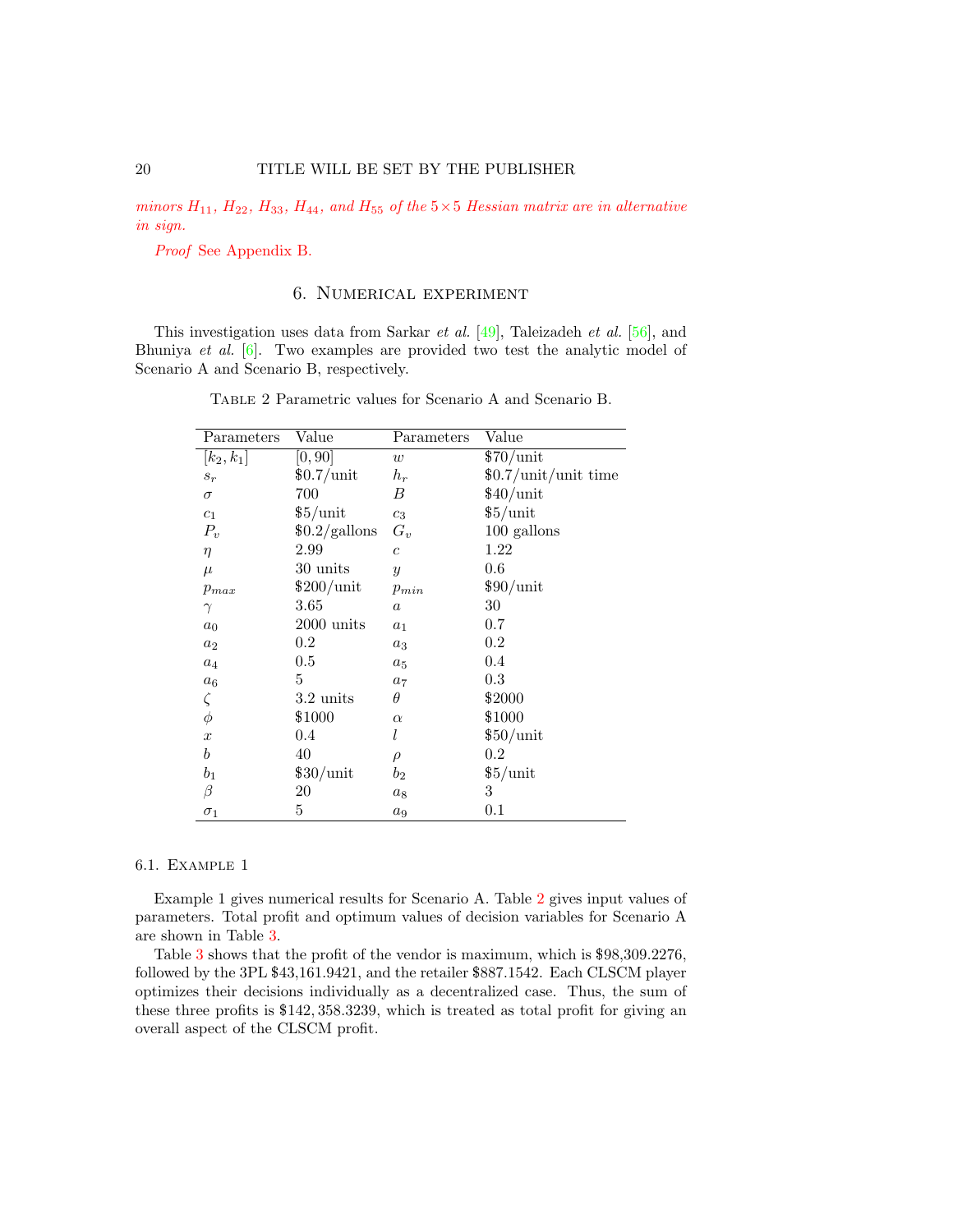| I units              | S                      | $\frac{1}{2}$ /unit           | \$p/unit            | $\boldsymbol{\eta}$ |
|----------------------|------------------------|-------------------------------|---------------------|---------------------|
| 20.3867              | 0.6217                 | 6.7666                        | 90.0039             | 0.6604              |
|                      | $\beta p_r$ /unit time | $\mathcal{Z}$                 |                     |                     |
| 0.1180               | 2.4495                 | 5.0002                        | 15                  |                     |
| $\mathcal{S}\pi_r^U$ | $\delta \pi^U$         | $\hbox{${\mathfrak{F}}$}^U_m$ | Total profit $(\$)$ |                     |
| 887.1542             | 43,161.9421            | 98,309.2276                   | 142,358.3239        |                     |

<span id="page-20-0"></span>Table 3 Optimal solutions and maximum profit of Scenario A

#### 6.1.1. Special cases

Three observations are made from Scenario A as no customer awareness, no gift policy, and no customer & gift policy. Table [4](#page-20-1) shows the result for above scenario.

Table 4 Results of special cases for scenario A.

<span id="page-20-1"></span>

| Special cases                       | $\delta \pi_{n}^{U}$ | $\delta \pi^U_i$ | $\delta \pi_{m}^{U}$ | Total profit $(\$)$ |
|-------------------------------------|----------------------|------------------|----------------------|---------------------|
| No customer awareness               | 1.498.1066           | 42,057.5022      | 96.058.8133          | 139.614.422         |
| No gift policy                      | 887.1545             | 41.811.1220      | 95.251.1346          | 137.949.4112        |
| No customer awareness & gift policy | 1,498.1074           | 40.706.7238      | 93.001.3969          | 135,206.2281        |

Profit of the supply chain continuously decreasing in the sequence of no customer awareness, no gift policy and no customer awareness & gift policy, respectively. This implies that the proposed study with both the policies helps to generate more market demand when the CLSCM uses remanufactured products as a brand new products.

#### 6.2. Example 2

Example 2 gives numerical results for Scenario B. Table [2](#page-19-0) gives the parametric values for Example 2. Maximum profit and optimal values of decision variables are given in Table [5.](#page-20-2)

<span id="page-20-2"></span>

| I units           | S                     | $\frac{1}{2}$ /unit | $$p/$ unit          | $\boldsymbol{\eta}$ |
|-------------------|-----------------------|---------------------|---------------------|---------------------|
| 3.2612            | 0.6220                | 6.7666              | 90                  | 0.6530              |
| $\kappa$          | $p_r$ units/unit time | $\tilde{z}$         |                     |                     |
| 0.1180            | 2.4495                |                     | 15                  |                     |
| $\S_{\pi_r^{DF}}$ | $\frac{1}{2} \pi P F$ |                     | Total profit $(\$)$ |                     |
| 887.1543          | 42,789.3546           | 97,209.0920         | 140,885.6009        |                     |

Table 5 Optimal solutions and maximum profit for scenario B.

Table [5](#page-20-2) shows that the vendor has the maximum profit \$97,209.092 followed by the 3PL \$42,789.3546, and the retailer \$42,789.3546. A centralized case is not discussed here. Thus, the total profit of the CLSCM is just the sum of the profits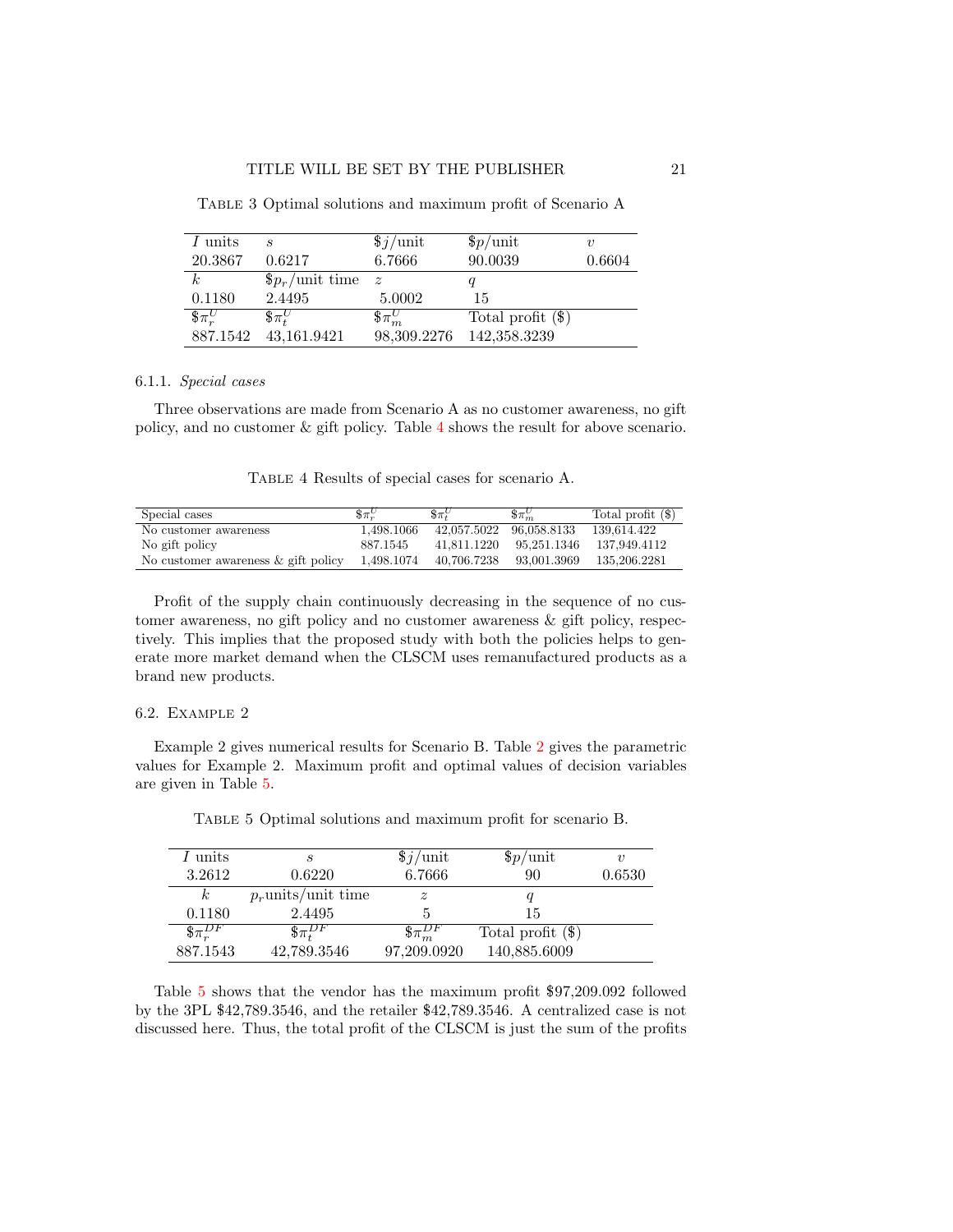of three CLSCM players as 140, 885.6009. Results show that Scenario A has more profit than Scenario B. This happens because Scenario A has a known distribution function. Thus, all information about demand is known to the management and thus, it is easy to optimize the objective. But, in reality, there are a lot of risks and uncertainties that evolve along with information. Then, the management needs to justify that information more than the known case, as Scenario A.

A comparison between Scenario A and Scenario B is given to clarify the difference between the two Scenarios.

#### 6.3. Comparative study between Scenario A and Scenario B

#### Expected value of additional information (EVAI)

EVAI is found to compare two discussed scenarios in this study. If the optimal values of Scenario B are used as an input for Scenario A, then the total profit of Scenario A becomes \$140,904.4622, i.e., the difference is \$(140, 904.4622−  $140, 885.6009$  = \$ $(18.8613)$ . This implies that Scenario B with a distribution-free approach has \$(18.8613) less profit. This amount of money is needed for gathering information in the case of no distribution. This amount of money is used for EVAI purposes, which is less than 1%, i.e.,  $EVAL < 1\%$ .

### 6.4. Sensitivity analysis

A sensitivity analysis of Example 1 for Scenario A are conducted with respect to the cost parameters. Table [6](#page-21-0) gives the changes of sensitivity analysis. As game policy is used, cost parameters of one CLSCM player has effect on the the profit of other players.

> <span id="page-21-0"></span>Table 6 Sensitivity analysis of Example 1 for Scenario A with respect to parameters

| Parameters     | Change $(\%)$ | $(\%$<br>$\pi_{\infty}^{U}$ | $\%$<br>$\pi_t^{\mathfrak{c}}$ | (%<br>$\pi_m^{\scriptscriptstyle\cup}$ |
|----------------|---------------|-----------------------------|--------------------------------|----------------------------------------|
|                | $-50\%$       | $-0.007$                    |                                | $-0.008$                               |
|                | $-25%$        | $-0.004$                    |                                | $-0.004$                               |
| $s_r$          | $+25%$        | $+0.004$                    |                                | $+0.004$                               |
|                | $+50\%$       | $+0.018$                    |                                | $+0.020$                               |
|                | $-50\%$       | $+0.0013$                   |                                | $+0.0032$                              |
|                | $-25%$        | $+0.007$                    |                                | $+0.0016$                              |
| $h_r$          | $+25%$        | $-0.0007$                   |                                | $-0.0016$                              |
|                | $+50\%$       | $-0.003$                    |                                | $-0.007$                               |
|                | $-50\%$       | $-0.98$                     | $-67.88$                       | $-0.70$                                |
|                | $-25\%$       | $-0.66$                     | $-36.82$                       | $-0.49$                                |
| b <sub>1</sub> | $+25%$        | $+0.99$                     | $+42.60$                       | $+0.78$                                |
|                | $+50\%$       | $+2.31$                     | $+90.97$                       | $+1.85$                                |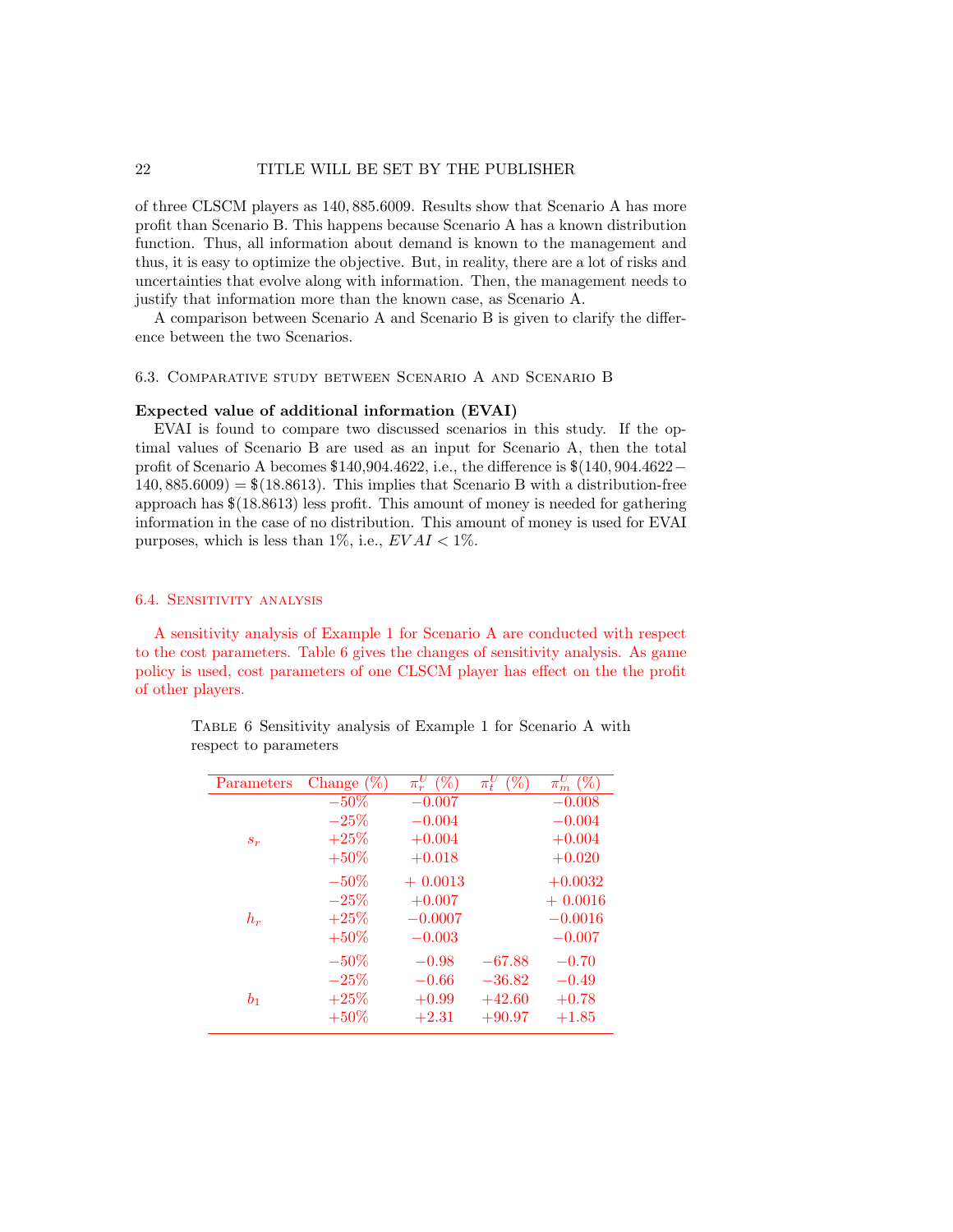| Parameters     | $\overline{\text{Change }(\%)}$ | $\pi_r^U$<br>$(\%)$ | $\pi^U_t$<br>$(\%)$ | U<br>$\overline{(\%)}$<br>$\pi_m^\upsilon$ |
|----------------|---------------------------------|---------------------|---------------------|--------------------------------------------|
|                | $-50%$                          | $-0.000076$         | $+0.00059$          | $+0.058$                                   |
|                | $-25%$                          | $-0.000038$         | $+0.00030$          | $+0.029$                                   |
| c <sub>1</sub> | $+25%$                          | $+0.000038$         | $-0.00030$          | $-0.029$                                   |
|                | $+50\%$                         | $+0.000077$         | $-0.00059$          | $-0.058$                                   |
|                | $-50%$                          | $+0.30$             | $+3.16$             | $+0.32$                                    |
|                | $-25%$                          | $+0.15$             | $+1.58$             | $+0.15$                                    |
| c <sub>3</sub> | $+25%$                          | $-0.14$             | $-1.58$             | $-0.14$                                    |
|                | $+50%$                          | $-0.26$             | $-3.17$             | $-0.28$                                    |
|                | $-50%$                          | $-0.006$            | $-0.000012$         | $+0.33$                                    |
|                | $-25%$                          | $-0.003$            | $+0.000076$         | $+0.14$                                    |
| $P_v$          | $+25%$                          | $+0.004$            | $-0.00024$          | $-0.083$                                   |
|                | $+50\%$                         | $+0.009$            | $-0.00064$          | $-0.11$                                    |
| $p_{max}$      | $-50%$                          | $-0.32$             | $+0.000002$         | $-0.13$                                    |
|                | $-25%$                          | $-0.16$             | $+0.000001$         | $+0.065$                                   |
|                | $+25%$                          | $+0.16$             | $-0.000001$         | $+0.065$                                   |
|                | $+50%$                          | $+0.32$             | $-0.000002$         | $+0.13$                                    |
| $p_{min}$      | $-50%$                          | $-185.16$           | $+0.0004$           | $-33.71$                                   |
|                | $-25%$                          | $-110.04$           | $-0.0003$           | $+20.17$                                   |
|                | $+25%$                          | $+113.02$           | $-0.000004$         | $+0.33$                                    |
|                | $+50%$                          | $+226.36$           | $-0.000009$         | $+0.70$                                    |
| $\theta$       | $-50%$                          | $+0.02$             | $-0.001$            | $+0.44$                                    |
|                | $-25%$                          | $+0.006$            | $-0.004$            | $+0.15$                                    |
|                | $+25%$                          | $-0.003$            | $+0.0003$           | $-0.09$                                    |
|                | $+50%$                          | $-0.005$            | $+0.0004$           | $-0.15$                                    |
|                | $-50%$                          | $+0.02$             | $-0.16$             | 0.004                                      |
|                | $-25%$                          | $+0.007$            | $-0.05$             | $+0.001$                                   |
| $\phi$         | $+25%$                          | $-0.004$            | $+0.03$             | $-0.0008$                                  |
|                | $+50%$                          | $-0.007$            | $+0.05$             | $-0.001$                                   |

- (1) Minimum selling price of the product  $p_{min}$  is the most sensitive parameter for the retailer. 50% increment of minimum selling price increases the profit 226.36%. This implies that the retailer can earn more profit if the minimum selling price increases. This happens because the remanufacturing cost of used products is less than the production cost of new products. Thus, it gives a huge profit range.
- (2) Production cost of new products is the second most sensitive cost parameter for the 3PL. It has a direct impact on the profit of 3PL. 50% increment of production cost increases 90.97% profit of the 3PL. Other parameters are less sensitive.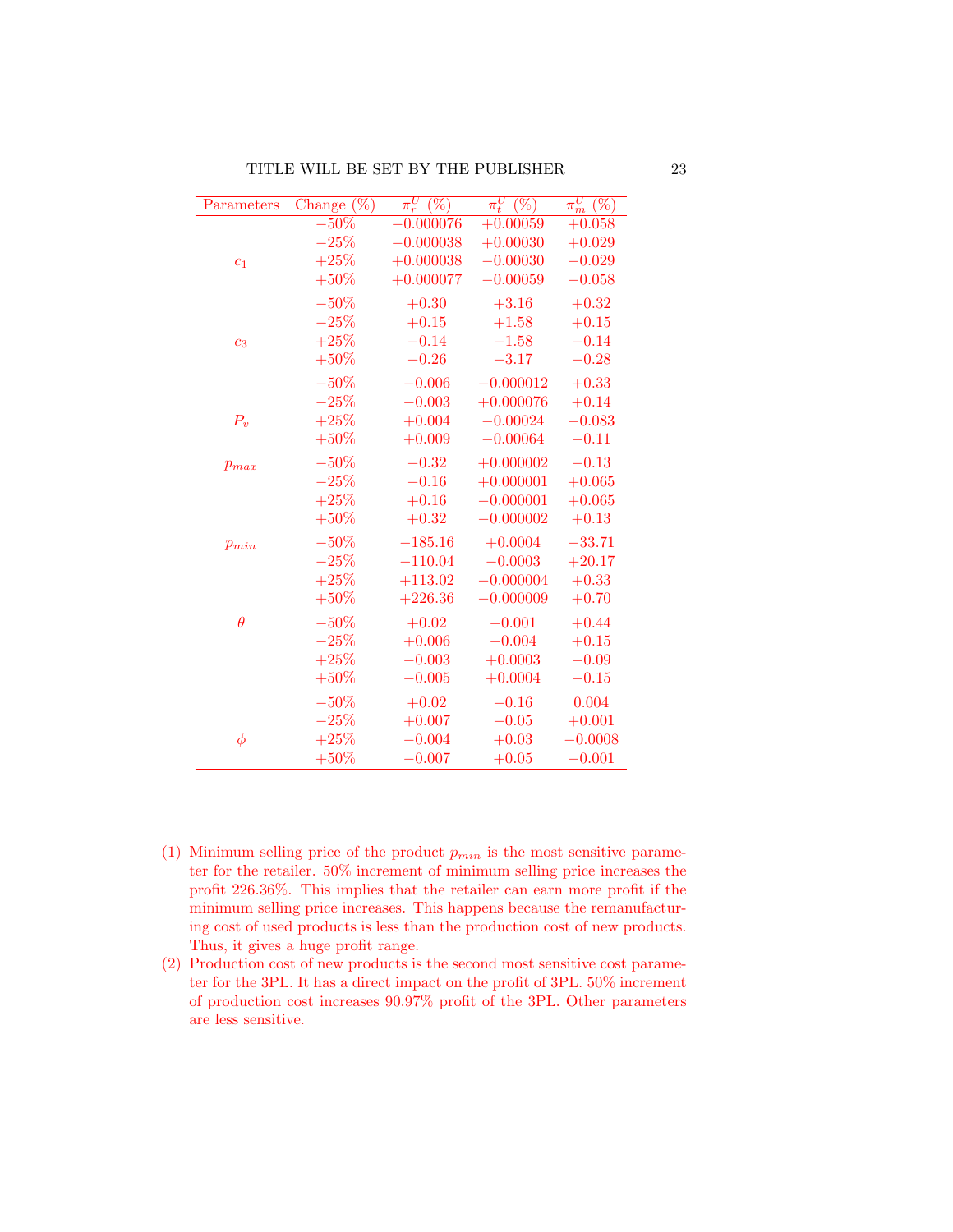#### 6.5. Managerial insights

After analyzing the results and hypotheses, the following insights are drawn from this study.

- (1) Production managers should focus on the hybrid production process, where both 3PL & vendor can remanufacturer used products and the retailer can focus on selling new and remanufactured products. Thus, the retailer does not have to make decisions on used products collection and send those to the vendor. Instead, the retailer can promote the product by using additional services, which helps the vendor to receive more ordered quantities from the retailer. This responsibility sharing policy through cooperation is an effective management strategy.
- (2) As the demand varies with several factors, the vendor receives clear information about market demand and how customers react to the ongoing policy. Even though all remanufactured products have the highest quality as new products as well as gift policy, there is always a risk. Thus, industry managers focus on customer awareness. This only can help to sell more remanufactured and to save more production costs.
- (3) Thus, this hybrid production process with hybrid CLSCM is a smart management policy. This can promote both environments as well as the economic purpose of sustainable development. Besides, the effort for emissions rate reduction with a carbon cap is another positive decision for management toward emissions reduction.

Finally, the conclusions of this study if describes in the next section.

## 7. Conclusions

Customer awareness and the gift policy had positive effects on the ordered quantity of the retailer. In addition, quality management positively affects the profitability of the CLSCM. This investigation helped to gain optimal policies for a hybrid production system. 0.0134% of the total profit of uniform distribution requires more to gather information if there is a lack of proper distribution functions for information. Thus, 0.0134% profit is less in the distribution-free approach. Even the  $U[k_2, k_1]$  provided more profit, but it was almost impossible that all information always followed uniform distribution or any other known distribution. It was found that the proposed hybrid CLSCM helped to execute the purpose of the hybrid production system very well. Few limitations of this study can be overcome by extending it. Lead time issues and monetary policy are two of them. In the future study, a monthly installment (EMI) policy can be used as a monetary policy such that the 3PL can pay with a credit period. Other motivation factors like an advertisement, and credit policy for customers can be used in a future study. In addition, while a single-channel was used in this study, a dual-channel policy can be used for further investigation. A comparison between traditional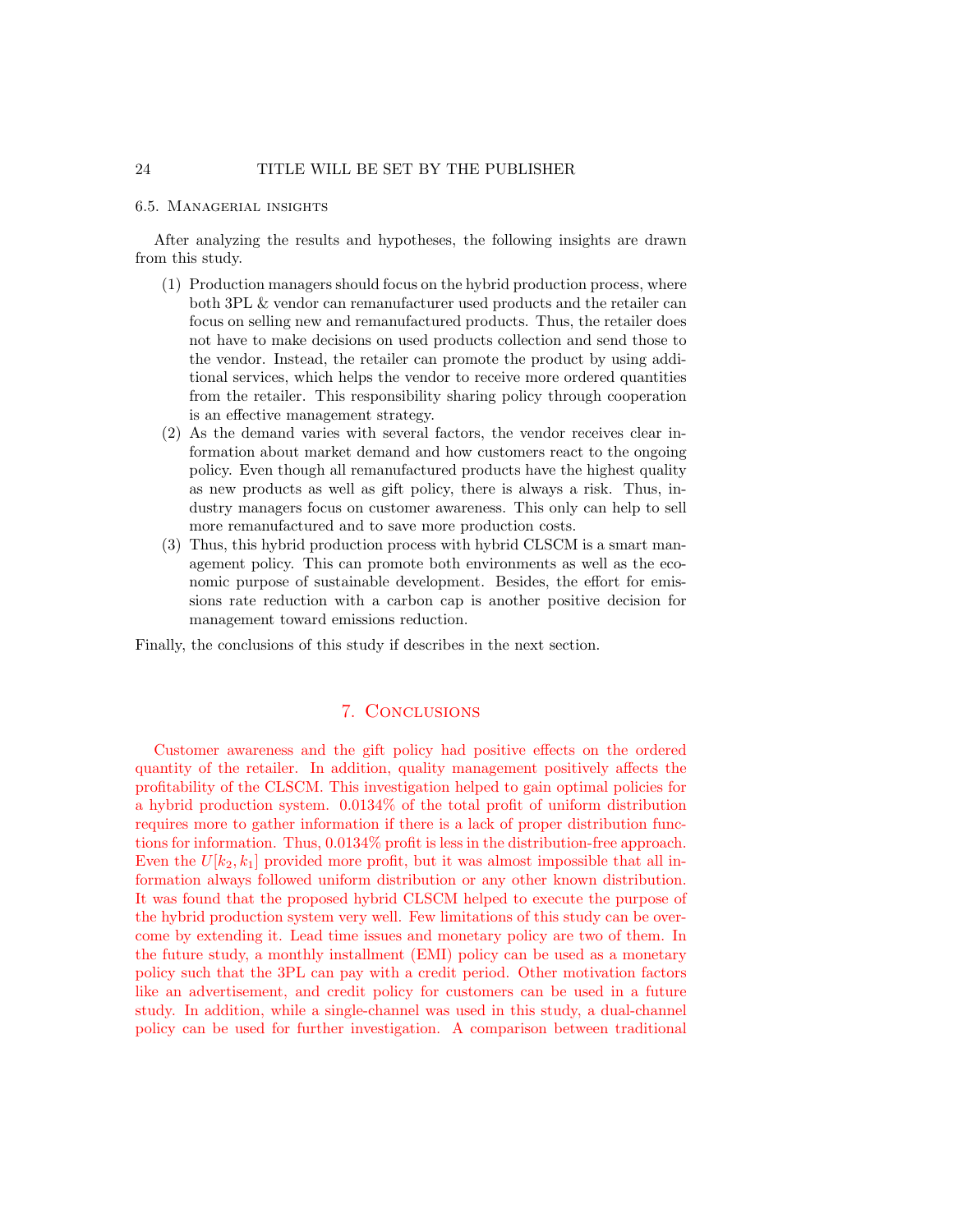and consignment policies can be incorporated into future research. Sustainability issues based on this context [\[2\]](#page-32-0) can be an interesting future extension.

## **APPENDIX**

#### Appendix A

*Proof of Proposition [1](#page-16-0)* The optimum value of  $I, s$ , and  $p$  are obtained from the first order partial derivatives of Equation  $(11)$  with respect to I, s, and p. Then, the optimum values are found by equating the first order derivative with zero as

$$
\begin{aligned}\n\frac{\partial \pi_r^U}{\partial I} &= 0, \quad i.e., \quad I^* = \frac{k_1(p^* - w + s_r)}{p^* + h_r + s_r}, \\
\frac{\partial \pi_r^U}{\partial s} &= 0, \quad i.e., \quad s^* = \left(\frac{\alpha}{(p^* - w)a\gamma}\right)^{\frac{1}{\gamma - 2}} \\
\frac{\partial \pi_r^U}{\partial p} &= 0, \quad i.e., \quad p^* = \frac{-2H_3 + \sqrt{4H_3^2 - 4H_2H_4}}{2H_2}.\n\end{aligned}
$$

Equating the first order partial derivative of Equation [\(16\)](#page-13-0) with zero, the optimum value of  $j$  is obtained as

$$
j^* = \frac{-\mu + yk^* + c(-B - l + w - \frac{b_1}{p_r})}{2c} - \frac{c(b_2p_r + T_3)x + Bc}{2c}.
$$

Proof of Proposition [2](#page-17-2) The optimum values of decision variables are obtained from the first order partial derivatives of Equation [\(26\)](#page-15-0) with respect to  $k, v, p_r, z$ , and q. Then, the optimum values are found by equating the first order derivative with zero as

$$
\frac{\partial \pi_m^U}{\partial v} = 0, \quad i.e., \quad v^* = \frac{-H_6 + \sqrt{H_6^2 - 12a_3H_7p_v\eta}}{6a_3p_v\eta}, \n\frac{\partial \pi_m^U}{\partial k} = 0, \quad i.e., \quad k^* = \frac{H_8}{H_9}, \n\frac{\partial \pi_m^U}{\partial p_r} = 0, \quad i.e., \quad p_r^* = \frac{b_1x(\mu + cj - yk) - b_1H_{10}}{b_2x(\mu + cj - yk) - b_2H_{10}}, \n\frac{\partial \pi_m^U}{\partial z} = 0, \quad i.e., \quad z^* = \left(\frac{\beta}{b\rho(w - p_v\eta - \frac{b_1}{p_r} - b_2p_r + p_vv\eta)}\right)^{\frac{1}{\rho - 2}}, \n\frac{\partial \pi_m^U}{\partial q} = 0, \quad i.e., \quad q^* = \frac{H_{11}a_8}{2(\sigma - H_{11}a_9)}.
$$

*Proof of Proposition [3](#page-17-5)* The optimum value of  $I, s$ , and  $p$  are obtained from the first order partial derivatives of Equation [\(30\)](#page-16-2) with respect to  $I, s$ , and  $p$ . Then,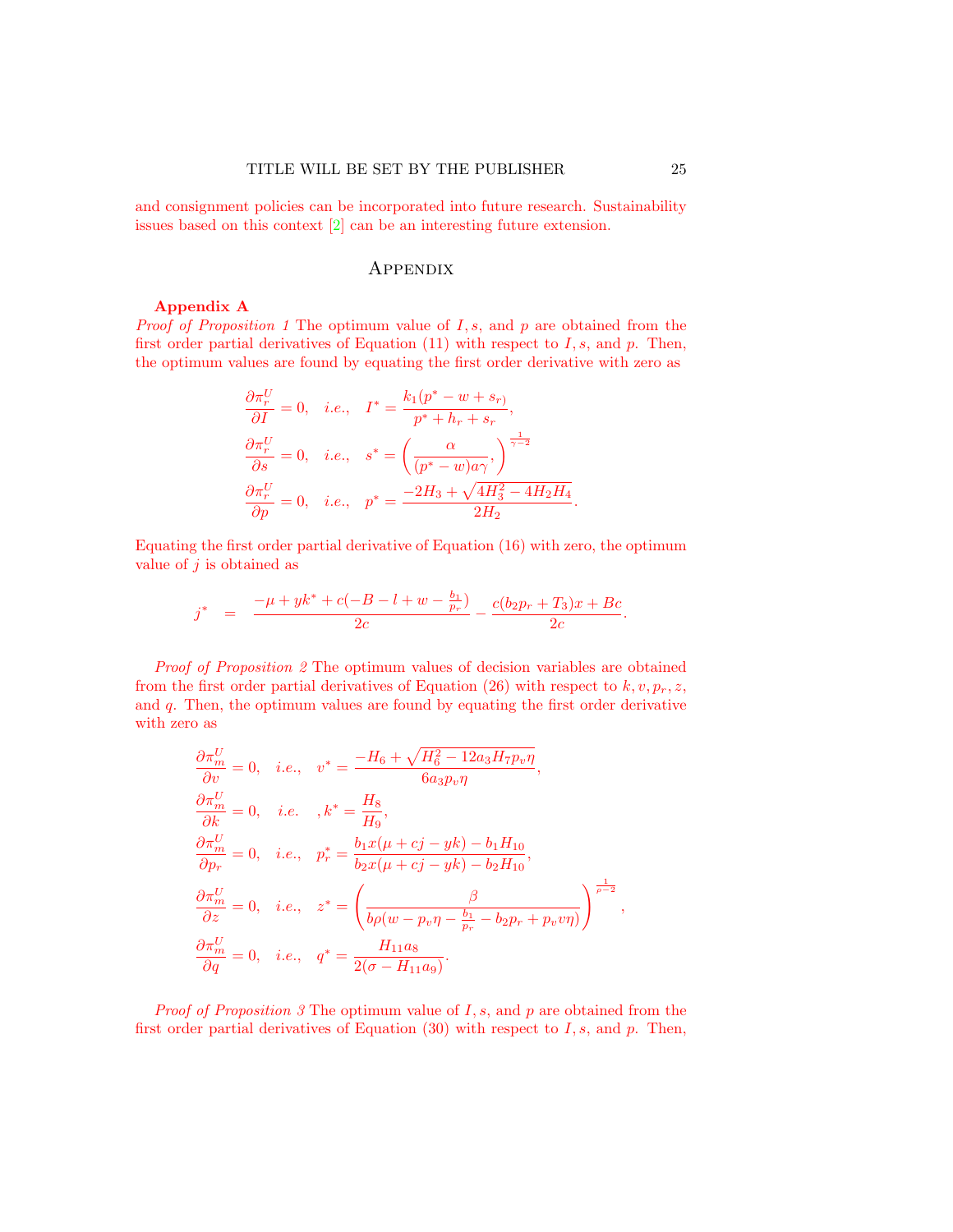the optimum values are found by equating the first order derivative with zero as

$$
\begin{aligned}\n\frac{\partial \pi_r^{DF}}{\partial I} &= 0, \quad i.e., \quad I^* = \zeta + \frac{\sigma_1 A}{\sqrt{1 - A^2}},\\
\frac{\partial \pi_r^{DF}}{\partial s} &= 0, \quad i.e., \quad s^* = \left(\frac{\alpha}{(p^* - w)a\gamma}\right)^{\frac{1}{\gamma - 2}},\\
\frac{\partial \pi_r^{DF}}{\partial p} &= 0, \quad i.e., \quad p^* = \frac{-H_4 + \sqrt{H_4^2 - 4H_3A_1}}{2H_3}.\n\end{aligned}
$$

Equating the first order partial derivative of Equation [\(31\)](#page-16-3) with zero, the optimum value of  $j$  is obtained as

$$
j^* = \frac{-\mu + yk^* + c(-B - l + w - \frac{b_1}{p_r})}{2c} - \frac{c(b_2p_r + T_3)x + Bc}{2c}.
$$

These are the optimum solutions for the retailer and 3PL for the distribution-free approach.

Proof of Proposition [4](#page-18-0) The optimum values of decision variables are obtained from the first order partial derivatives of Equation [\(26\)](#page-15-0) with respect to  $v, k, p_r, z$ , and q, respectively. Then, the optimum values are found by equating the first order partial derivatives with zero as

$$
\frac{\partial \pi_m^{DF}}{\partial v} = 0, \quad i.e., \quad v^* = \frac{-H_6 + \sqrt{H_6^2 - 12a_3H_7p_v\eta}}{6a_3p_v\eta},
$$
  
\n
$$
\frac{\partial \pi_m^{DF}}{\partial k} = 0, \quad i.e., \quad k^* = \frac{H_8}{H_9},
$$
  
\n
$$
\frac{\partial \pi_m^{DF}}{\partial p_r} = 0, \quad i.e., \quad p_r^* = \frac{b_1x(\mu + cj - yk) - b_1H_{10}}{b_2x(\mu + cj - yk) - b_2H_{10}},
$$
  
\n
$$
\frac{\partial \pi_m^{DF}}{\partial z} = 0, \quad i.e., \quad z^* = \left(\frac{\beta}{b\rho(w - p_v\eta - \frac{b_1}{p_r} - b_2p_r + p_vv\eta)}\right)^{\frac{1}{\rho - 2}},
$$
  
\n
$$
\frac{\partial \pi_m^{DF}}{\partial q} = 0, \quad i.e., \quad q^* = \frac{H_{11}a_8}{2(\sigma - H_{11}a_9)}.
$$

Hence, these are the optimal values of decision variables of the vendor for the distribution-free approach.

## Second order partial derivatives

Second order partial derivatives of Equation (11) are given below.  
\n
$$
\frac{\partial^2 \pi^U_r}{\partial I^2} = -(s_r + p + h_r)I,
$$
\n
$$
\frac{\partial^2 \pi^U_r}{\partial s^2} = (p - w)a\gamma(\gamma - 1)s^{\gamma - 2} - \alpha,
$$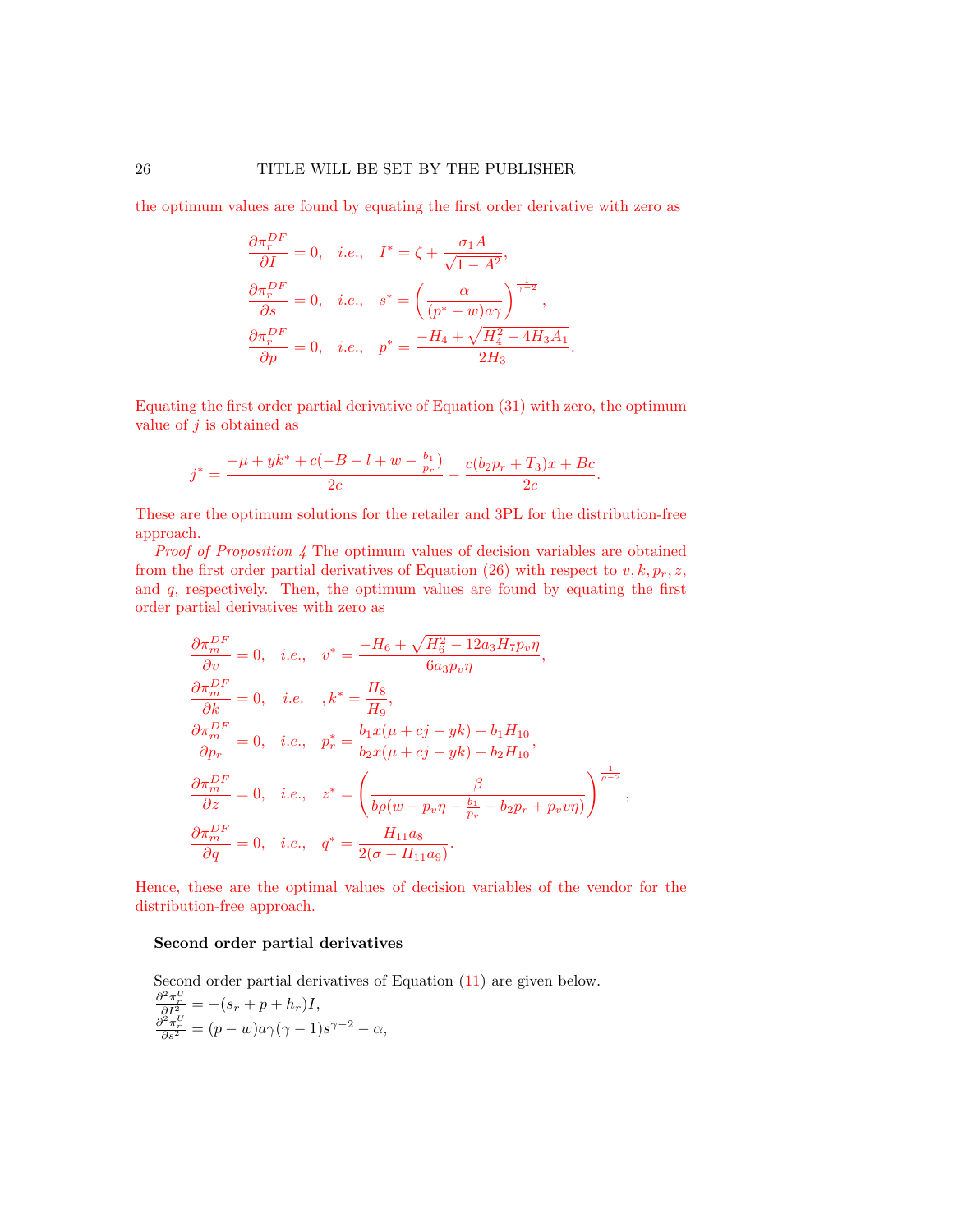$$
\frac{\partial^2 \pi^U_{\nu}}{\partial p^2} = \frac{2a_1}{(p - p_{min})^3} (p - p_{max} + pp_{max} + wp_{min} - wp_{max} - p^2 - p_{max}p_{min}),
$$
  

$$
\frac{\partial^2 \pi^U_{\nu}}{\partial I \partial p} = \frac{2 + I^2}{2}, \frac{\partial^2 \pi^U_{\nu}}{\partial I \partial s} = \frac{\partial^2 \pi^U_{\nu}}{\partial p \partial s} = \frac{\partial^2 \pi^U_{\nu}}{\partial s \partial I} = 0, \frac{\partial^2 \pi^U_{\nu}}{\partial s \partial p} = a \gamma s^{\gamma - 1}, \frac{\partial^2 \pi^U_{\nu}}{\partial p \partial I} = -I.
$$

Second order partial derivative of Equation [\(16\)](#page-13-0) is  $\frac{\partial^2 \pi_t^U}{\partial j^2} = -2c.$ 

Second order partial derivatives of Equation  $(26)$  are given below.  $\frac{\partial^2 \pi_w^U}{\partial v^2} = 2P_v \eta(a_2 + 3a_3v) - \theta + (w - \frac{b_1}{p_r} - b_2p_r - P_v\eta + P_v\eta v)2a_3,$  $\frac{\partial^2 \pi_w^U}{\partial k^2} = 2a_7(w - \frac{b_1}{p_r} - b_2p_r - P_v\eta + P_v\eta v) - 2\phi,$  $\frac{\partial^2 \pi_m^U}{\partial p_r^2} = -\frac{2Mb_1}{p_r^3},$  $\frac{\partial^2 \pi^U_m}{\partial z^2} = (w - \frac{b_1}{p_r} - b_2 p_r - P_v \eta + v P_v \eta) b p(p-1) z^{p-2} - b,$  $\frac{\partial^2 \pi^U_m}{\partial q^2} = (w - \frac{b_1}{p_r} - b_2 p_r - P_v \eta + v P_v \eta) 2 a_9 - \sigma,$  $\frac{\partial^2 \pi_m^U}{\partial v \partial k} = P_v \eta(a_6 + 2ka_7), \ \frac{\partial^2 \pi_m^U}{\partial v \partial z} = P_v + bpz^{p-1}, \ \frac{\partial^2 \pi_m^U}{\partial v \partial q} = P_v \eta(a_8 + 2a_9q),$  $\frac{\partial^2 \pi_m^U}{\partial k \partial v} = P_v \eta (a_6 + 2ka_7), \ \frac{\partial^2 \pi_m^U}{\partial k \partial p_r} = (a_6 + 2ka_7)(\frac{b_1}{p_r^2} - b_2), \ \frac{\partial^2 \pi_m^U}{\partial k \partial z} = \frac{\partial^2 \pi_m^U}{\partial k \partial q} = 0,$  $\frac{\partial^2 \pi_m^U}{\partial p_r \partial v} = \left(\frac{b_1}{p_r^2} - b_2\right) (a_2 + 2va_3), \ \frac{\partial^2 \pi_m^U}{\partial p_r \partial k} = (a_6 + 2ka_7) \left(\frac{b_1}{p_r^2} - b_2\right),$  $\frac{\partial^2 \pi_w^U}{\partial p_r \partial z} = (\frac{b_1}{p_r^2} - b_2)bpz^{p-1}, \frac{\partial^2 \pi_w^U}{\partial p_r \partial q} = (\frac{b_1}{p_r^2} - b_2)(a_8 + 2qa_9), \frac{\partial^2 \pi_w^U}{\partial z \partial v} = P_v \eta bpz^{p-1},$  $\frac{\partial^2 \pi_m^U}{\partial z \partial p_r} = \left(\frac{b_1}{p_r^2} - b_2\right)bpz^{p-1}, \ \frac{\partial^2 \pi_m^U}{\partial z \partial q} = \frac{\partial^2 \pi_m^U}{\partial v \partial p_r} = \frac{\partial^2 \pi_m^U}{\partial z \partial k} = \frac{\partial^2 \pi_m^U}{\partial q \partial k} = \frac{\partial^2 \pi_m^U}{\partial v \partial q} = 0,$  $\frac{\partial^2 \pi_m^U}{\partial q \partial v} = P_v \eta(a_8 + 2qa_9), \frac{\partial^2 \pi_m^U}{\partial q \partial p_r} = (\frac{b_1}{p_r^2} - b_2)(a_8 + 2qa_9).$ 

Second order partial derivatives of Equation [\(30\)](#page-16-2) are given below.  $\partial^2\pi^{DF}_r$ 2

$$
\frac{\partial^2 \pi_r^{DF}}{\partial I^2} = \frac{(s_r + p + h_r)(k^2 - I^2 + \sigma^2)}{2(\sqrt{\sigma_1^2 + (I - \zeta)^2})^3}, \n\frac{\partial^2 \pi_r^{DF}}{\partial s^2} = (p - w)a\gamma(\gamma - 1)s^{\gamma - 2} - \alpha, \n\frac{\partial^2 \pi_r^{DF}}{\partial p^2} = \frac{a_1}{(p - p_{min})^4} [(p - p_{max})^2 w(p_{max} - 2p - p_{min}) \n-(p_{min} - p_{max}) + w(p - p_{min})(p_{max} - p) - 2w(p - p_{min})(p_{min} - p_{max})], \n\frac{\partial^2 \pi_r^{DF}}{\partial I \partial p} = \frac{3 - I + \zeta}{2k}, \frac{\partial^2 \pi_r^{DF}}{\partial s \partial p} = a\gamma s^{\gamma - 1}, \frac{\partial^2 \pi_r^{DF}}{\partial p \partial I} = \frac{\partial^2 \pi_r^{DF}}{\partial p \partial s} = \frac{\partial^2 \pi_r^{DF}}{\partial s \partial I} = \frac{\partial^2 \pi_r^{DF}}{\partial I \partial s} = 0.
$$

Second order partial derivative of Equation [\(31\)](#page-16-3) is given below.  $\frac{\partial^2 \pi_t^{DF}}{\partial j^2} = -2c.$ 

Second order partial derivatives of Equation [\(32\)](#page-16-3) are given below.

$$
\frac{\partial^2 \pi_{m}^{DF}}{\partial v^2} = 2P_v \eta (a_2 + 3a_3 v), \n\frac{\partial^2 \pi_{m}^{DF}}{\partial k^2} = 2a_7 (w - \frac{b_1}{p_r} - b_2 p_r - P_v \eta + P_v \eta v) - 2\phi, \n\frac{\partial^2 \pi_{m}^{DF}}{\partial p_r^2} = -\frac{2M b_1}{p_r^3}, \n\frac{\partial^2 \pi_{m}^{DF}}{\partial z^2} = (w - \frac{b_1}{p_r} - b_2 p_r - P_v \eta + v P_v \eta) b p (p - 1) z^{p-2} - b, \n\frac{\partial^2 \pi_{m}^{DF}}{\partial q^2} = (w - \frac{b_1}{p_r} - b_2 p_r - P_v \eta + v P_v \eta) 2a_9 - \sigma,
$$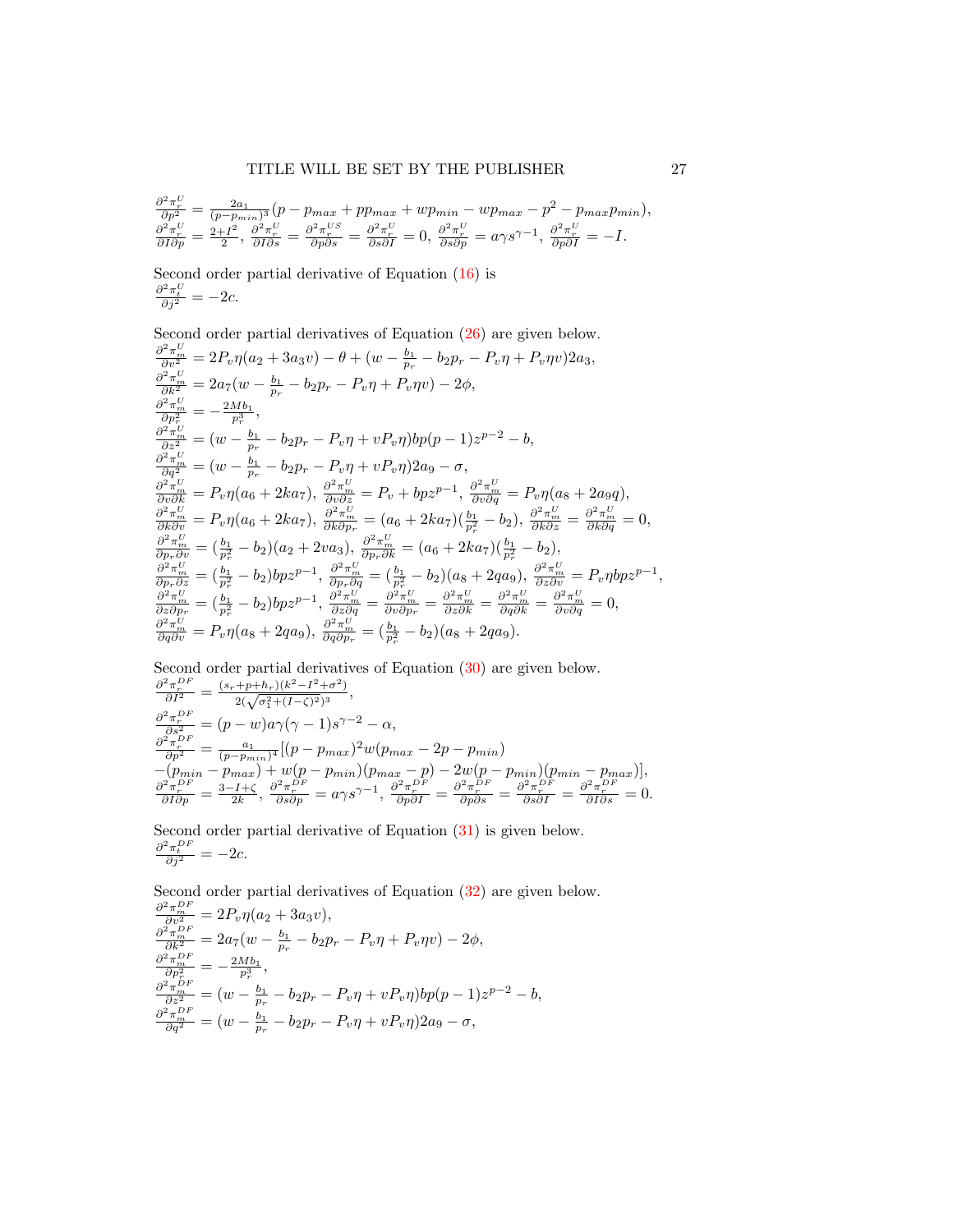28 TITLE WILL BE SET BY THE PUBLISHER

$$
\frac{\partial^2 \pi_m^{DF}}{\partial v \partial k} = P_v \eta (a_6 + 2ka_7), \frac{\partial^2 \pi_m^{DF}}{\partial v \partial z} = P_v + bpz^{p-1}, \frac{\partial^2 \pi_m^{DF}}{\partial v \partial q} = P_v \eta (a_8 + 2a_9q), \n\frac{\partial^2 \pi_m^{DF}}{\partial k \partial v} = P_v \eta (a_6 + 2ka_7), \frac{\partial^2 \pi_m^{DF}}{\partial k \partial p_r} = (a_6 + 2ka_7)(\frac{b_1}{p_r^2} - b_2), \frac{\partial^2 \pi_m^{DF}}{\partial k \partial z} = \frac{\partial^2 \pi_m^{DF}}{\partial k \partial q} = 0, \n\frac{\partial^2 \pi_m^{DF}}{\partial p_r \partial v} = (\frac{b_1}{p_r^2} - b_2)(a_2 + 2va_3), \frac{\partial^2 \pi_m^{DF}}{\partial p_r \partial k} = (a_6 + 2ka_7)(\frac{b_1}{p_r^2} - b_2), \n\frac{\partial^2 \pi_m^{DF}}{\partial p_r \partial z} = (\frac{b_1}{p_r^2} - b_2)bpz^{p-1}, \frac{\partial^2 \pi_m^{DF}}{\partial p_r \partial q} = (\frac{b_1}{p_r^2} - b_2)(a_8 + 2qa_9), \frac{\partial^2 \pi_m^{DF}}{\partial v \partial p_r} = 0, \n\frac{\partial^2 \pi_m^{DF}}{\partial z \partial v} = P_v \eta bpz^{p-1}, \frac{\partial^2 \pi_m^{DF}}{\partial z \partial p_r} = (\frac{b_1}{p_r^2} - b_2)bpz^{p-1}, \frac{\partial^2 \pi_m^{DF}}{\partial z \partial q} = \frac{\partial^2 \pi_m^{DF}}{\partial z \partial k} = 0, \n\frac{\partial^2 \pi_m^{DF}}{\partial q \partial v} = P_v \eta (a_8 + 2qa_9), \frac{\partial^2 \pi_m^{DF}}{\partial q \partial p_r} = (\frac{b_1}{p_r^2} - b_2)(a_8 + 2qa_9), \frac{\partial^2 \pi_m^{DF}}{\partial v \partial q} = \frac{\partial^2 \pi_m^{DF}}{\partial q \partial k} = 0.
$$

### Appendix B

Proof of Theorem [1](#page-17-1) The third order Hessian matrix can be written as

$$
H=det\left(\begin{array}{ccc} \frac{\partial^2\pi^U_r}{\partial I^*2} & \frac{\partial^2\pi^U_r}{\partial I^*\partial s^*} & \frac{\partial^2\pi^U_r}{\partial I^*\partial p^*}\\ \frac{\partial^2\pi^U_r}{\partial s^*\partial I^*} & \frac{\partial^2\pi^U_r}{\partial s^*2} & \frac{\partial^2\pi^U_r}{\partial s^*\partial p^*}\\ \frac{\partial^2\pi^U_r}{\partial p^*\partial I^*} & \frac{\partial^2\pi^U_r}{\partial p^*\partial s^*} & \frac{\partial^2\pi^U_r}{\partial p^*2} \end{array}\right)
$$

The first order principal minor is

$$
det(H_{11}) = \frac{\partial^2 \pi_r^U}{\partial I^{*2}} = -(s_r + p + h_r)I < 0.
$$

Hence, the first order principal minor is negative. The second order principal minor is

$$
det(H_{22}) = \frac{\partial^2 \pi_r^U}{\partial I^*} \frac{\partial^2 \pi_r^U}{\partial p^*^2} - \left(\frac{\partial^2 \pi_r^U}{\partial I^* \partial s^*}\right)^2
$$
  
= 
$$
\frac{2a_1}{(p - p_{min})^3} (p_{max} + wp_{max} + p^2 + p_{max}p_{min} - pp_{max} - wp_{max})
$$
  
( $s_r + p + h_r$ ) $I > 0$ .

The aforementioned principal minor of the second order is positive. The third order principal minor is

$$
det(H_{33}) = \frac{\partial^2 \pi_r^U}{\partial s^{*2}} det(H_{22}) - \left(\frac{\partial^2 \pi_r^U}{\partial I^* \partial p^*}\right)^2 \left(\frac{\partial^2 \pi_r^U}{\partial p^{*2}}\right)
$$
  
= 
$$
- \left[\alpha - (p - w)a\gamma(\gamma - 1)s^{\gamma - 2}\right] det(H_{22}) < 0,
$$

as  $det(H_{22}) > 0$ . The calculated third order principal minor is less than zero. (See Appendix A for all second order partial derivatives). The first and third minors are negative, and the second order principal minor is positive. Thus, it can be concluded that the total profit, obtained by the CLSCM, has the global maximum profit.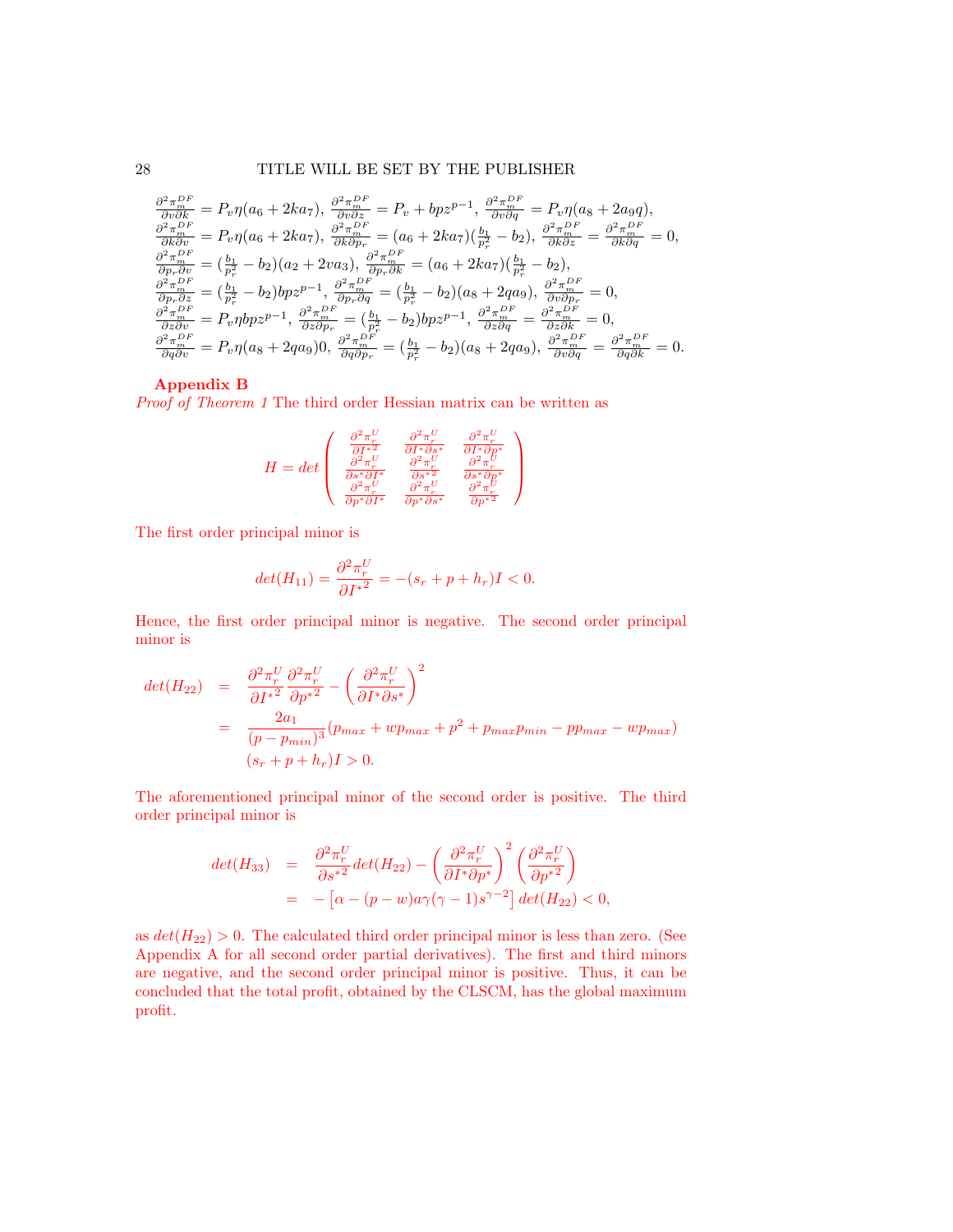*Proof of Theorem [2](#page-17-3)* The second order partial derivative of  $\pi_t^U$  with respect to  $j$  is

$$
\frac{\partial^2 \pi_t^U}{\partial j^2} = -2c < 0
$$

as  $c > 0$ . Thus, the total profit of the 3PL is global maximum.

Proof of Theorem [3](#page-17-0) The Hessian matrix can be written as

$$
H = det \left(\begin{matrix} \frac{\partial^2 \pi_m^U}{\partial v^*{}^2} & \frac{\partial^2 \pi_m^U}{\partial v^*{}\partial k^*} & \frac{\partial^2 \pi_m^U}{\partial v^*{}\partial p_r^*} & \frac{\partial^2 \pi_m^U}{\partial v^*{}\partial z^*} & \frac{\partial^2 \pi_m^U}{\partial v^*{}\partial q^*} \\ \frac{\partial^2 \pi_m^U}{\partial k^*{}\partial v^*} & \frac{\partial^2 \pi_m^U}{\partial k^*{}\partial} & \frac{\partial^2 \pi_m^U}{\partial k^*{}\partial p_r^*} & \frac{\partial^2 \pi_m^U}{\partial k^*{}\partial z^*} & \frac{\partial^2 \pi_m^U}{\partial k^*{}\partial q^*} \\ \frac{\partial^2 \pi_m^U}{\partial p_r^*{}\partial v^*} & \frac{\partial^2 \pi_m^U}{\partial p_r^*{}\partial k^*} & \frac{\partial^2 \pi_m^U}{\partial p_r^*{}\partial} & \frac{\partial^2 \pi_m^U}{\partial p_r^*{}\partial q^*} & \frac{\partial^2 \pi_m^U}{\partial p_r^*{}\partial q^*} \\ \frac{\partial^2 \pi_m^U}{\partial z^*{}\partial v^*} & \frac{\partial^2 \pi_m^U}{\partial z^*{}\partial k^*} & \frac{\partial^2 \pi_m^U}{\partial z^*{}\partial p_r^*} & \frac{\partial^2 \pi_m^U}{\partial z^*{}\partial q^*} & \frac{\partial^2 \pi_m^U}{\partial z^*{}\partial q^*} \\ \frac{\partial^2 \pi_m^U}{\partial q^*{}\partial v^*} & \frac{\partial^2 \pi_m^U}{\partial q^*{}\partial k^*} & \frac{\partial^2 \pi_m^U}{\partial q^*{}\partial p_r^*} & \frac{\partial^2 \pi_m^U}{\partial q^*{}\partial z^*} & \frac{\partial^2 \pi_m^U}{\partial q^*{}\partial} \end{matrix}\right)
$$

The first order principal minor is

$$
det(H_{11}) = \frac{\partial^2 \pi_m^U}{\partial v^{*2}}
$$
  
=  $-[\theta + (P_v \eta + b_2 p_r + \frac{b_1}{p_r} - w - P_v \eta v) 2a_3 - 2a_2 P_v x + 6a_3 v P_v \eta] < 0,$ 

if  $[\theta + (P_v \eta + b_2 p_r + \frac{b_1}{p_r} - w - P_v \eta v) 2a_3] > [2a_2 P_v x + 6a_3 v P_v \eta]$ . Here, the first order principal minor is negative. The second order principal minor is

$$
det(H_{22}) = \frac{\partial^2 \pi_m^U}{\partial k^*} det(H_{11}) - \left(\frac{\partial^2 \pi_m^U}{\partial v^* \partial k^*}\right)^2
$$
  
=  $2[a_7(P_v \eta + b_2 p_r + \frac{b_1}{p_r} - w - P_v \eta v) + \phi]$   

$$
[\theta + (P_v \eta + b_2 p_r + \frac{b_1}{p_r} - w - P_v \eta v) 2a_3 - 2a_2 P_v x + 6a_3 v P_v \eta] > 0,
$$

as  $det(H_{11})$  < 0. The aforementioned principal minor of the second order is positive. The third order principal minor is

$$
det(H_{33}) = \frac{\partial^2 \pi_m^U}{\partial p_r^{*2}} det(H_{22}) - \left(\frac{\partial^2 \pi_m^U}{\partial v^* \partial p_r^*}\right)^2 \left(\frac{\partial^2 \pi_m^U}{\partial k^*} \right)
$$
  
= 
$$
- \left(\frac{2b_1 M}{p_r^3}\right) 2\left[a_7 (P_v \eta + b_2 p_r + \frac{b_1}{p_r} - w - P_v \eta v) + \phi\right]
$$
  

$$
[\theta + (P_v \eta + b_2 p_r + \frac{b_1}{p_r} - w - P_v \eta v) 2a_3 - 2a_2 P_v x + 6a_3 v P_v \eta] < 0,
$$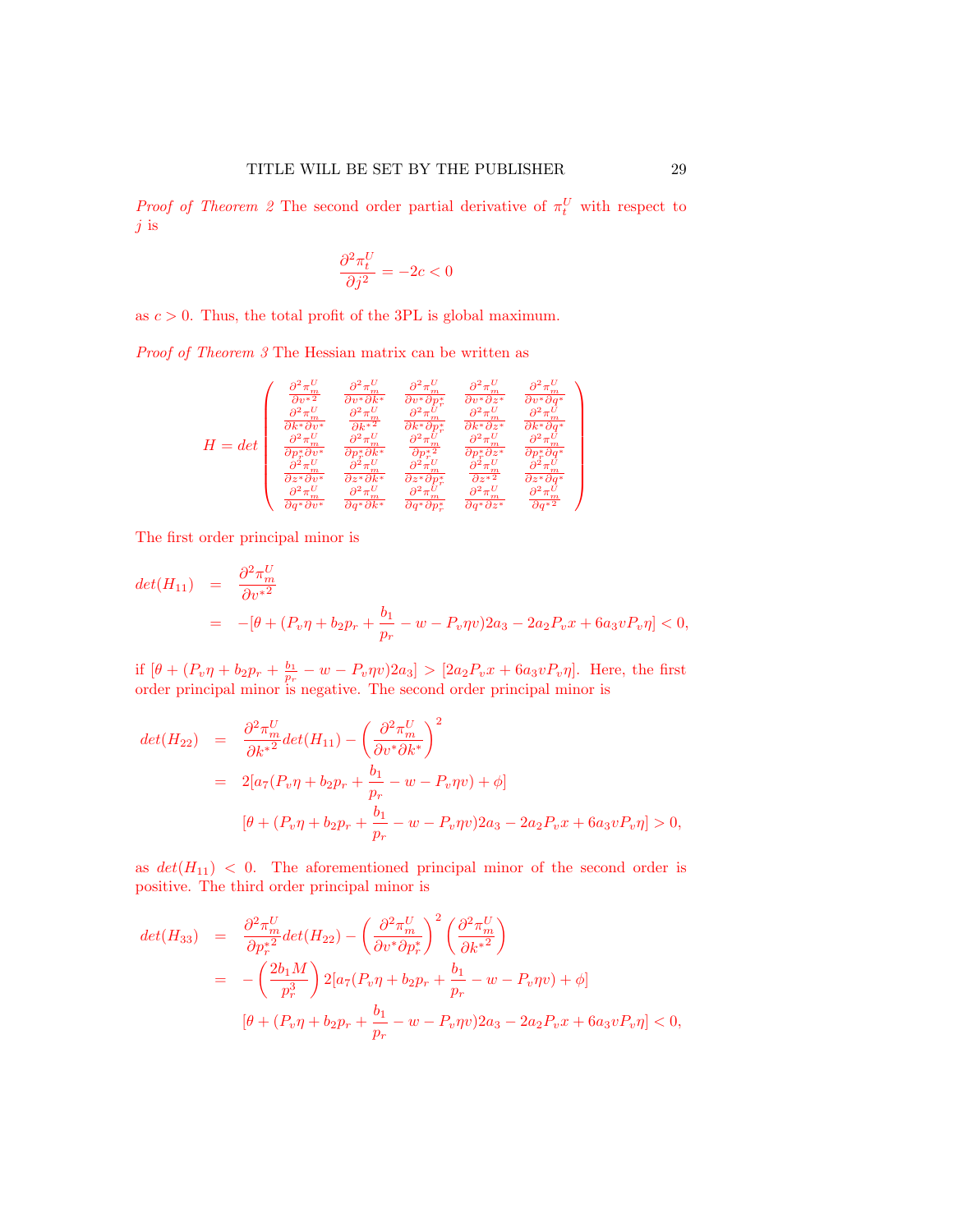as  $det(H_{22}) > 0$ . The calculated third order principal minor is less than zero. The fourth order principal minor is

$$
det(H_{44}) = \frac{\partial^2 \pi_m^U}{\partial z^*^2} det(H_{33}) - \left(\frac{\partial^2 \pi_m^U}{\partial v^* \partial z^*}\right)^2 \left(\frac{\partial^2 \pi_m^U}{\partial k^*^2}\right) \left(\frac{\partial^2 \pi_m^U}{\partial p_r^*^2}\right)
$$
  

$$
= \left(\left(\frac{b_1}{p_r} + b_2 p_r + P_v \eta - w - v P_v \eta\right) b p (p - 1) z^{p-2} + b\right)
$$
  

$$
\left\{\frac{2b_1 M}{p_r^3} 2 \left[a_7 (P_v \eta + b_2 p_r + \frac{b_1}{p_r} - w - P_v \eta v) + \phi\right]\right\}
$$
  

$$
[\theta + (P_v \eta + b_2 p_r + \frac{b_1}{p_r} - w - P_v \eta v) 2a_3 - 2a_2 P_v x + 6a_3 v P_v \eta]\right\} > 0,
$$

as  $det(H_{33})$  < 0. The calculated fourth order principal minor is greater than zero. The fifth order principal minor is

$$
det(H_{55}) = \frac{\partial^2 \pi_m^U}{\partial q^{*2}} det(H_{44}) - \left(\frac{\partial^2 \pi_m^U}{\partial v^* \partial q^*}\right)^2 \left(\frac{\partial^2 \pi_m^U}{\partial k^*} \right) \left(\frac{\partial^2 \pi_m^U}{\partial p^{*2}_r} \right) \left(\frac{\partial^2 \pi_m^U}{\partial z^*} \right)
$$
  
= 
$$
- \left( \left(\frac{b_1}{p_r} + b_2 p_r + P_v \eta - w - v P_v \eta \right) 2a_9 + \sigma \right) det(H_{44}) < 0,
$$

as  $det(H_{44})$  < 0. The calculated fifth order principal minor is less than zero. (See Appendix A for second order derivatives and calculations). Thus the first, third, and fifth order minors are negative and the second and fourth principals are positive. Thus, it can be concluded that the total profit is global maximum.

Proof of Theorem [4](#page-18-2) The Hessian matrix of third order is

$$
H \hspace{2mm} = \hspace{2mm} \det \left( \begin{array}{ccc} \frac{\partial^2 \pi^{DF}_r}{\partial I^{*2}} & \frac{\partial^2 \pi^{DF}_r}{\partial I^{*} \partial s^*} & \frac{\partial^2 \pi^{DF}_r}{\partial I^{*} \partial p^*} \\ \frac{\partial^2 \pi^{DF}_r}{\partial s^* \partial I^*} & \frac{\partial^2 \pi^{DF}_r}{\partial s^* \partial s^*} & \frac{\partial^2 \pi^{DF}_r}{\partial s^* \partial p^*} \\ \frac{\partial^2 \pi^{DF}_r}{\partial p^* \partial I^*} & \frac{\partial^2 \pi^{DF}_r}{\partial p^* \partial s^*} & \frac{\partial^2 \pi^{DF}_r}{\partial p^* \partial s^*} \end{array} \right)
$$

Then the first order principal minor is

$$
det(H_{11}) = \frac{\partial^2 \pi_r^{DF}}{\partial I^*} = -\frac{(s_r + p + h_r)(I^2 - k^2 - \sigma^2)}{2(\sqrt{\sigma_1^2 + (I - \zeta)^2})} < 0,
$$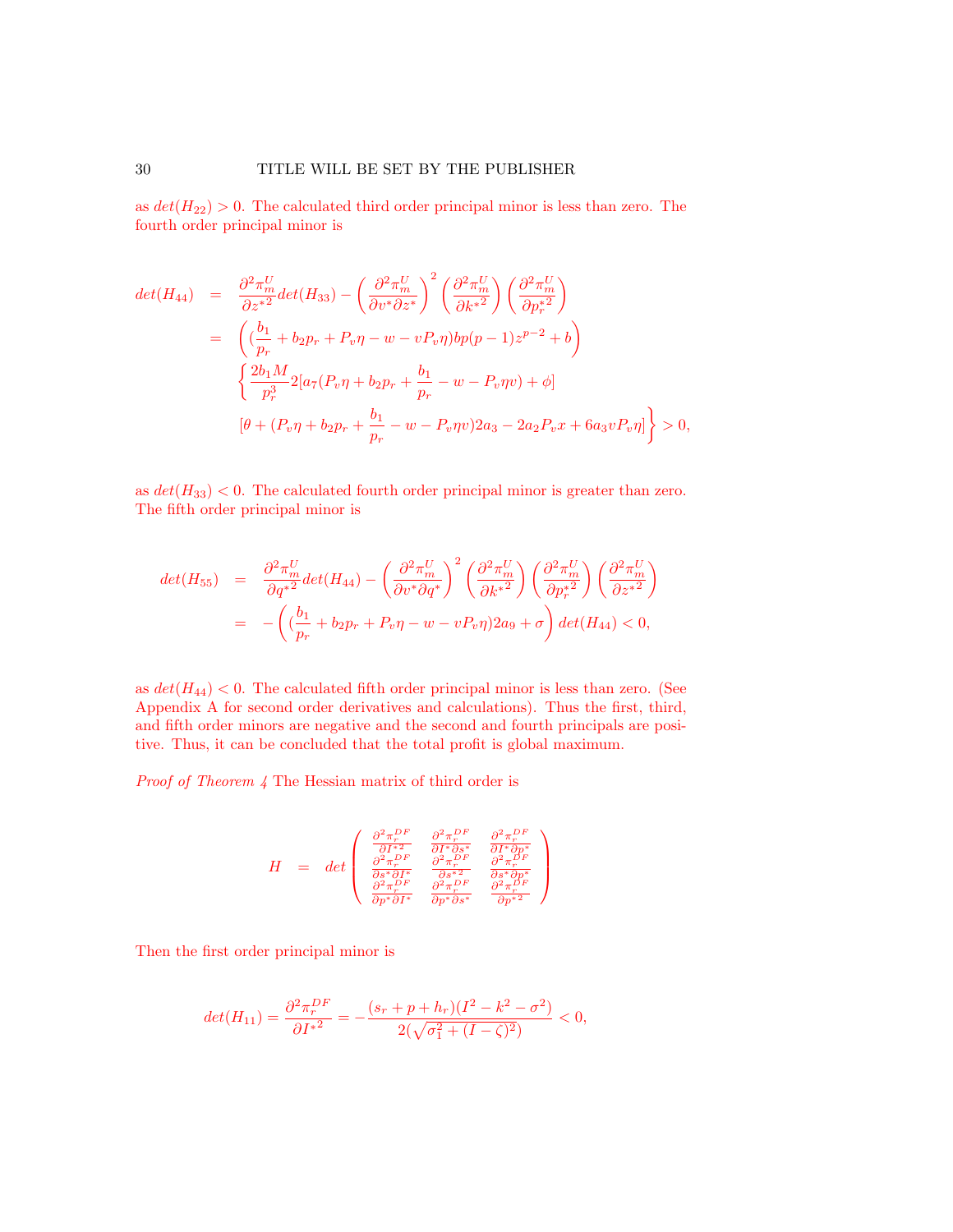if  $I^2 > k^2 + \sigma^2$ . Here, the first order principal minor is negative. The second order principal minor is

$$
det(H_{22}) = \frac{\partial^2 \pi_r^{DF}}{\partial p^{*2}} det(H_{11}) - \left(\frac{\partial^2 \pi_r^{DF}}{\partial I^* \partial s^*}\right)^2
$$
  
= 
$$
\left[\frac{2a_1(p_{max} - p_{min})}{(p - p_{min})^3} + \frac{a_1(p_{max} - p_{min})}{(p - p_{min})^2} + p \frac{2a_1(p_{max} - p_{min})}{(p - p_{min})^3} -2pbz^{p-1} - bp^2(p-1)z^{p-2} - bpz^{p-1}\right] \frac{(s_r + p + h_r)(I^2 - k^2 - \sigma^2)}{2(\sqrt{\sigma_1^2 + (I - \zeta)^2})} > 0,
$$

if  $\frac{a_1(p_{max}-p_{min})(2+2p-p_{min})}{(p-p_{min})^3} > bpz^{p-2}[z+p(p-1)].$  The aforementioned principal minor of second order is positive. The third order principal minor is

$$
det(H_{33}) = \frac{\partial^2 \pi_r^{DF}}{\partial s^{*2}} det(H_{22}) - (\frac{\partial^2 \pi_r^{DF}}{\partial I^* \partial p^*})^2 (\frac{\partial^2 \pi_r^{DF}}{\partial p^{*2}})
$$
  
= 
$$
-[\alpha - (p - w)a\gamma(\gamma - 1)s^{\gamma - 2}] det(H_{22}) < 0,
$$

if  $\alpha > (p - w)a\gamma(\gamma - 1)s^{\gamma - 2}$ . The calculated third order principal minor is less than zero. (See Appendix A for all second-order derivatives and calculations). Thus the first and third minors are negative, and the second order principal minor is negative. Thus, it can be concluded that the total profit is global maximum.

*Proof of Theorem [5](#page-18-3)* Second order derivative of  $\pi_t^{DF}$  with respect to j is

$$
\frac{\partial^2 \pi_t^{DF}}{\partial j^2} = -2c < 0\tag{51}
$$

as  $c > 0$ . Thus, the total profit of the 3PL is global maximum.

Proof of Theorem [6](#page-18-5) Using the Hessian matrix, it can be proved that the vendor has its global maximum profit. The Hessian matrix is

$$
H = det \begin{pmatrix} \frac{\partial^2 \pi_m^{DF}}{\partial v^*{}^2} & \frac{\partial^2 \pi_m^{DF}}{\partial v^* \partial k^*} & \frac{\partial^2 \pi_m^{DF}}{\partial v^* \partial p^*} & \frac{\partial^2 \pi_m^{DF}}{\partial v^* \partial z^*} & \frac{\partial^2 \pi_m^{DF}}{\partial v^* \partial q^*} \\ \frac{\partial^2 \pi_m^{DF}}{\partial k^*{}^{\partial r}} & \frac{\partial^2 \pi_m^{DF}}{\partial k^*{}^{\partial r}} & \frac{\partial^2 \pi_m^{DF}}{\partial k^* \partial p^*} & \frac{\partial^2 \pi_m^{DF}}{\partial k^* \partial q^*} & \frac{\partial^2 \pi_m^{DF}}{\partial k^* \partial q^*} \\ \frac{\partial^2 \pi_m^{DF}}{\partial p^*{}^{\partial r}} & \frac{\partial^2 \pi_m^{DF}}{\partial p^*{}^{\partial k^*}} & \frac{\partial^2 \pi_m^{DF}}{\partial k^* \partial q^*} & \frac{\partial^2 \pi_m^{DF}}{\partial p^*{}^{\partial k^*}} & \frac{\partial^2 \pi_m^{DF}}{\partial p^* \partial q^*} \\ \frac{\partial^2 \pi_m^{DF}}{\partial p^*{}^{\partial r}} & \frac{\partial^2 \pi_m^{DF}}{\partial p^*{}^{\partial k^*}} & \frac{\partial^2 \pi_m^{DF}}{\partial p^*{}^{\partial r}} & \frac{\partial^2 \pi_m^{DF}}{\partial p^* \partial q^*} & \frac{\partial^2 \pi_m^{DF}}{\partial p^* \partial q^*} \\ \frac{\partial^2 \pi_m^{DF}}{\partial z^*{}^{\partial v^*}} & \frac{\partial^2 \pi_m^{DF}}{\partial z^*{}^{\partial k^*}} & \frac{\partial^2 \pi_m^{DF}}{\partial z^*{}^{\partial p^*}} & \frac{\partial^2 \pi_m^{DF}}{\partial q^*{}^{\partial k^*}} & \frac{\partial^2 \pi_m^{DF}}{\partial q^*{}^{\partial p^*}} \end{pmatrix}
$$

The first order principal minor is

$$
det(H_{11})=\frac{\partial^2 \pi_m^{DF}}{\partial {v^*}^2}=-\theta<0.
$$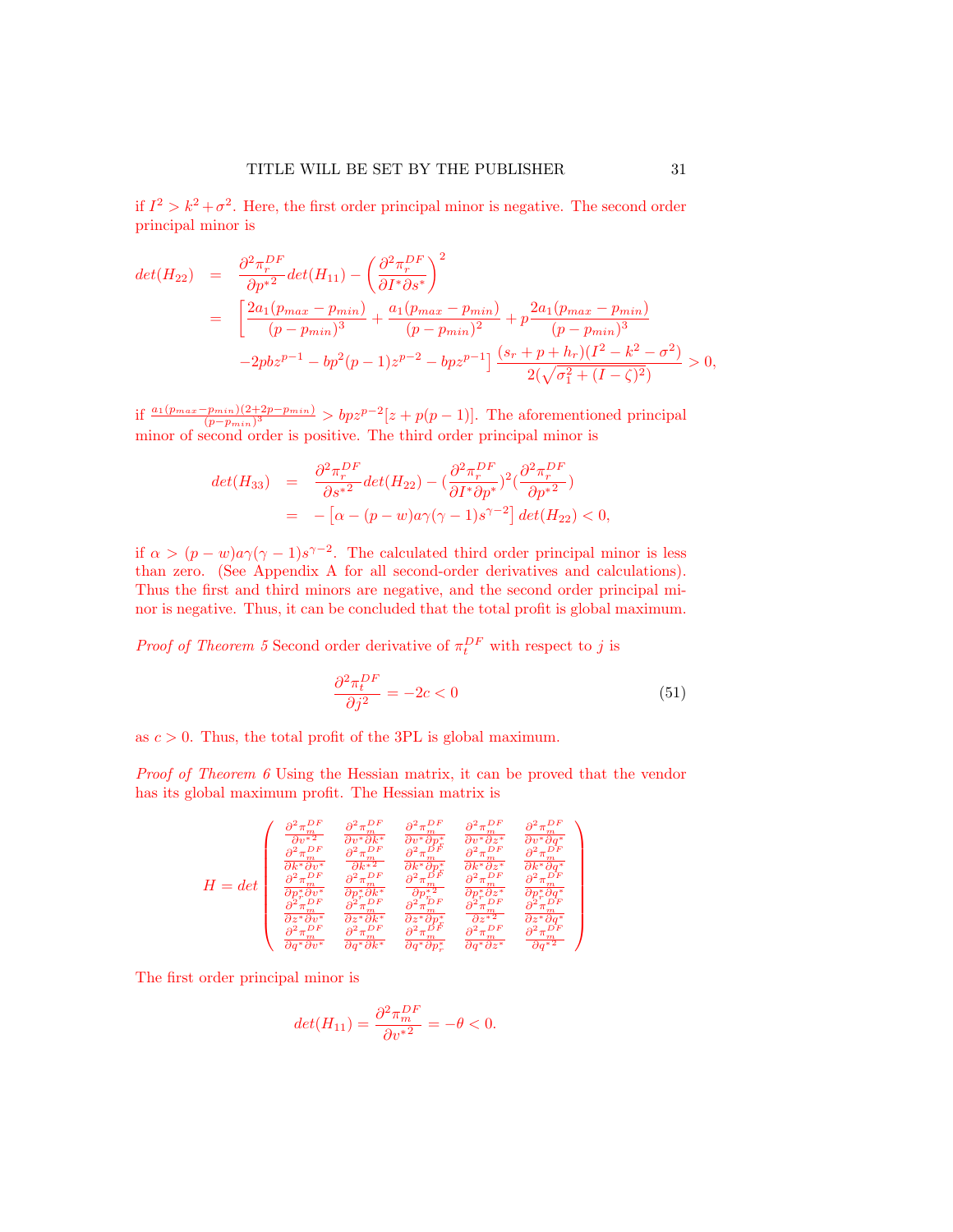Here, the first order principal minor is negative. The second order principal minor is

$$
det(H_{22}) = \frac{\partial^2 \pi_m^{DF}}{\partial k^*} det(H_{11}) - \left(\frac{\partial^2 \pi_m^{DF}}{\partial v^* \partial k^*}\right)^2
$$
  
= 
$$
\left[2\phi + 2a_7 \left(\frac{b_1}{p_r} + b_2 p_r + P_v \eta - w - P_v \eta v\right)\right] \theta > 0,
$$

if  $\left(\frac{b_1}{p_r}+b_2p_r+P_v\eta\right) > (w+P_v\eta v)$ . The principal minor of the second order is positive. The third order principal minor is

$$
det(H_{33}) = \frac{\partial^2 \pi_m^{DF}}{\partial p_r^{*2}} det(H_{22}) - \left(\frac{\partial^2 \pi_m^{DF}}{\partial v^* \partial p_r^*}\right)^2 \left(\frac{\partial^2 \pi_m^{DF}}{\partial k^*} \right) = -\frac{2Mb_1}{p_r^3} det(H_{22}) < 0,
$$

as  $det(H_{22}) > 0$ . The calculated third principal minor is less than zero. The fourth order principal minor is

$$
det(H_{44}) = \frac{\partial^2 \pi_m^{DF}}{\partial z^2} det(H_{33}) - \left(\frac{\partial^2 \pi_m^{DF}}{\partial v^* \partial z^*}\right)^2 \left(\frac{\partial^2 \pi_m^{DF}}{\partial k^*} \right) \left(\frac{\partial^2 \pi_m^{DF}}{\partial p_r^*} \right)
$$
  
= 
$$
\left[ \left(\frac{b_1}{p_r} + b_2 p_r + P_v \eta - w - v P_v \eta \right) bp(p-1) z^{p-2} + b \right] det(H_{33}) > 0,
$$

as  $det(H_{33})$  < 0. The calculated fourth principal minor is greater than zero. Fifth order principal minor is The fifth principal minor is

$$
det(H_{55}) = \frac{\partial^2 \pi_m^{DF}}{\partial q^{*2}} det(H_{44}) - \left(\frac{\partial^2 \pi_m^{DF}}{\partial v^* \partial q^*}\right)^2 \left(\frac{\partial^2 \pi_m^{DF}}{\partial k^*} \right) \left(\frac{\partial^2 \pi_m^{DF}}{\partial p^{*2}}\right) \left(\frac{\partial^2 \pi_m^{DF}}{\partial z^*} \right)
$$
  
= 
$$
- \left[ \left(\frac{b_1}{p_r} + b_2 p_r + P_v \eta - w - v P_v \eta \right) 2a_9 + \sigma \right] det(H_{44}) < 0,
$$

as  $det(H_{44}) > 0$ . See Appendix A for all second order partial derivatives. Thus, all the principal minors are in alternative in sign. Thus, it can be concluded that the expected total profit of the CLSCM is the global maximum at the optimum values.

### Appendix C

$$
H_1 = I + a_0 + a_2 v^* + a_3 v^{*2} + a_4 j^* + a_5 j^{*2} + a_6 k^* + a_7 k^{*2} + a_8 q + a_9 q^2 + a_8 s^{*} + b_2 \rho,
$$
  
\n
$$
H_2 = (H_1 - \frac{I^2}{2k_1} - a_1),
$$
  
\n
$$
H_3 = a_1 p_{min} - p_{min} (H_1 - \frac{I^2}{2k_1}),
$$
  
\n
$$
H_4 = p_{min}^2 (H_1 - \frac{I^2}{2k_1}) + a_1 (-p_{max} p_{min} - w p_{min} + w p_{max}),
$$
  
\n
$$
H_5 = I + a_0 + a_1 \frac{p_{max} - p}{p_{min}} + a_4 j + a_5 j^2 + a_6 k + a_7 k^2 + a_8 \gamma + b_2 \rho,
$$
  
\n
$$
H_6 = 2a_3 (w - p_v \eta - \frac{b_1}{p_r} - b_2 p_r) + 2a_2 p_v \eta - \theta,
$$
  
\n
$$
H_7 = H_5 p_v \eta + a_2 (w - \frac{b_1}{p_r} - b_2 p_r - p_v \eta),
$$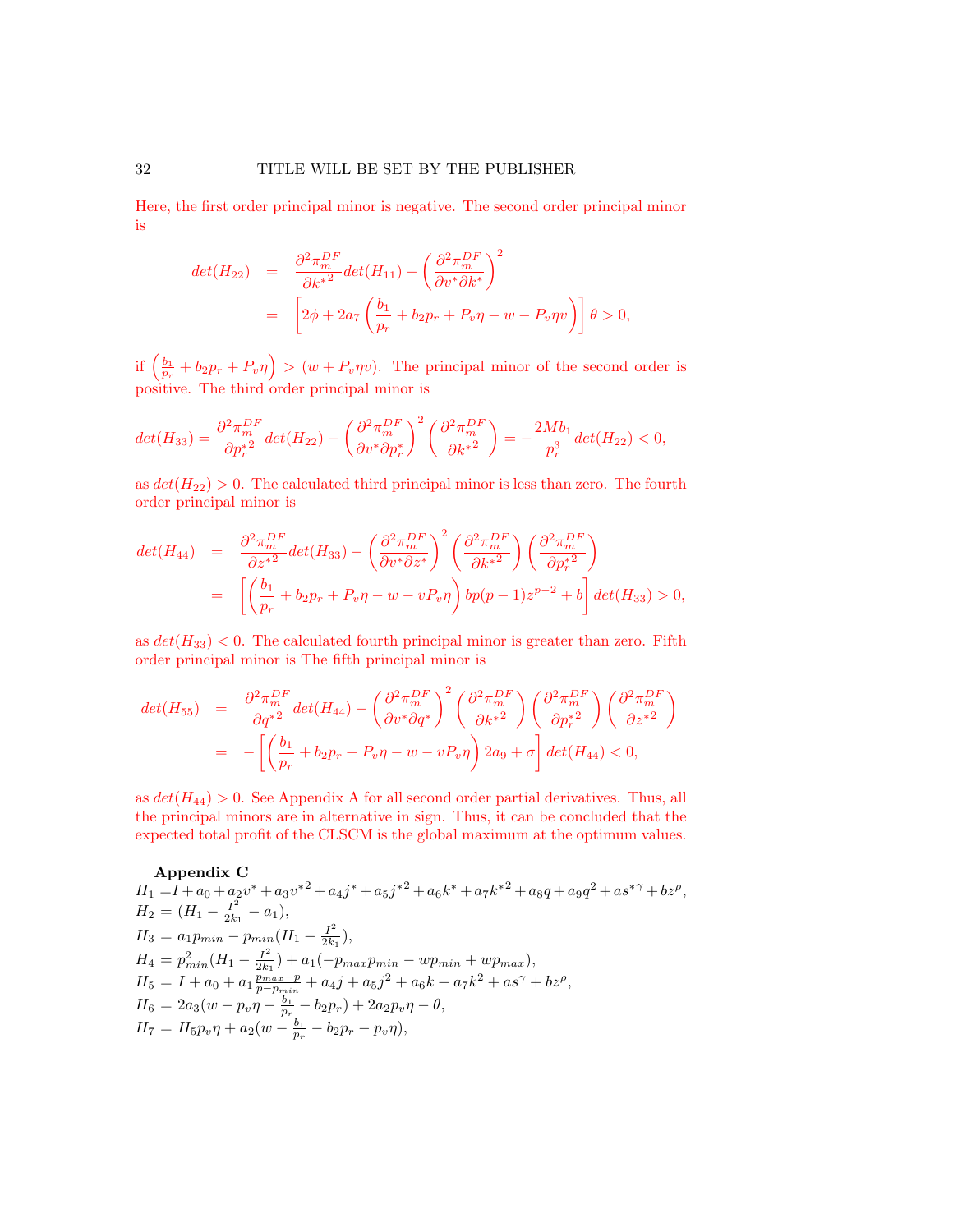$$
H_8 = y[(l - w + a_2p_r + \frac{a_1}{p_r})x + (T_1 - B)(1 - x)] - a_6(w - p_v\eta - \frac{b_1}{p_r} - b_2p_r + p_vv\eta),
$$
  
\n
$$
H_9 = 2a_7(w - p_v\eta - \frac{b_1}{p_r} - b_2p_r + p_vv\eta) - 2\phi,
$$
  
\n
$$
H_{10} = (I + a_0 + a_1\frac{p_{max} - p}{p_p - p_{min}} + a_2v + a_3v^2 + a_4j + a_5j^2 + a_6k + a_7k^2 + a_8q + a_9q^2 + a_8\gamma + bz^{\rho}),
$$
  
\n
$$
A = \frac{3p - 2w + 3s_r + h_r}{p_{min} + s_r},
$$
  
\n
$$
A_1 = p_{min}^2 H_2 + 2H_1p_{min}^2 - 2a_1p_{max}p_{min} + 2a_1wp_{min} - 2a_1wp_{max},
$$
  
\n
$$
H_{11} = w - \frac{b_1}{p_r} - b_2p_r - P_v\eta + P_v\eta v.
$$

#### **REFERENCES**

- <span id="page-32-3"></span>[1] E. Adida, and N. Ratisoontorn, Consignment contracts with retail competition. Euro. J. Opera. Res. 215(1), 136-148 2011.
- <span id="page-32-0"></span>[2] A. AlArjani, U.M. Modibbo, I. Ali, and B. Sarkar, A new framework for the sustainable development goals of Saudi Arabia. J. King Saud Univ.Sci. 33(6), 101477 2021.
- <span id="page-32-6"></span>[3] R. As'ad, M. Hariga, and O. Alkhatib, Two stage closed loop supply chain models under consignment stock agreement and different procurement strategies. App. Math. Model. 65, 164-186 2019.
- <span id="page-32-9"></span>[4] N. Bairagi, S. Bhattacharya, P. Auger, and B. Sarkar, Bioeconomics fishery model in presence of infection: Sustainability and demand-price perspectives. Appl. Math. Comp. 405, 126225 2021.
- <span id="page-32-2"></span>[5] S. Bhuniya, S. Pareek, B. Sarkar, and B.K. Sett, A smart production process for the optimum energy consumption with maintenance policy under a supply chain management. Processes. 9(1), 19 2021.
- <span id="page-32-1"></span>[6] S. Bhuniya, B. Sarkar, and S.Pareek, Multi-Product Production System with the Reduced Failure Rate and the Optimum Energy Consumption under Variable Demand. Mathematics. 7(5), 465 2019.
- <span id="page-32-5"></span>[7] M. Braglia, and L. Zavanella, Modelling an industrial strategy for inventory management in supply chains: The'Consignment Stock'case. Int. J. Prod. Res. 41(16), 3793-3808 2003
- <span id="page-32-12"></span>[8] L.E. Cárdenas-Barrón, The economic production quantity (EPQ) with shortage derived algebraically. Int. J. Prod. Econ. 70(3), 289-292 2001.
- <span id="page-32-4"></span>[9] C.J. Corbet, and G.A. DeCroix, Shared-savings contracts for indirect material in supply chain: channel profits and environmentalimpacts. Manag. Sci. 47(7), 881-893 2001.
- <span id="page-32-14"></span>[10] G.C. Chao, S.M. Iravani, and R.C. Savaskan, Quality improvement incontives and product recall cost sharing contracts. Manag. Sci.  $55(7)$ , 1122-1138 2009.
- <span id="page-32-13"></span>[11] X. Chen, and X. Wang, Effects of carbon emission reduction policies on transportation mode selections with stochastic demand. Transportation Research Part E: Logistics and Transportation Review. 90, 196-205 2016.
- <span id="page-32-11"></span>[12] S.B. Choi, S.J. Kim, B.K. Dey, and B. Sarkar, Intelligent servicing strategy for an onlineto-offline (O2O) supply chain under demand variability and controllable lead time. RAIRO OR. 2022.
- <span id="page-32-7"></span>[13] K.J. Chung, S.K. Goyal, and Y.F. Huang, The optimal inventory policies under permissible delay in payments depending on the ordering quantity. Int. J. Prod. Econ. **95(2)**, 2005.
- <span id="page-32-10"></span>[14] B.K. Dey, S. Bhuniya, and B. Sarkar, Involvement of controllable lead time and variable demand for a smart manufacturing system under a supply chain management. Exp. Sys. Appl. 184, 115464 2021.
- <span id="page-32-8"></span>[15] B.K. Dey, S. Pareek, M. Tayyab, and B. Sarkar, Autonomation policy to control work-inprocess inventory in a smart production system. Int. J. Prod. Res. 1722325, 1258-1280 2021.
- <span id="page-32-15"></span>[16] G. Gallego, and I. Moon, The distribution free newsboy problem: review and extensions. J. Oper. Res. Soc. 44(8), 825–834 1993.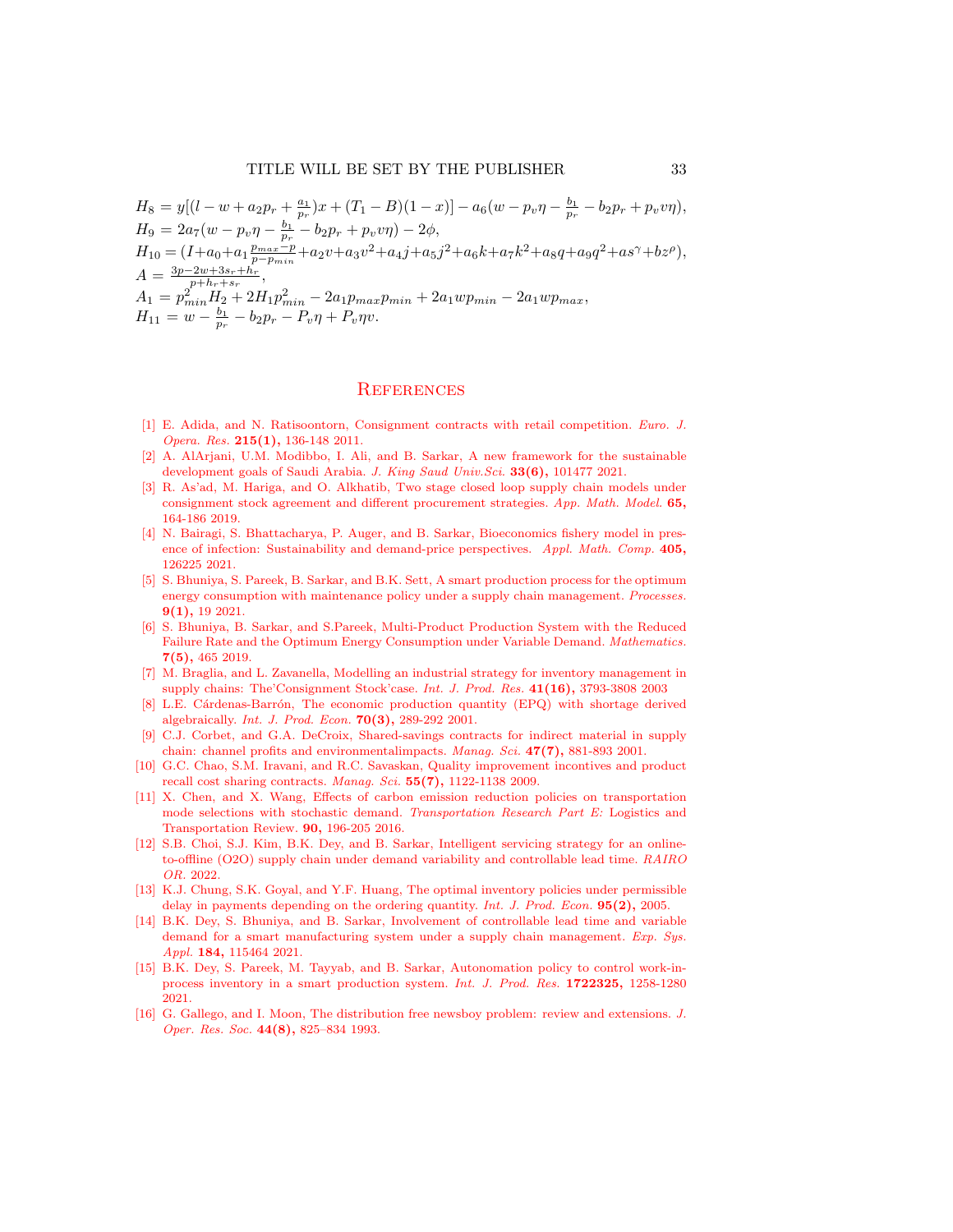- <span id="page-33-12"></span>[17] Y. Gerchak, and E. Khmelnitsky, A consignment system where suppliers cannot verify retailer's sales reports. *Int. J. Prod. Eco.* 83(1), 37-43 2003.
- <span id="page-33-15"></span>[18] S. Gupta, A. Haq, I. Ali, and B. Sarkar, Significance of multi-objective optimization in logistics problem for multi-product supply chain network under the intuitionistic fuzzy environment. Comp. Intel. Syst. 1-21, 2021.
- <span id="page-33-10"></span>[19] M.S. Habib, O. Asghar, A. Hussain, M. Imran, M.P. Mughal, and B. Sarkar, A robust possibilistic programming approach toward animal fat-based biodiesel supply chain network design under uncertain environment. J. Clean. Prod. 278, 122403 2021.
- <span id="page-33-19"></span>[20] M. Hariga, R. Asad, and A.Shamayleh, Integrated economic and environmental models for a multi-stage cold supply chain under carbon tax regulation. J. Clean. Prod. 166, 1357-1371 2017.
- <span id="page-33-16"></span>[21] M.Y. Jaber, S. Zanoni, and L.E. Zavanella, Economic order quantity models for imperfect items with buy and repair options. Int. J. Prod. Eco. 155, 126–131 2014.
- <span id="page-33-7"></span>[22] C.W. Kang, M. Ullah, B. Sarkar, I. Hussain, and R. Akhtar, Impactrandomdefective rate on lot size focusing work-in-process inventory in manufacturing system. Int. J. Prod. Res. 55(6), 1748-1766 2017.
- <span id="page-33-5"></span>[23] A. Sepehri, U. Mishra, M.L. Tseng, and B, Sarkar, Joint pricing and inventory model for deteriorating items with maximum lifetime and controllable carbon emissions under permissible delay in payments. Mathematics.  $9(5)$ , 470 2021.
- <span id="page-33-18"></span>[24] M. Khouja, J. Pan, B.T. Ratchford, and J. Zhou, Analysis of free gift card program effectiveness. *J. Retail.* **87(4)**, 444-461 2011.
- <span id="page-33-3"></span>[25] P. Kotler, and G. Zaltman, Social Marketing: An Approach To Planned Social Change. J. Market. 35(3), 3-12 1971.
- <span id="page-33-6"></span>[26] S. Kumar, Meenu, K. Kumar, and B. Sarkar, Manufacturing/remanufacturing based supply chain management under advertisements and carbon emission process.RAIRO - OR 2022.
- <span id="page-33-17"></span>[27] R. Kumar, R.K. Chandrawat, B. Sarkar, V. Joshi, and A. Majumder, An advanced optimization technique for smart production using  $\alpha$ -cut based quadrilateral fuzzy number. Int. J. Fuzzy Syst. 23(1), 107-127 2021.
- <span id="page-33-4"></span>[28] S. Ladany, and A. Sternlieb, The interaction of economic ordering quantities and marketing policies. AIIE Trans. 6(1), 35-40 1974.
- <span id="page-33-14"></span>[29] X.J. Lee, H.C. Ong, W. Gao, Y.S. Ok, W.H. Chen, B.H.H. Goh, C.T. Chong, Solid biofuel production from spent coffee ground wastes: Process optimisation, characterisation and kinetic studies. Fuel. 292, 120309 2021.
- <span id="page-33-11"></span>[30] J. Mahajan, S. Radas, and A.J. Vakharia, Channel strategies and stocking policies in uncapacitated and capacitated supply chains. Decis. Sci. 33, 191-222 2002.
- <span id="page-33-20"></span>[31] A. Majumder, R. Guchhait, and B. Sarkar, Manufacturing quality improvement and setup cost reduction in a vendor-buyer supply chain model. European J. Indust. Eng.  $11(5)$ , 588 2017.
- <span id="page-33-8"></span>[32] S. Minner, and G. Lindner, Lot sizing decisions in product recovery management. Springer. Reverse Logistics. 157-179 2004.
- <span id="page-33-9"></span>[33] U. Mishra, J.Z. Wu, and B. Sarkar, Optimum sustainable inventory management with backorder and deterioration under controllable carbon emissions. J. Clean. Prod. 279, 123699 2021.
- <span id="page-33-0"></span>[34] I. Moon, and G. Gallego, Distribution free procedures for some inventory models. J. Oper. Res. Soc. 45(6), 651–658 1994.
- <span id="page-33-2"></span>[35] I. Moon, and S. Choi, The distribution free newsboy problem with balking. J. Oper. Res. Soc. 46(4), 537-542 1995.
- <span id="page-33-13"></span>[36] V. Murmu, D. Kumar, and B.Sarkar, Production-inventory model for perishable items under COVID-19 pandemic disruptions. CRC press. 1st Ed. ISBN. 9781003150084, Chapter 23, 2022. DOI: https://doi.org/10.1201/9781003150084
- <span id="page-33-1"></span>[37] B. Pal, S.S. Sana, and K. Chaudhuri, Two-echelon manufacturer-retailer supply chain strategies with price, quantity and promotional effort sensitive demand. Int. Trans. Operat. Res. 22(6), 1071-1095 2015.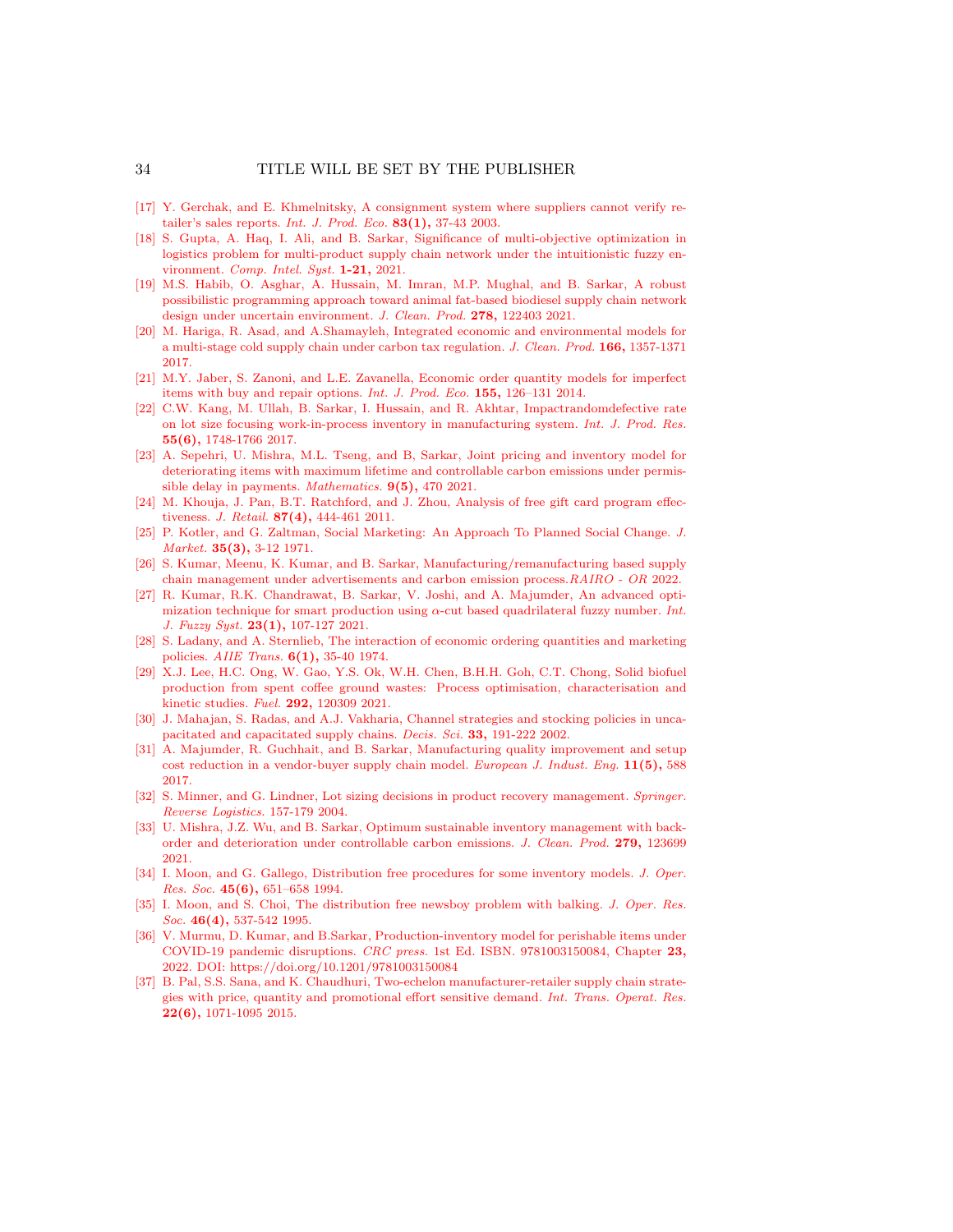- <span id="page-34-14"></span>[38] C. Park, Partial backordering inventory model under purchase dependence. Transp. Indust. Eng. Manag. Syst. 14(3), 275-288 2015.
- <span id="page-34-1"></span>[39] A.M. Pinto, H. Rodríguez, A. Arce, and A. Soto, Carbon dioxide absorption in the ionic liquid 1-ethylpyridinium ethylsulfate and in its mixtures with another ionic liquid. Int. J. Greenhouse Gas Control. 18, 296-304 2013.
- <span id="page-34-5"></span>[40] E.L. Porteus, Optimal lot sizing, process quality improvement and setup cost reduction. Ope. Res. 34, 137-144 1986.
- <span id="page-34-4"></span>[41] M.J. Rosenblatt, and H.L Lee, Economic production cycles with imperfect production processes. IIE Trans. 18(1), 48-55 1986.
- <span id="page-34-6"></span>[42] A. Garai, and B. Sarkar, Economically independent reverse logistics of customer-centric closed-loop supply chain for herbal medicines and biofuel. J. Clean. Prod. 334, 129977 2022.
- <span id="page-34-3"></span>[43] B. Sarkar, M. Ullah, and M. Sarkar, Environmental and economic sustainability through innovative green products by remanufacturing. J. Clean. Prod. 332, 129813 2022.
- <span id="page-34-7"></span>[44] B. Sarkar, B. Mridha, and S. Pareek, A sustainable smart multi-type biofuel manufacturing with the optimum energy utilization under flexible production. J. Clean. Prod. 332, 129869 2022.
- <span id="page-34-15"></span>[45] B. Sarkar, A. Debnath, A.S.F. Chiu, and W. Ahamed, Circular economy-driven two-stage supply chain management for nullifying waste. J. Clean. Prod. 339, 130513 2022.
- <span id="page-34-8"></span>[46] B. Sarkar, J. Joo, Y. Kim, H. Park, and M. Sarkar, Controlling defective items in a complex multi-phase manufacturing system. RAIRO OR. 2022. DOI: https://doi.org/10.1051/ro/2022019
- <span id="page-34-2"></span>[47] B. Sarkar, B. Mridha, S. Pareek, M. Sarkar, and L. Thangavelu, A flexible biofuel and bioenergy production system with transportation disruption under a sustainable supply chain network. J. Clean. Prod. 317, 128079 2021.
- <span id="page-34-17"></span>[48] W. Ahmed, M. Moazzam, B. Sarkar, and S.U. Rehman, Synergic effect of reworking for imperfect quality items with the integration of multi-period delay-in-payment and partial backordering in global supply chains. Engineering  $7(2)$ , 260-271 2021.
- <span id="page-34-12"></span>[49] B. Sarkar, M. Ullah, and N. Kim, Environmental and economic assessment of closed-loop supply chain with remanufacturing and returnable transport items. Comput. Indust. Eng. 111, 148-163 2017.
- <span id="page-34-19"></span>[50] R. Guchhait, and B. Sarkar, Economic and environmental assessment of an unreliable supply chain management. RAIRO - OR. 55(5), 3153-3170 2021.
- <span id="page-34-9"></span>[51] A.S. Mahapatra, H.N. Soni, M.S. Mahapatra, B. Sarkar, and S. Majumder, A continuous review production-inventory system with a variable preparation time in a fuzzy random environment. Mathematics  $9(7)$ , 747 2021.
- <span id="page-34-16"></span>[52] S. Sen, and C.B, Bhattacharya, 2001. Does doing good always lead to doing better? Consumer reactions to corporate social responsibility. J. Market. Res. 38(2), 2001.
- <span id="page-34-11"></span>[53] J. Shi, G. Zhanga, and J. Shab, Optimal production planning for a multi-product closed loop system with uncertain demand and return. Comput. Operat. Res. 38(3), 641-656 2011.
- <span id="page-34-10"></span>[54] A.A. Taleizadeh, D.W.Pentico, M.S. Jabalameli, and M. Aryanezhad, An EOQ model with partial delayed payment and partial backordering. Omega 41(2), 354-368 2013.
- [55] A.A. Taleizadeh, M.S. Moshtagh, and I. Moon, Optimal decisions of price, quality, effort level and return policy in a three-level closed-loop supply chain based on different game theory approaches. Euro. J Indust. Eng.  $11(4)$ , 486 2017.
- <span id="page-34-0"></span>[56] A.A. Taleizadeh, N.A. Basban, and S.T.A Niaki, A closed-loop supply chain considering carbon reduction, quality improvement effort, and return policy under two remanufacturing scenarios. J. Clean. Prod. 232, 1230-1250 2019.
- <span id="page-34-18"></span>[57] L. Xu, Y. Li, K. Govindan, and X. Yue, Return policy and supply chain coordination with network-externality effect. Int. J. Prod. Res. 56(10), 3714-3732 2018.
- <span id="page-34-13"></span>[58] H. Yi, and B.R. Sarker, An operational policy for an integrated inventory system under consigment stock Policy with controllable lead time and buyers space limitation. Comput. Oper. Res. 40(11), 2632-2645 2013.